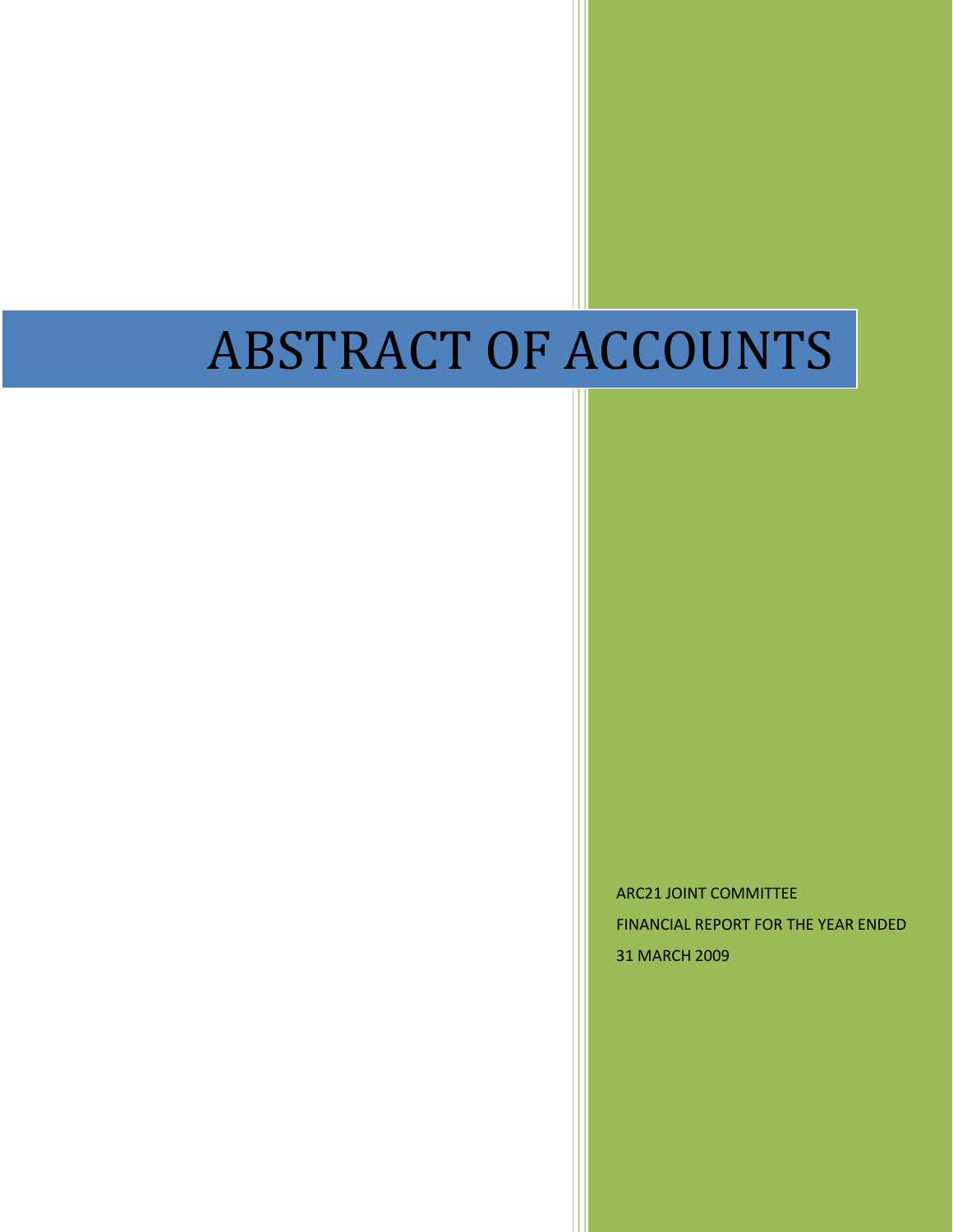| <b>Contents</b>                                                                                            | Page         |
|------------------------------------------------------------------------------------------------------------|--------------|
| <b>EXPLANATORY FOREWORD</b>                                                                                | $\mathbf{1}$ |
| <b>CERTIFICATE OF THE CHIEF EXECUTIVE</b>                                                                  | 7            |
| <b>JOINT COMMITTEE APPROVAL OF STATEMENT OF ACCOUNTS</b>                                                   | 7            |
| STATEMENT OF THE JOINT COMMITTEE'S AND CHIEF EXECUTIVE'S RESPONSIBILITIES FOR<br>THE STATEMENT OF ACCOUNTS | 8            |
| <b>ANNUAL GOVERNANCE STATEMENT 2008/2009</b>                                                               | 9            |
| <b>LOCAL GOVERNMENT AUDITOR'S REPORT TO THE MEMBERS OF JOINT COMMITTEE</b>                                 | 17           |
| <b>INCOME AND EXPENDITURE FOR THE YEAR TO 31 MARCH 2009</b>                                                | 19           |
| STATEMENT OF MOVEMENT ON THE GENERAL RESERVES BALANCE FOR THE YEAR ENDED<br><b>31 MARCH 2009</b>           | 20           |
| STATEMENT OF TOTAL RECOGNISED GAINS AND LOSSES FOR THE YEAR ENDED 31 MARCH<br>2009                         | 21           |
| <b>BALANCE SHEET AS AT 31 MARCH 2009</b>                                                                   | 22           |
| <b>CASH FLOW STATEMENT AS AT 31 MARCH 2009</b>                                                             | 23           |
| <b>NOTES TO THE FINANCIAL STATEMENTS</b>                                                                   | 24           |
| <b>ACCOUNTS AUTHORISED FOR ISSUE CERTIFICATE</b>                                                           | 47           |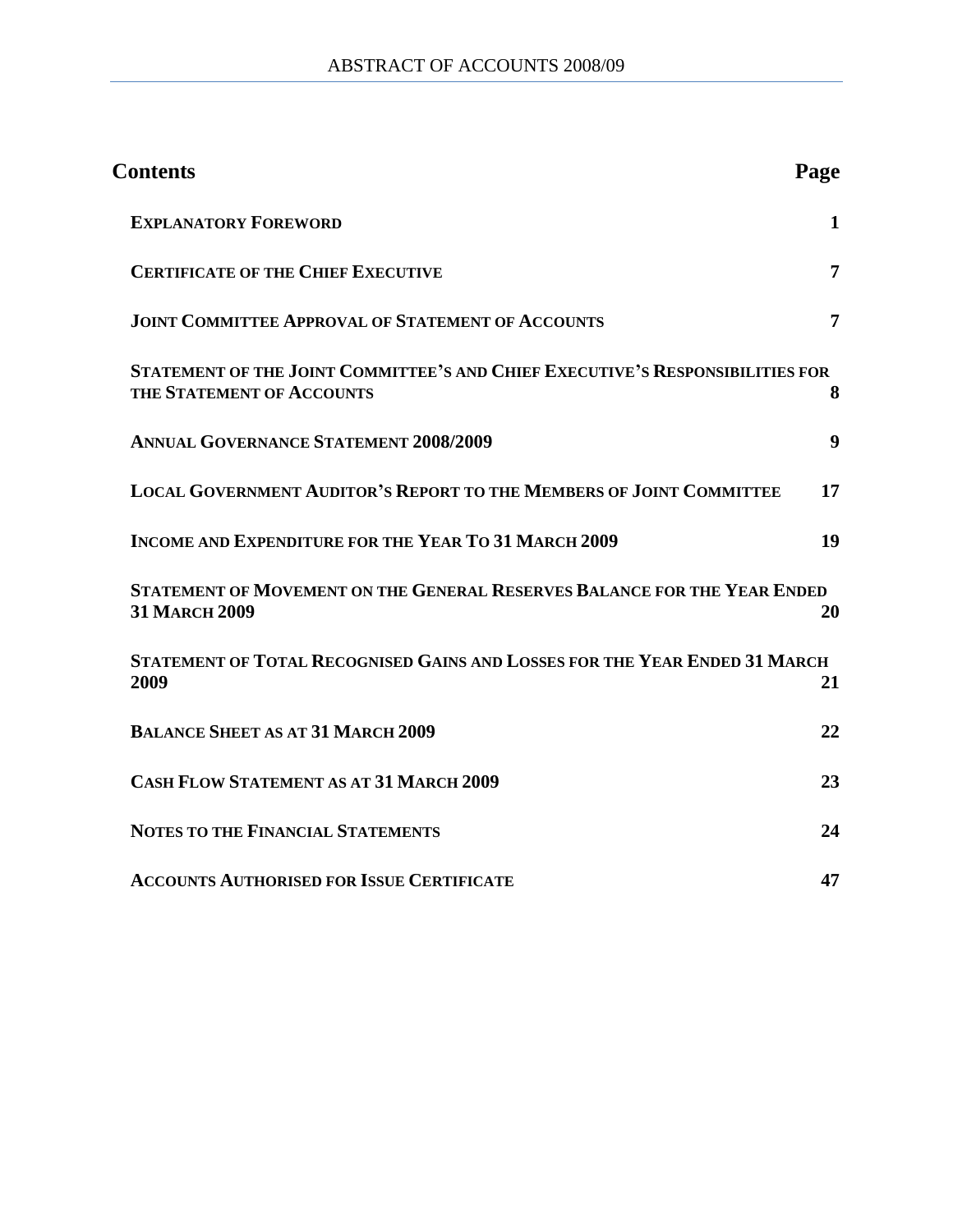# <span id="page-2-0"></span>**Explanatory Foreword**

## **Introduction**

This report sets out the financial performance of arc21 for the year ended 31 March 2009 as can be seen in the Income and Expenditure Account and Balance Sheet on pages 19 and 22.

These financial statements have been prepared in line with the Code of Practice on Local Authority Accounting in the United Kingdom: A Statement of Recommended Practice (SORP) and the Department of the Environment Accounts Direction, Circular LG 06/09 dated 6 April 2009. It is the purpose of this foreword to explain the financial facts in relation to the Joint Committee. Comparative figures have been re-stated to take account of changes in accounting treatment as a result of the SORP.

This Statement of Accounts explains the Joint Committee's finances during the financial year 2008/09 and its financial position at the end of that year. It follows approved accounting standards and is necessarily technical in parts.

#### **Group Accounts**

The SORP requires local authorities to consider all their interests and to prepare a full set of group financial statements where they have material interests in subsidiaries, associates or joint ventures. The Joint Committee does not have material interests in such bodies and accordingly is not required to prepare group financial statements.

#### **Financial Report**

#### *Background*

By way of background information, arc21 Joint Committee is a partnership of eleven Councils who have agreed, pursuant to Terms of Agreement dated July 2003, to collaborate in implementing the Waste Management Plan to develop an integrated network of regional waste management facilities which would be cost effective to the public.

arc21 was incorporated as a body corporate, pursuant to Section 19 of the Local Government Act (NI) 1972, on the  $13<sup>th</sup>$  February 2004.

The principles outlined in the Terms of Agreement have been enhanced with a Supplementary Agreement which was approved by the Joint Committee on the 9<sup>th</sup> October 2008.

The participant Councils of arc21 are as shown in Note 7 on page 36.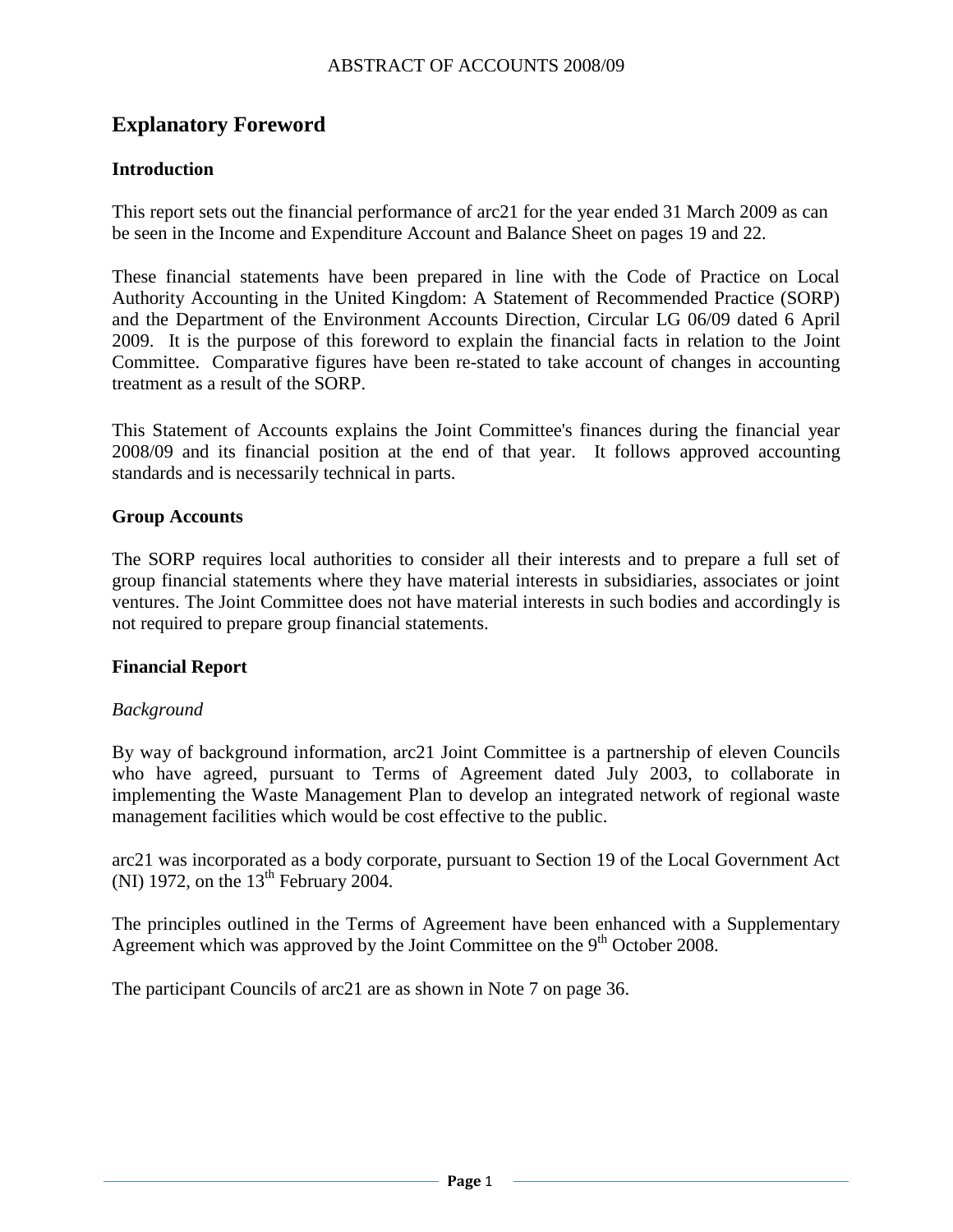#### *Financial Information*

The organisation achieved another year of substantial growth, in financial terms, due to the significant developments in contracting for waste facilities and the stepped increase in the procurement activity for the Residual Waste Treatment Project. The income for the year was £27,122,893 compared to £23,548,095 in 2007/08, an increase of 15%. The expenditure for the same period was £27,030,535 compared to £23,517,724 in 2007/08, resulting in a surplus of £92,358 for the year to March 2009.

In addition, the sum of £80,916 was incurred funding capital expenditure with the acquisition of computer equipment and furniture and fittings associated with the move to the new offices in July 2008.

After taking into account the charge for depreciation on fixed assets, there was a net increase to the General Reserves of £26,732 for the year bringing the cumulative reserves at 31 March 2009 to £591,753 or 2% of annual turnover.

#### *Contract Activity*

All three major waste contracts, Landfill, Materials Recovery Facility and Bring Service, performed satisfactorily during the year, representing £23,481,130 or 87% of the total income for the year.

The level of growth in contract activity continued in the current year and is expected to increase further in the 2009/10 year. The Organic Waste Treatment contract, our largest awarded to date with a whole life cost in excess of £70m over a 15 year service period, became operational in December 2008 with the first deliveries of organic waste being made. Pending the development of permanent facilities, interim start up arrangements were put in place during the year and Councils are delivering materials to this contract on a phased basis. In 2009/10 the permanent facilities at Antrim, Down and Belfast are expected to be in place thus enabling the contractor to provide a full service by accepting waste from all Councils.

The initial contract period for Landfill services came to an end on 31 March 2009 and, in accordance with the terms and conditions for this service, arc21 exercised its option to extend the contract for a further period of 18 months.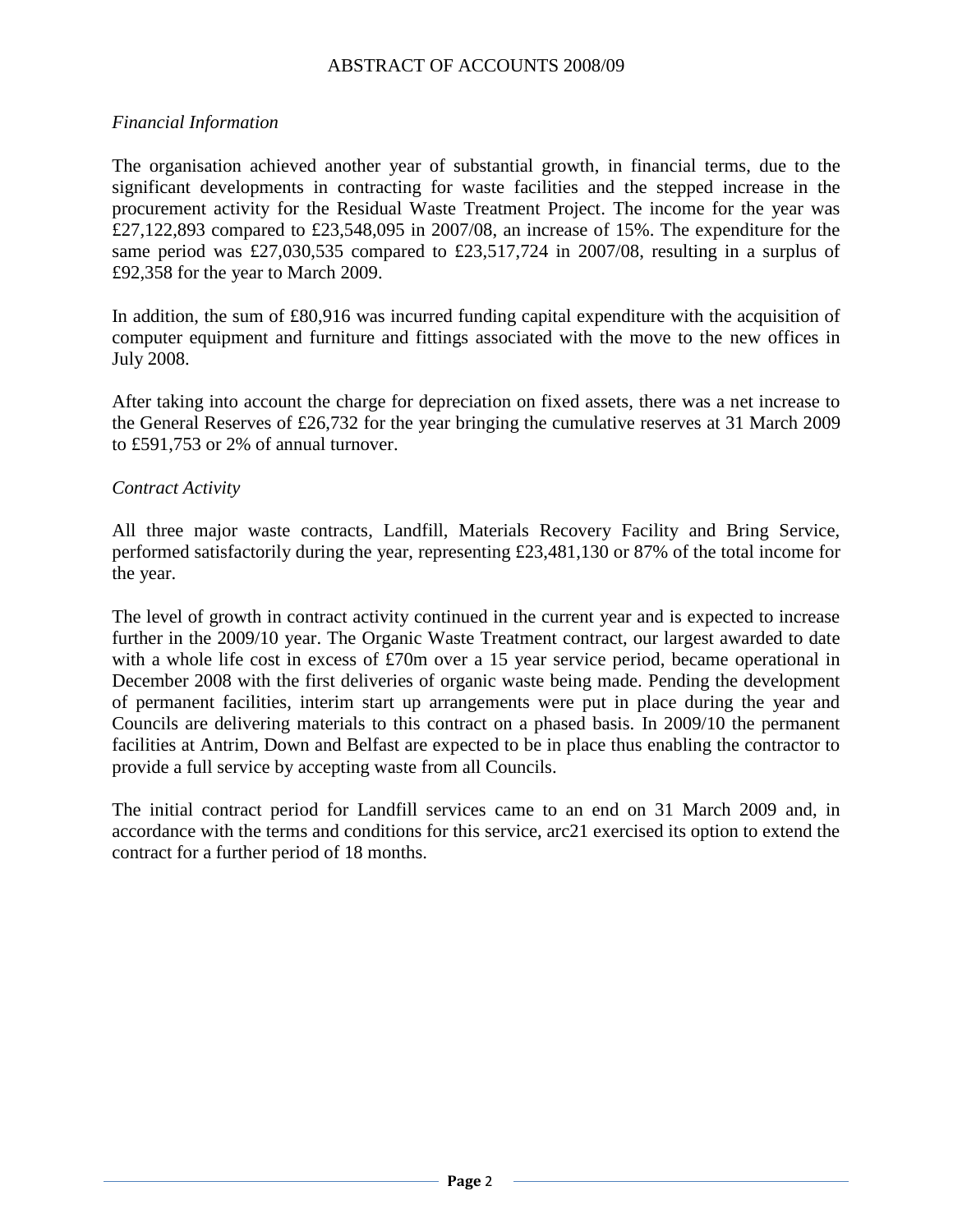#### *Landfill Tax Escalator*

The Materials Recovery Facility, Bring Service and Organic Waste contracts also generate substantial savings to participant Councils by way of Landfill Tax being avoided. The Landfill Tax Escalator, the level at which the rate of landfill tax increases annually, has been rising at a rate of £8 per tonne per annum since 2007/08 and the Government recently announced that the escalator will continue rising at this rate through to at least 2014.

This means that the rate of Landfill Tax per tonne will have risen from £24 in 2007/08 to £72 in 2014, i.e. a three fold increase. The cost of sending waste to landfill sites also involves a gate fee payable to the contractor for treating the waste.

Taking into account the total cost of landfill , the gate fee and Landfill Tax combined, Councils are facing a per tonne charge in excess of £100 within a few years, thus making it more critical, on economic grounds alone, to have alternative facilities in place to achieve the maximum landfill diversion. The Residual Waste Treatment Project is aimed at providing such facilities and more information regarding this project is shown below.

#### *Market Conditions for Mixed Dry Recyclate Materials*

An important financial benefit of the Materials Recovery Facility (MRF) contract is the income earned from the sale of the materials to the market place. arc21 share, on a 50/50 basis, the revenue earned from the sale of the materials.

In line with the global economic downturn, the sale of materials from the MRF facility were dramatically affected during the latter part of the year, primarily due to the collapse in the previously strong Far Eastern markets. Overall the revenue share earned is up on the previous year, in spite of the downturn, due mainly to the very strong market conditions up to November 2008.

A key contributing factor to the higher prices received by Bryson Recycling for the materials, has been the successful completion of a capital investment programme to upgrade the plant and enable better quality materials to be provided to the market. This capital investment programme is a joint venture between arc21 and Bryson Recycling, at a cost of £860,000 and, in the severe downturn in the market place experienced this year, has proved to be invaluable.

This capital investment programme started in November 2006 and was completed, in three phases, up to March 2008 and has strengthened the market position of Bryson Recycling which in turn has benefited arc21. Taking into account the severe downturn in the market conditions in late 2008, the capital investment has proved to have been timely. Bryson Recycling have been able to continue supplying the market during the current global crisis due to the quality of their recyclate materials whilst other similar MRF facilities in the UK have had to stockpile materials due to lower quality.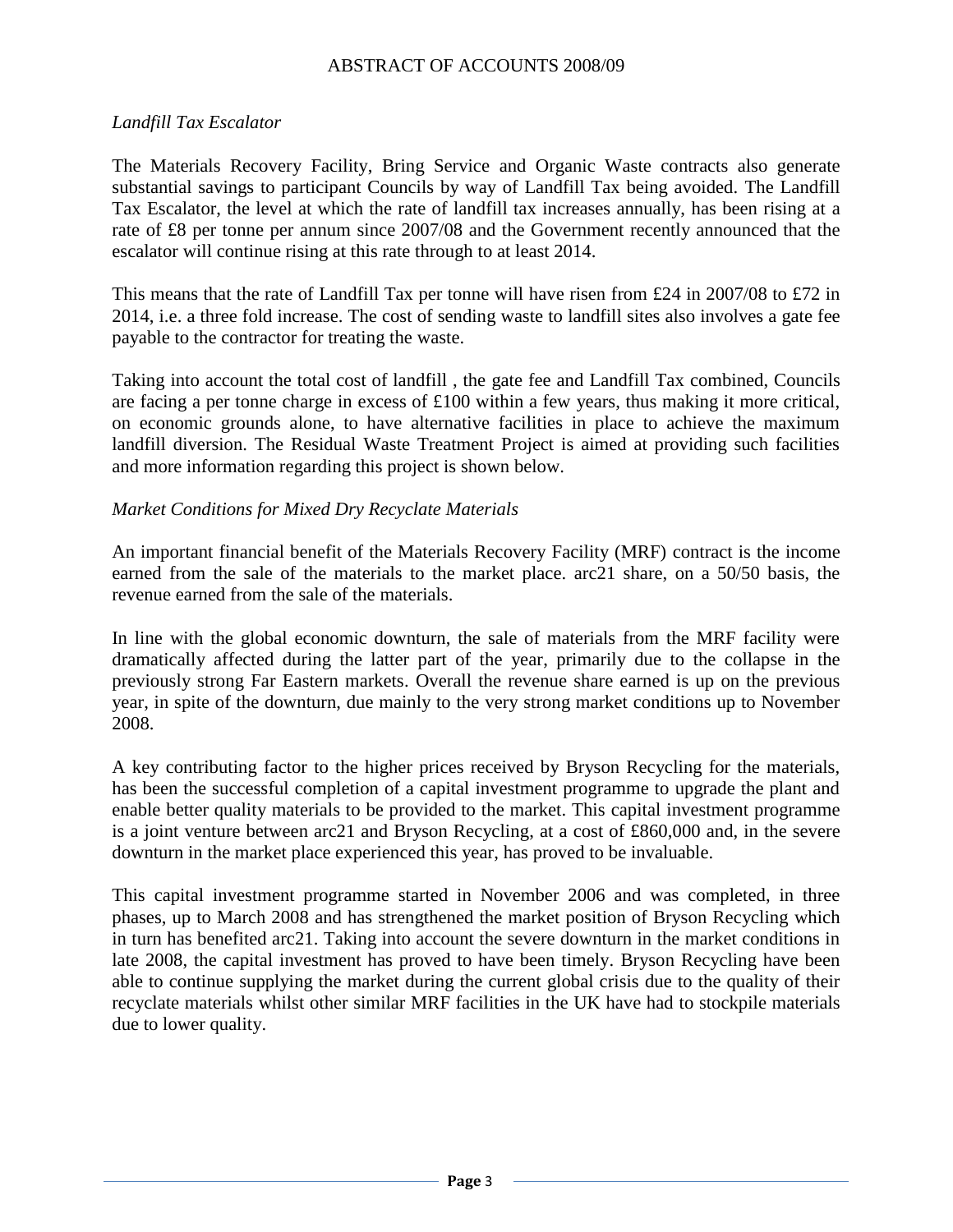#### *Residual Waste Treatment Project*

In terms of the procurement phase for the treatment of residual waste (black bin waste), substantial progress was made during the year.

To assist arc21 in successfully implementing the residual waste project, professional external expertise has been put in place to provide support in key areas such as Technical, Financial, Insurance, Legal and Public Relations. In addition, the staff resources of arc21 have been supplemented, on a temporary basis, pending the outcome of a review of the organisation structure which was carried out during the year. Recommendations on a new structure will be presented to the Joint Committee for approval in the next financial year.

The Department established a Programme Delivery Support Unit (PDSU) to further assist the waste management groups, in addition to existing central government resources, such as the Department of Finance and Personnel and the Strategic Investment Board, and this central government support proved invaluable during the year.

The Outline Business Case for the project was completed and approved by the Department in August and this approval enabled arc21 to proceed with the next key stage of the process, a formal peer review, called a Gateway Review.

The Office of Government Commerce guidance on Public Sector procurement for major infrastructure, requires formal reviews to be undertaken at key stages of the project and the first one applicable to arc21was Gateway Review 2: Delivery Strategy, which was carried out in August 2008.

The primary purpose of this Gateway Review was to confirm the outline business case now that the project is fully defined and ensure that the procurement and delivery strategy is robust and appropriate. The conclusion of the Gateway Review team was very encouraging with the following being a direct quote from their report;

*" The Review Team finds a project that is well-structured, well-managed and informed by a good, detailed awareness of issues that impact on its successful delivery.*

*The Project benefits from strong and effective governance arrangements, allied to the good use of a comprehensive range of external advice. We find a sound, well-developed approach to both internal and external communications and to stakeholder management and engagement. Consistent support exists for the arc21 Waste Management Plan and the Project's proposals for residual waste treatment. These factors suggest a project that enjoys strong leadership."*

Indeed, the Gateway Review Team found that the approach by arc21 to key areas of the project, The Communications Strategy, The development of the Council Terms of Agreement and The proactive approach to Market Sounding, represent instances of significant good practice that may be transferable to other programmes and projects.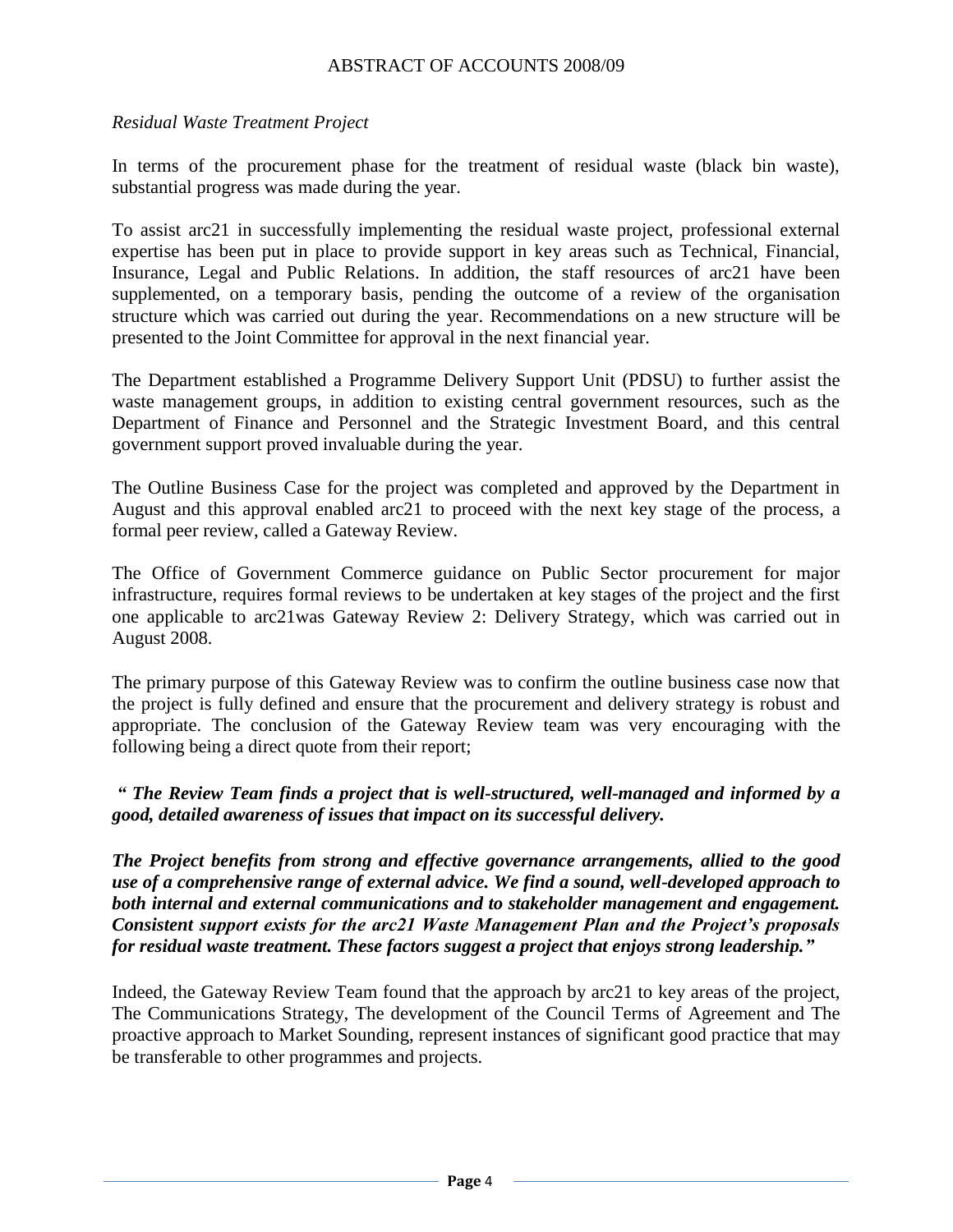The facilities required, Mechanical Biological Treatment (MBT) and Energy From Waste (EFW), are substantial in cost and complexity and bring with them the most challenging procurement process to date. MBT and EFW have been identified in our strategic waste document, the Waste Management Plan, as being required in order to enable Councils to successfully meet the EU Landfill Directive targets.

The target years are 2010, 2013 and 2020 and the EU Directive limits the amount of waste that can be landfilled, with substantial fines for failing to meet the targets, in addition to the significant costs of landfilling waste, both Gate Fee and Landfill Tax, alluded to earlier.

The procurement option most appropriate for this type of infrastructure is the Competitive Dialogue procedure in accordance with the European Union Procurement regulations.

During the year, the first two critical stages of this process got underway;

- Pre Qualification and;
- Invitation to Submit Outline Solutions

In response to requests from service providers to bid for the arc21 Residual Waste Treatment Project, there has been a high level of interest expressed by the market, locally, nationally and internationally. The procurement process will continue over the next two financial years in order to get to the stage of identifying a preferred bidder, awarding the contract and allow the facilities to be constructed.

#### *Funding Support – Capital and Revenue*

The level of funding required for waste facilities has been recognised by central government as being beyond the means of local government and during the year arc21 received significant support from the Department in terms of financial support, both capital and revenue funding, to the value of £820,000, the majority of which was for the Residual Waste Treatment Project.

In addition, arc21 were able to benefit from the expertise available through the Programme Delivery Support Unit (PDSU) which was established jointly by the Department and the Strategic Investment Board, to provide further support to the three Waste Management Groups in Northern Ireland in the delivery of the projects for the treatment of residual waste.

arc21 would like to take the opportunity to formally acknowledge the support from the Department, the Strategic Investment Board and the Department of finance and Personnel, which is critical to the successful delivery of the project.

Looking ahead, funding support will continue to bring its own challenges throughout the procurement of the Residual Waste Treatment Project and arc21 is working very closely with the Department to maximise the level of funding support required.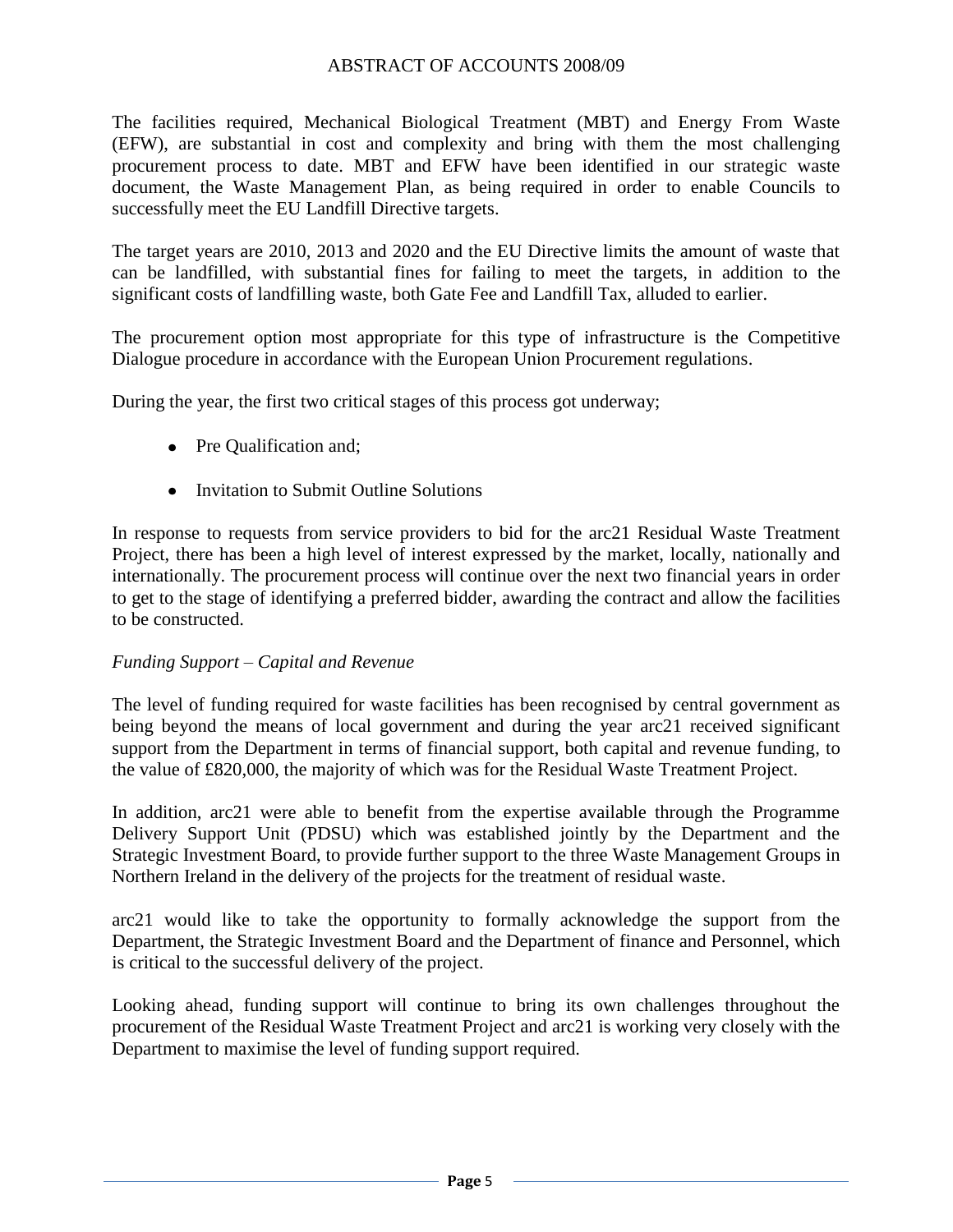#### *Accounting Regulatory and Policy Changes*

The Accounts Direction issued by the Department to arc21 for the 2008/09 year, reflects the standard Council accounting format and these financial statements have been prepared in accordance with the Accounts Direction.

In addition, the new Local Government (Accounts and Audit) Regulations (Northern Ireland) 2006 have replaced the Statement on the System of Internal Financial Control and the Statement of Internal Control with an Annual Governance Statement. From 1 April 2009, arc21 are fully compliant with the requirements of the Governance Statement and further information in this regard has been incorporated within this report, on page 8.

#### *The Review of Public Administration*

In terms of the implications on arc21 of the Review of Public Administration (RPA), the announcement by Minister Arlene Foster on 13 March 2008 of the new Local Government arrangements in Northern Ireland are of particular interest.

The proposed boundaries for the new Council structure broadly follow the outline of the existing Constituent Councils of arc21, with the exception of Down District Council, and accordingly it is anticipated that five new Councils will form the core of arc21 post RPA.

The position regarding Down District Council has yet to be decided and this matter will continue to be kept under review.

#### *Downturn in Financial Markets*

As can be seen from the Income and Expenditure report on Page 19, investment income generated from bank interest has made a healthy contribution during the last two years, with interest earned exceeding £100,000 in each year.

However, given the serious downturn in global financial markets it is anticipated that the level of interest estimated to be earned in the 2009/10 year will be significantly reduced.

#### *Conclusion*

In general, the 2008/09 year was a particularly challenging one but the financial results presented in this report reflect an overall satisfactory position for the Joint Committee.

Once again the cash position remained strong throughout the year and arc21 have been able to increase the level of reserves at the end of the year leaving the organisation in a better position to meet the financial challenges ahead.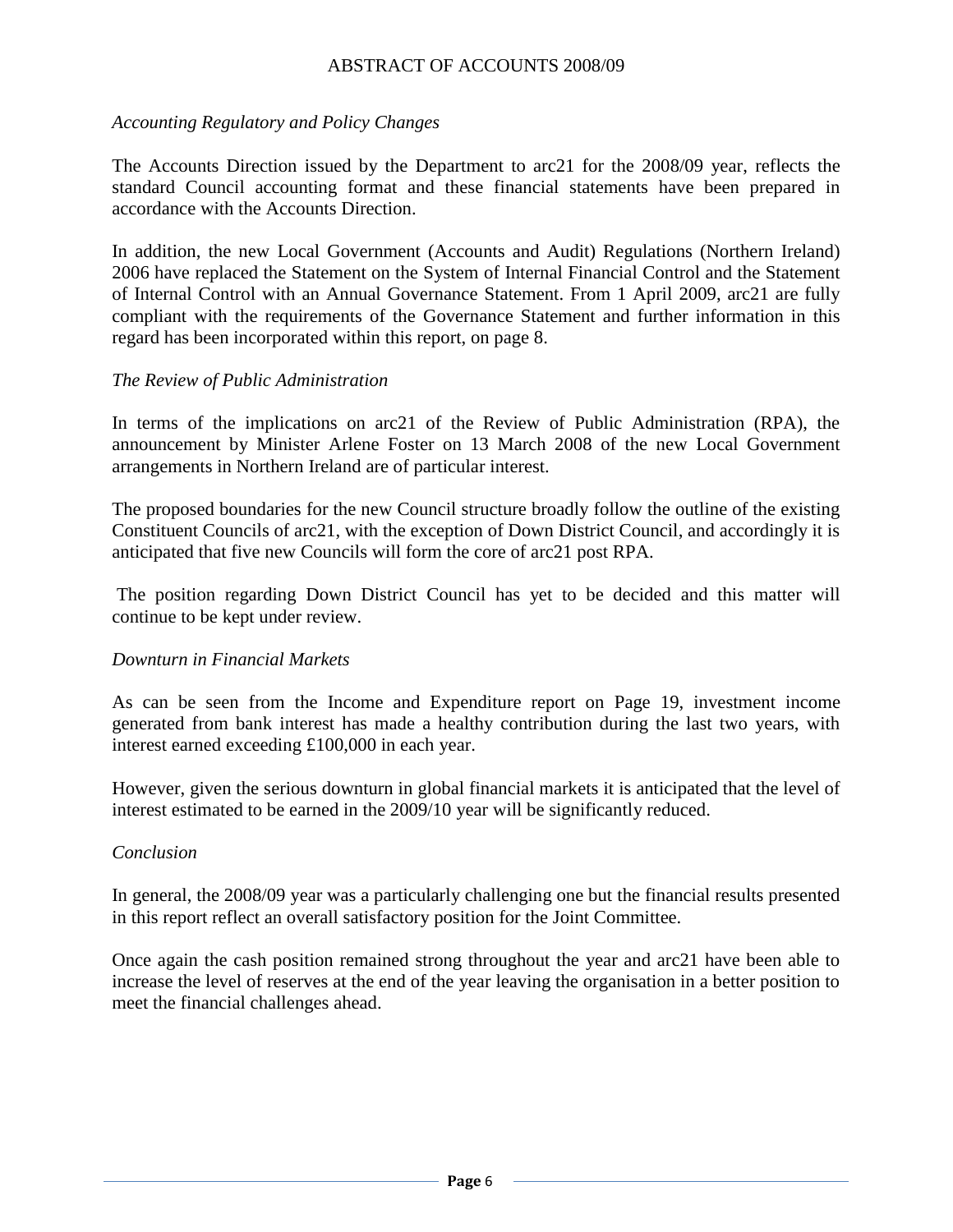# <span id="page-8-0"></span>**Certificate of the Chief Executive**

I certify that:

- (a) the Statement of Accounts for the year ended 31 March 2009 on pages 19 to 23 has been prepared in the form directed by the Department of the Environment and under the accounting policies set out on pages 24 to 47.
- (b) in my opinion the Statement of Accounts presents fairly the income and expenditure and cash flows for the financial year and the financial position as at the end of the financial year.

**…………………………………………………….…. John R Quinn B.Sc., C.Eng., C.Env., M.I.C.E., F.C.I.W.M., M.C.I.P.S Chief Executive**

**Date** 

# <span id="page-8-1"></span>**Joint Committee Approval of Statement of Accounts**

These accounts were approved by resolution of the arc21 Joint Committee on the  $25<sup>th</sup>$  June 2009.

**………………………………………………………...**

**Alderman Hubert Nicholl Chairman**

**Date**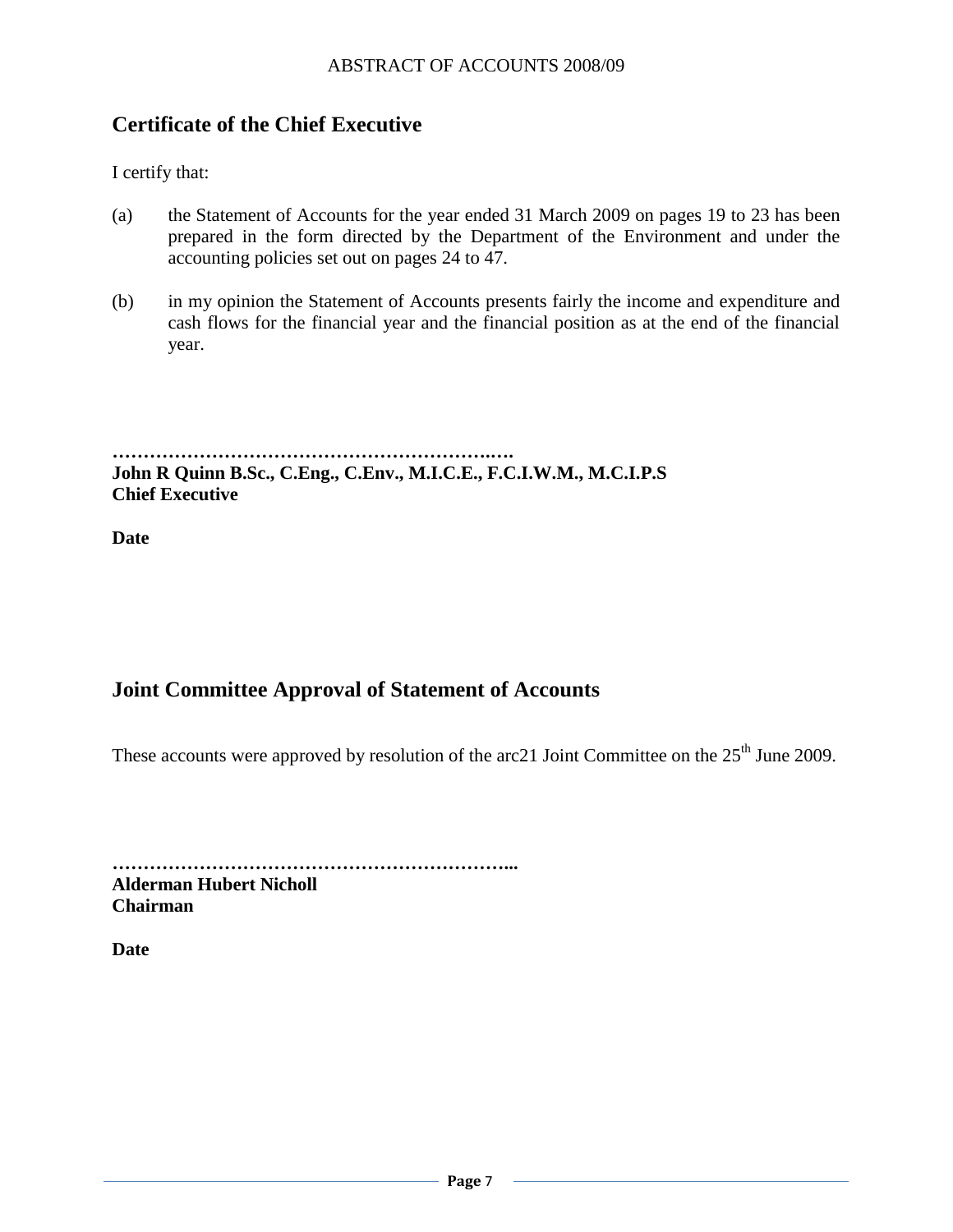# <span id="page-9-0"></span>**Statement of the Joint Committee's and Chief Executive's Responsibilities for the Statement of Accounts**

#### **The Joint Committee's Responsibilities**

Under Section 54 of the Local Government Act (Northern Ireland) 1972 a council shall make safe and efficient arrangements for the receipt of money paid to it and the issue of money payable by it, and those arrangements shall be carried out under the supervision of such officer of the council as the council designates as its Chief Financial Officer. The Joint Committee has adopted a similar arrangement and its Chief Executive undertakes equivalent duties to those of a Chief Financial Officer in a Council.

Under Regulation 5 of the Local Government (Accounts and Audit) Regulations (Northern Ireland) 2006 the Joint Committee is required by resolution, to approve the accounts.

These accounts were approved by the Joint Committee on the  $25<sup>th</sup>$  June 2009.

#### **The Chief Executive's Responsibilities**

Under Regulation 4(1) of the Local Government (Accounts and Audit) Regulations (Northern Ireland) 2006, the Chief Financial Officer is responsible for the preparation of the Joint Committee"s Statement of Accounts in the form directed by the Department of the Environment. For arc21 this is the responsibility of the Chief Executive.

The accounts must present fairly the income and expenditure and cash flows for the financial year and the financial position as at the end of the financial year.

In preparing this Statement of Accounts, the Chief Executive is required to:

- observe the Accounts Direction issued by the Department of the Environment including compliance with the Code of Practice on Local Authority Accounting in the United Kingdom: A Statement of Recommended Practice (SORP) as amended and augmented from time to time.
- follow relevant accounting and disclosure requirements and apply suitable accounting policies on a consistent basis.
- make judgements and estimates that are reasonable and prudent.

The Chief Executive is also required to:

- keep proper accounting records that are up-to-date.
- take reasonable steps for the prevention and detection of fraud and other irregularities. $\bullet$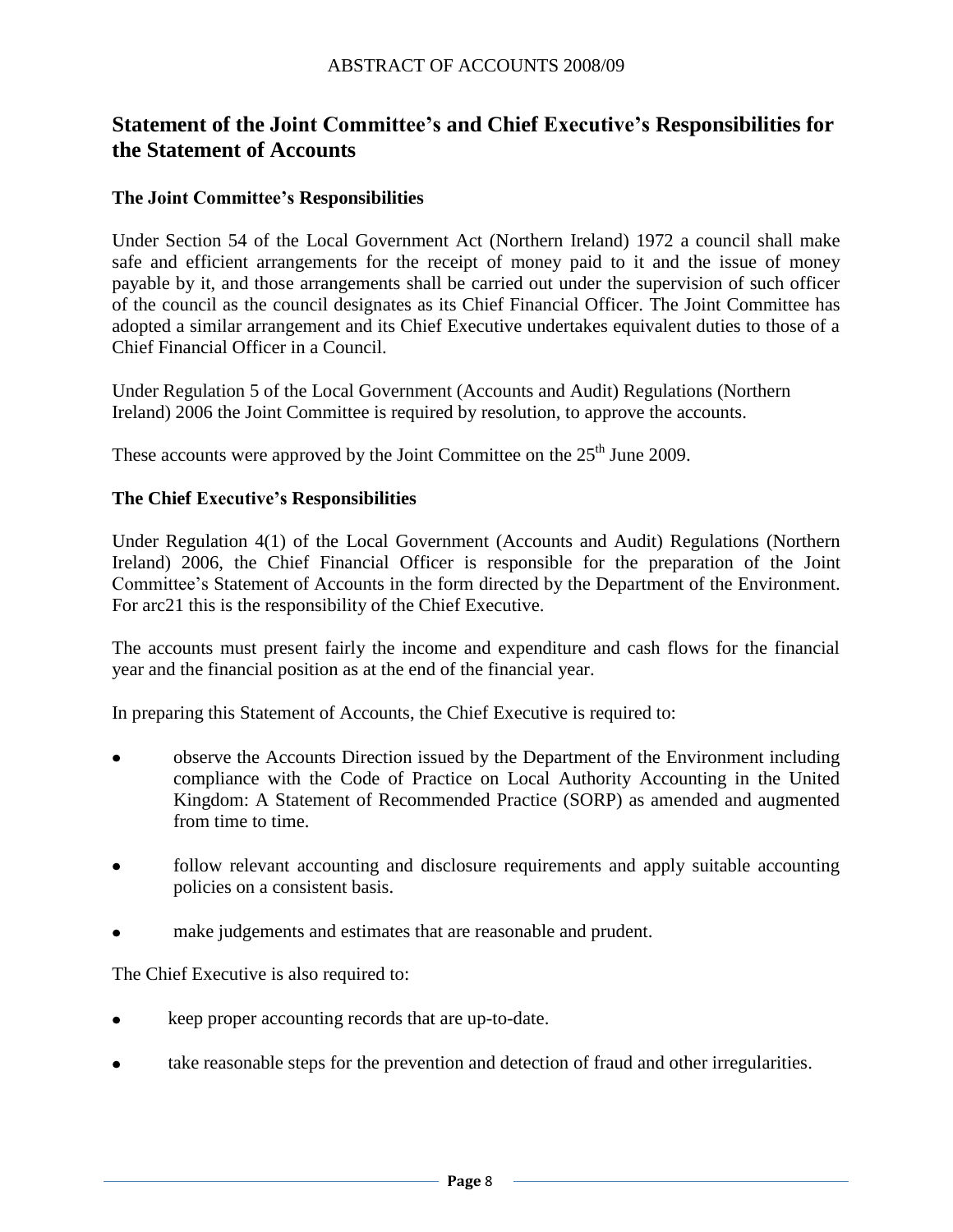# <span id="page-10-0"></span>**Annual Governance Statement 2008/2009**

#### **Scope of Responsibility**

The Joint Committee is responsible for ensuring that its business is conducted in accordance with the law and proper standards, and that public money is safeguarded and properly accounted for, and used economically, efficiency and effectively. The Joint Committee also has a duty under Local Government (Best Value) Act (Northern Ireland) 2002 to make arrangements for continuous improvement in the way in which its functions are exercised, having regard to a combination of economy, efficiency and effectiveness.

In discharging this overall responsibility, the Joint Committee is responsible for putting in place proper arrangements for the governance of its affairs and facilitating the effective exercise of its functions which includes arrangements for the management of risk.

The Joint Committee has prepared an Annual Governance Statement which is consistent with the principles of the CIPFA/SOLACE Framework Delivering Good Governance in Local Government and which sets out its intention to achieve full compliance with the Framework for the year commencing 1 April 2009. This statement explains how the Joint Committee is progressing towards this and also meets the requirements of Regulation 2A of the Local Government Accounts and Audit (Amendment) Regulations (Northern Ireland 2006) in relation to the publication of a statement on internal control.

#### **The Purpose of the Governance Framework**

The governance framework comprises the systems and processes, and culture and values, by which the Joint Committee is directed and controlled and its activities through which it accounts to, engages with and leads the community. It enables the Joint Committee to monitor the achievement of its strategic objectives and to consider whether those objectives have led to the delivery of appropriate, cost-effective services.

The system of internal control is a significant part of that framework and is designed to manage risk to a reasonable level. It cannot eliminate all risk of failure to achieve policies, aims and objectives and can therefore only provide reasonable and not absolute assurance of effectiveness. The system of internal control is based on an ongoing process designed to identify and prioritise the risks to the achievement of the Joint Committee"s policies, aims and objectives, to evaluate the likelihood of those risks being realised and the impact should they be realised, and to manage them efficiently, effectively and economically.

In 2007 CIPFA withdrew its guidance relating to Statements on Internal Control with the publication of the joint CIPFA/SOLACE "Delivering Good Governance: Framework". This requires the publication of an Annual Governance Statement rather than a Statement on Internal Control.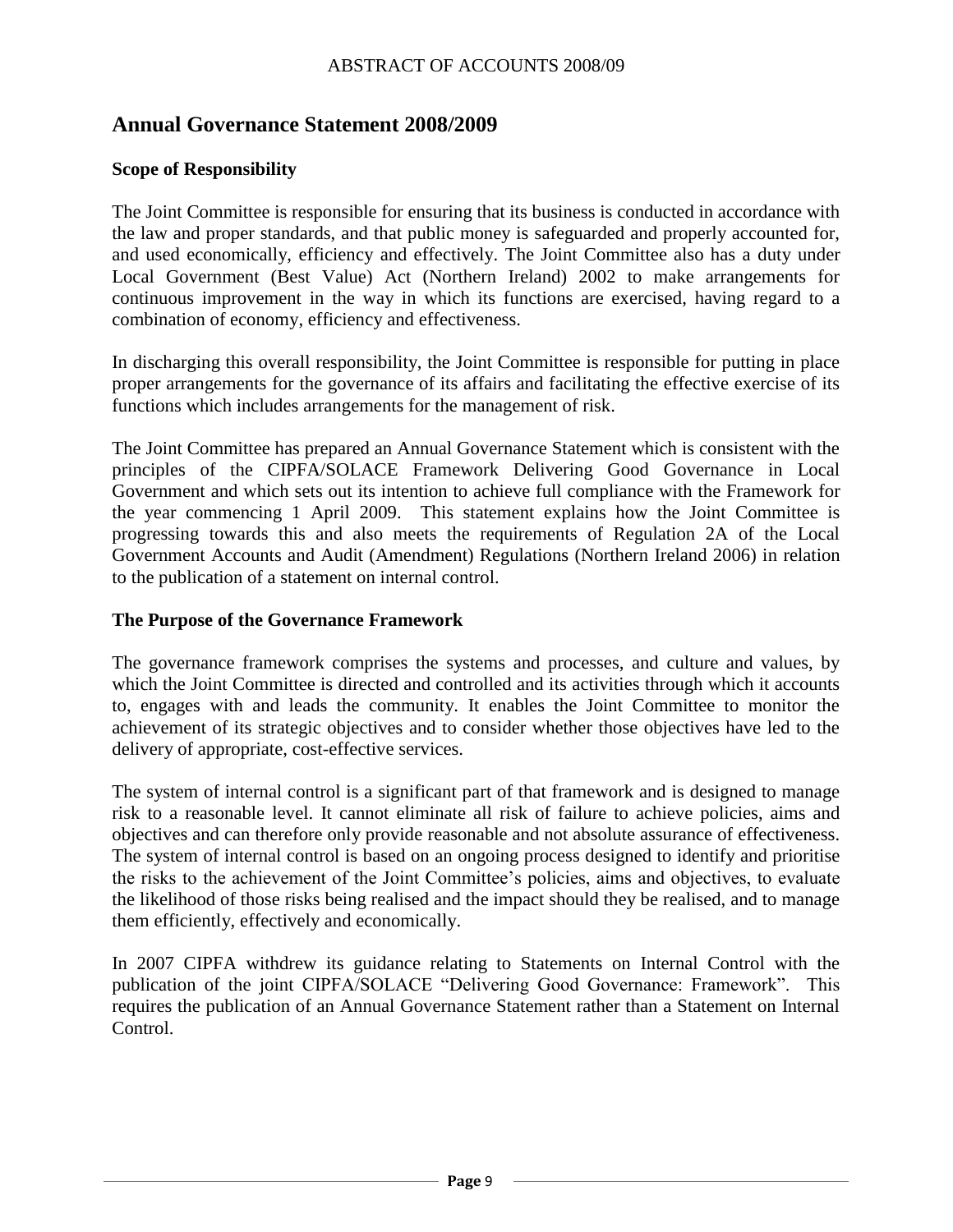Some aspects of the Statement on Internal Control are carried forward to the Annual Governance Statement and the Joint Committee has undertaken the necessary preparatory work. Where the Annual Governance Statement provides additional requirements the Joint Committee will include with its disclosure one of the following:

#### **Compliance as at 1 April 2009**

Intention to comply by 1 April 2009 (or earlier) Intention not to fully comply and reasons why.

*Arrangements towards achieving full compliance commenced in the 2007/08 and continued in 2008/09 in order that the Joint Committee was fully compliant by 1st April 2009.*

#### **The Governance Framework**

*The key elements of the systems and processes that comprise arc21"s governance arrangements include the following:*

identifying and communicating the Joint Committee"s vision of its purpose and intended outcomes for citizens and service users

*arc21 has developed a 3 year corporate plan (2006-2009) which was informed by consultation with our main stakeholders, including member councils, at a range of workshops. Following wide consultation, issues such as staff structure, funding, political representation, consensus, critical mass, economies of scale and the benefits of collaborating in a strategic partnership were raised, all of which helped shape the corporate plan. An annual plan is also in place setting out clear objectives and targets for the coming year.* 

*The corporate plan was circulated to all key stakeholders, continues to be distributed to relevant third parties as required and is available on the arc21 website.*

*A new corporate plan is currently under development to cover the period 2009-2012.*

reviewing the Joint Committee"s vision and its implications for the Joint Committee"s governance arrangements

*The corporate plan and the arrangements in place to deliver the plan are subject to continuous review to ensure currency and progression towards the achievement of arc21"s objectives. This is reflected in the production of the annual business plans.* 

*arc21 is a member of the Waste Strategy Board, Chaired by the Minister. This Board was established by the Executive to support Local Government in relation to the implementation of Major Waste infrastructure facilities in Northern Ireland. From this cascades the Waste Infrastructure Programme Board and the arc21 Project Board, all of which is formulated in accordance with Office of Government Commerce Guidelines*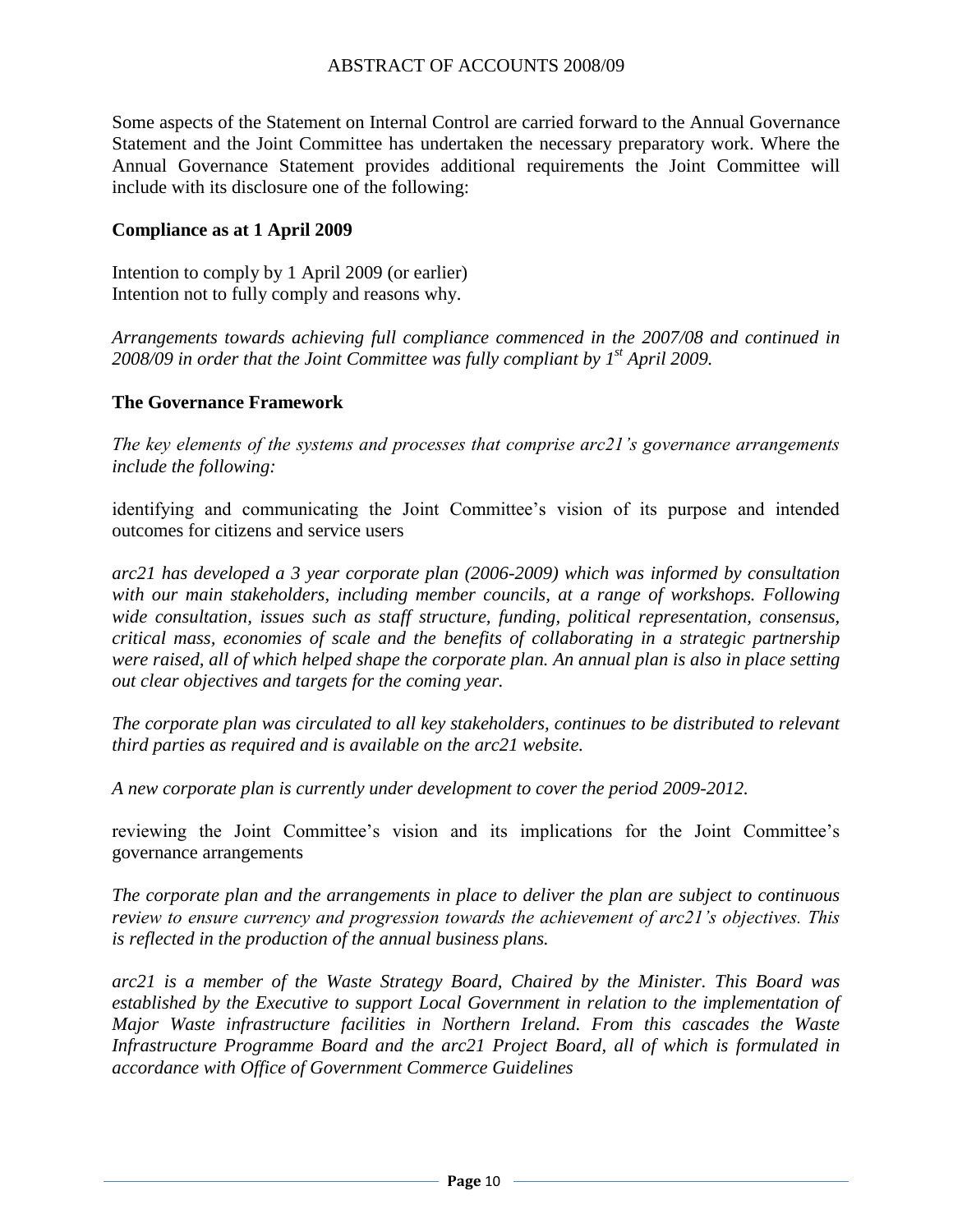measuring the quality of services for users, for ensuring they are delivered in accordance with the Joint Committee"s objectives and for ensuring that they represent the best use of resources

*arc21 regularly engage with member councils to present progress reports and invite continuous feedback. We provided ten bulletins to Chief Executives, have published and widely distributed a magazine called Wasteline and held an annual presentation to which the Chief Executives of member councils were invited.* 

*Performance reports are presented monthly to the senior officers and elected members from member councils. These include performance in relation to arc21"s key contracts and progress towards further infrastructure contracts which have not been let.* 

defining and documenting the roles and responsibilities of the executive, non-executive, scrutiny and officer functions, with clear delegation arrangements and protocols for effective communication

*Terms of Agreement approved by all member councils in July 2003 defines the roles and responsibilities of the Joint Committee and the operational functions carried out under the direction of the Chief Executive. The Terms of Agreement set out the five principles under which arc21 is governed and these are:*

*Principle of Consensus Principle of Limit of Delegation Principle of Functional Responsibilities Principle of Equitable Shared Funding Principle of Equal Committee Representation*

*A Supplementary Agreement to the Terms of Agreement has been developed to further enhance the legal robustness of the arrangements between arc21 and member councils.*

*A Scheme of Delegation is also in place, approved by the Joint Committee which applies to the functions delegated to the Chairman of the Joint Committee. The levels of authority and responsibility are set out in the Scheme of Delegation.*

*Standing Orders are in place which deals with the conduct of the formal business of the meetings of the elected members at the Joint Committee.*

developing, communicating and embedding codes of conduct, defining the standards of behaviour for members and staff

*The individual elected members of the Joint Committee are bound by the codes of conduct from their own council. In addition the members are bound by Standing Orders in relation to the regulation of business at the formal Joint Committee meetings.*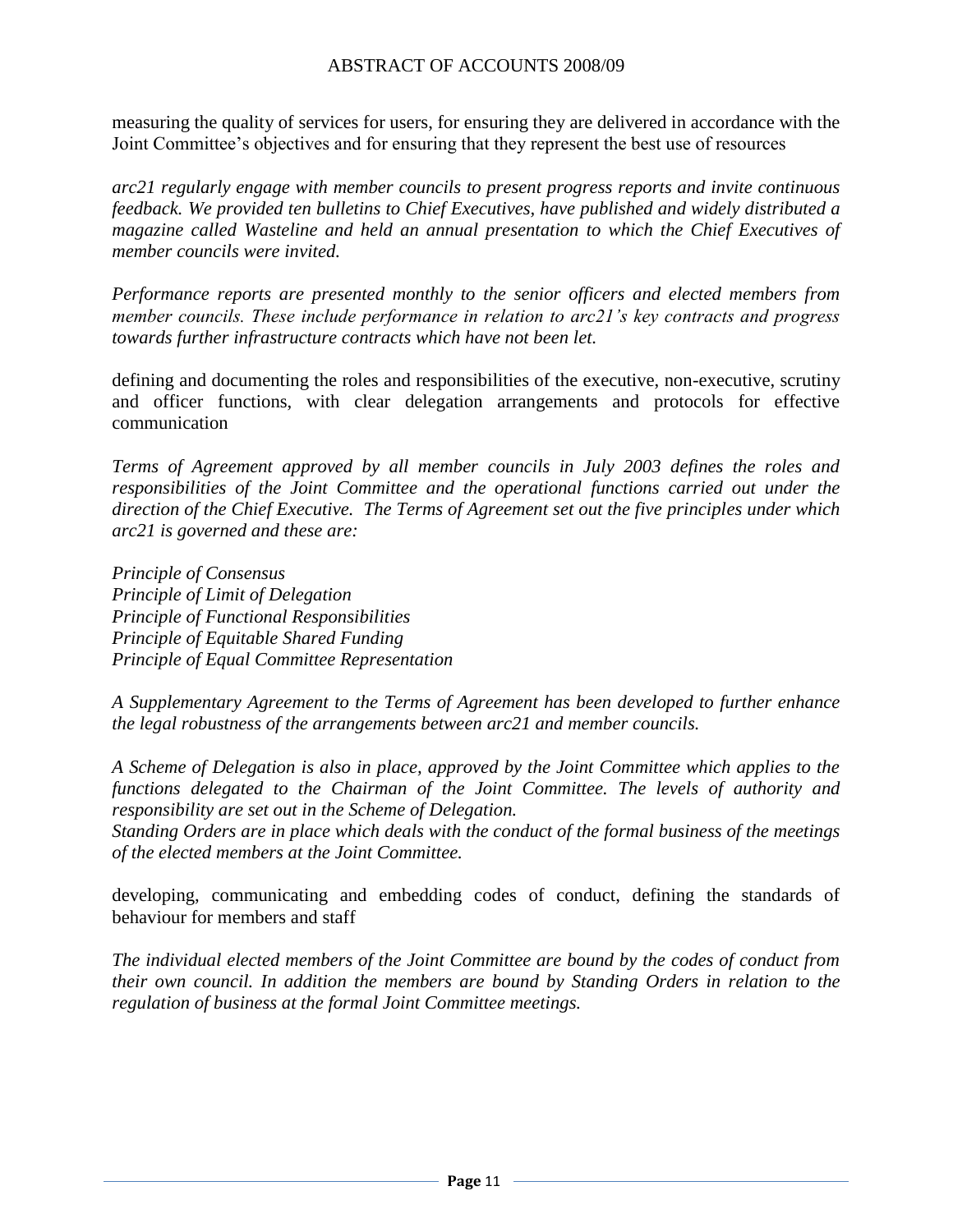*arc21 has adopted the Local Government Staff Commission model code of conduct for local government employees. The staff code of conduct for arc21 establishes guidance to staff on how they should behave. It touches on areas such as staff integrity, roles and responsibilities, use of resources, conflicts of interests and other issues which all influence how effective internal financial controls are in place. All staff receive induction training which includes an introduction to the Code of Conduct.*

reviewing and updating standing orders, standing financial instructions, a scheme of delegation and supporting procedure notes/manuals, which clearly define how decisions are taken and the processes and controls required to manage risks

*The Standing Orders were developed from existing models in place within NI local government and are updated as and when required. These were reviewed and updated during the year to take account of the Joint Committee decision to nominate substitute Committee members.*

*The Terms of Agreement, approved by member councils in July 2003 are kept under continuous review. Any changes require the approval of all 11 member councils of arc21.* 

*A Scheme of Delegation is also in place, approved by the Joint Committee which applies to the functions delegated to the Chief Executive by the Joint Committee. Arc21"s Financial Regulations are incorporated within this.* 

*Audit, Governance and Risk Services continue to facilitate the development of risk management processes throughout the organisation. A risk management framework is embedded throughout the organisation. This includes risks being identified and actively managed at corporate and operational level and for major projects.* 

*Risk action plans are in place to manage the risks identified. The risk register and action plans are reviewed by the management team on an ongoing basis to ensure currency. All risks have been evaluated on the basis of likelihood and impact and have been allocated a risk owner. In addition, all risks related to major contracts/procurement exercises are identified as part of the ongoing project management process within arc21.*

*A system of assurance reporting by Directors within arc21 continues to be in place and these signed assurance statements form part of the evidence to enable the sign off of the governance statement by the Accounting Officer.*

undertaking the core functions of an audit committee, as identified in CIPFA"s Audit Committees – Practical Guidance for Local Authorities

*arc21 have an Audit Committee (established during 2007-08) with an established terms of reference and agreed programme of work. The Audit Committee provide an independent assurance on the adequacy of arc21"s risk management framework and associated control environment. It provides an independent scrutiny of the organisations financial and nonfinancial performance to the extent that it exposes it to risk and weakens the control environment. The Committee also oversee the financial reporting process.*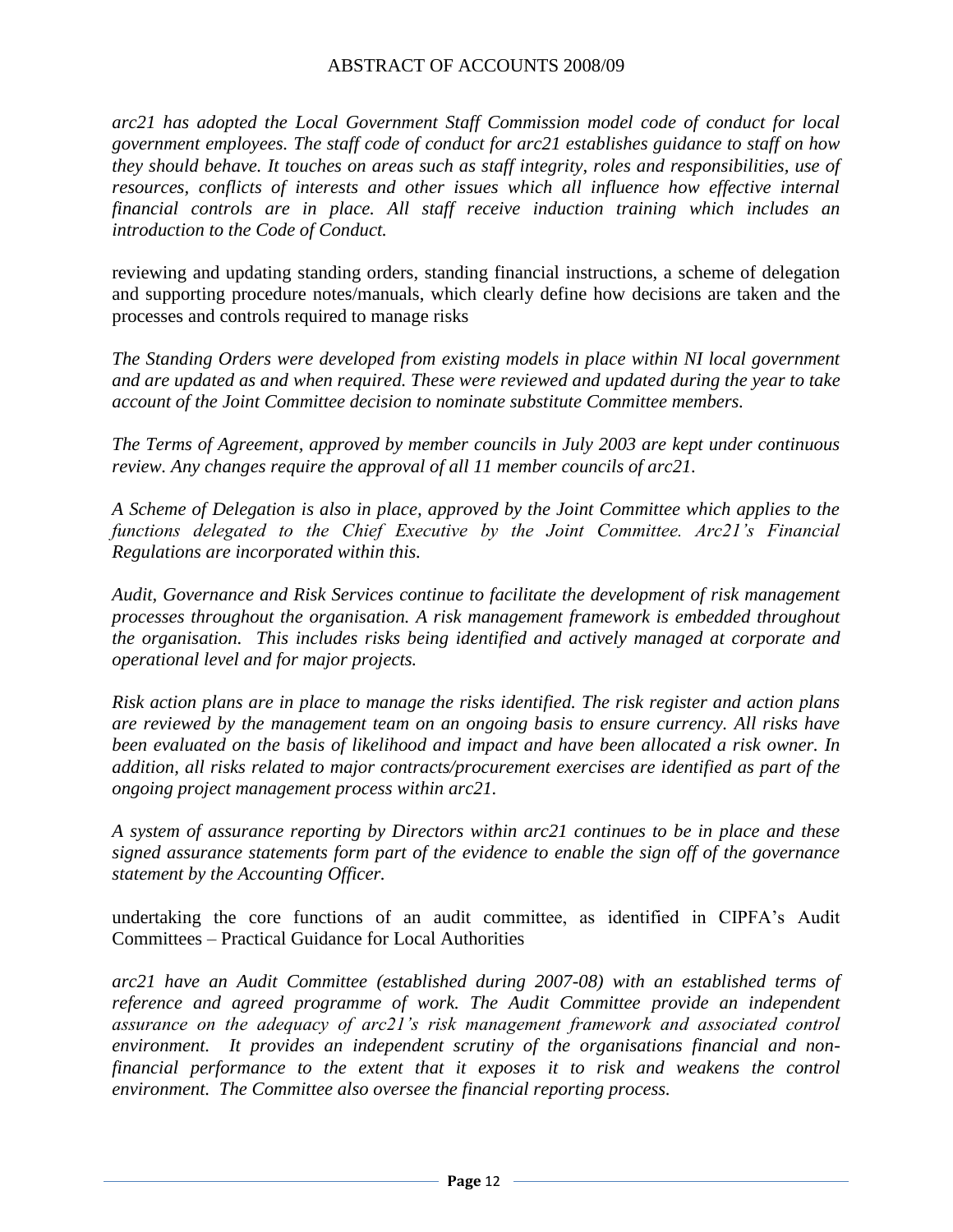ensuring compliance with relevant laws and regulations, internal policies and procedures, and that expenditure is lawful

*In accordance with the functions delegated to the Chief Executive in the Scheme of Delegation the Chief Executive and Directors are responsible for, within their area of responsibility, ensuring that staff conduct its business in accordance with the law and proper standards, and that public money, for which they are responsible, is safeguarded and properly accounted for, and used economically, efficiently and effectively.* 

*The Financial Regulations include an explicit reference to management responsibility for internal control. The Chief Executive is the designated officer responsible for the proper administration of the Joint Committee"s financial affairs. They set out the delegated powers of the Chief Executive in ensuring expenditure is lawful.* 

*The Code of Conduct for Local Government Employees provides guidance on a wide range of areas in relation to policies and procedures for staff. For example, arc21 have a Register of Interests in place.*

*Ongoing legal advice is received from one of the arc21 member councils (Belfast City Council"s*  Legal Services department) to provide relevant legal advice. In addition a client side team of *professional consultants are in place to provide advice on financial, technical, legal, communications and planning issues etc.* 

whistle-blowing and for receiving and investigating complaints from the public

*A Public Interest Disclosure ("Whistleblowing") policy is in place and has been communicated to all staff and this matter is also included in the Code of Conduct for Local Government Employees. This is based on the Local Government Staff Commission model.*

*The staff have been made aware of the policy and arrangements are in place to remind them of the policy at staff meetings. In addition, should the policy be updated, all staff will receive an updated copy of the policy document.*

identifying the development needs of members and senior officers in relation to their strategic roles, supported by appropriate training

*In terms of the needs of elected members on the Joint Committee and senior officers from the Joint Committee, regular monthly meetings are held to ensure that they are kept up to date with issues as they emerge.*

*The members of the audit committee, who are drawn from member councils, have received specific audit committee training provide by CIPFA.*

*A series of ongoing briefings on the Residual Waste Treatment Project have been provided and are scheduled to ensure stakeholders are adequately briefed on the progress of the Procurement.*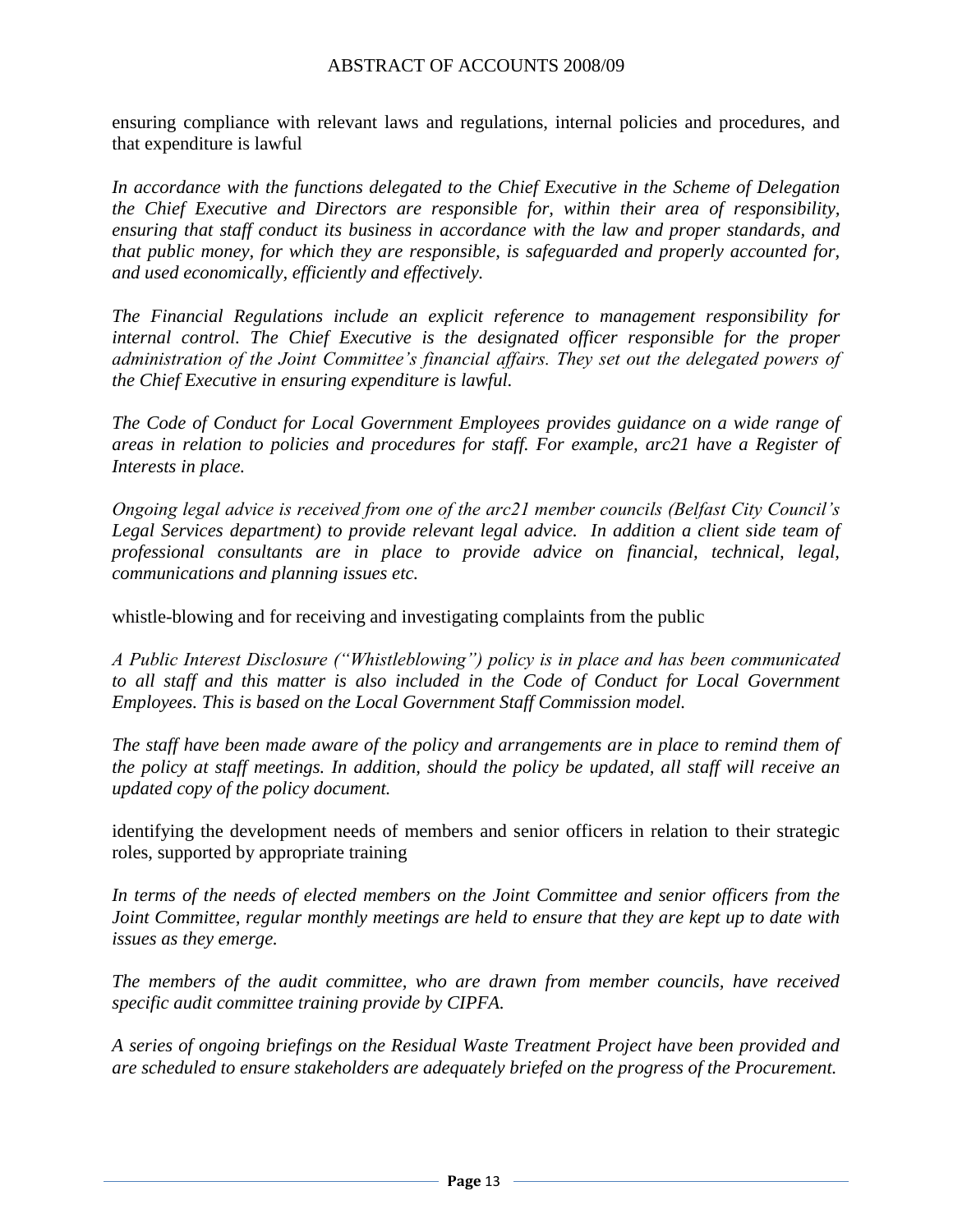*In relation to officers within the organisation personal training and development plans are in place and kept under review. All staff attend relevant seminars and conferences on a regular basis.* 

*All staff receive induction training which includes an introduction to the Code of Conduct on joining the organisation.*

*The Chair and vice Chair of the Joint Committee are members of the Waste Strategy Board and have received "On Board" training provided by CIPFA facilitated by the Department.*

establishing clear channels of communication with all sections of the community and other stakeholders, ensuring accountability and encouraging open consultation

*arc21 regularly communicate with key stakeholders, including the member councils, contractors, Central Government departments and local government bodies.*

*arc21 regularly engage with member councils to present progress reports and invite continuous feedback. We provided ten bulletins to Chief Executives, have published and widely distributed a magazine called Wasteline and held an annual presentation to which the Chief Executives of member councils were invited. arc21 meet monthly with senior officers and elected members of member councils.* 

#### **Review of Effectiveness**

The Joint Committee has responsibility for conducting, at least annually, a review of the effectiveness of its governance framework including the system of internal control. The review of effectiveness is informed by the work of the executive managers within the Joint Committee who have responsibility for the development and maintenance of the governance environment, the Head of Internal Audit"s annual report, and also by comments made by the external auditors.

*The Audit Committee provides an independent assurance on the adequacy of the arc21"s risk management framework and associated control environment. It provides an independent scrutiny of the council"s financial and non-financial performance to the extent that it exposes it to risk and weakens the control environment.* 

*The aim of Audit, Governance and Risk Services is to provide an independent assurance and advisory service which will help arc21 achieve its objectives and improve the effectiveness of its risk management, control and governance processes. Audit, Governance and Risk Services produce an annual audit plan and the Head of Audit, Governance and Risk Services provides an annual assurance statement on the Council"s internal control environment within the annual report.* 

*During the year Belfast City Council"s Audit Governance and Risk Services reviewed the effectiveness of the governance framework in place within arc21 against the requirements under the Audit and Accounts Legislation 2006 and against the guidance provided within DOE Circular LG/04/08. This review identified the need for:*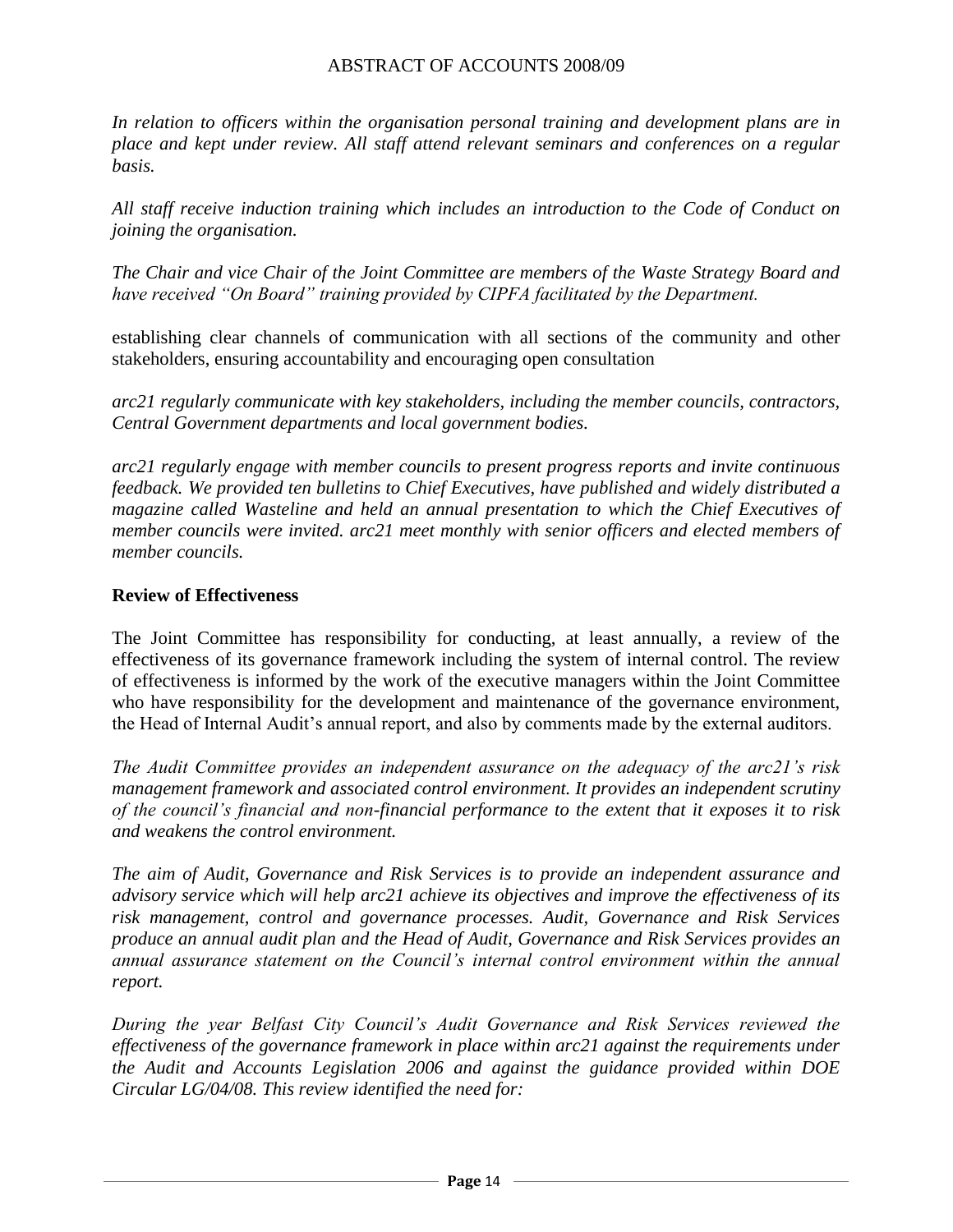*Implementing an overall risk management strategy for arc21 The need to complete an annual review of the effectiveness of the Internal Audit Function The need to complete an annual review of the effectiveness of the Audit Committee* 

*A risk management strategy setting out arc21"s overall approach to risk management was developed in line with best practice and approved by the audit committee in December 2008*

*A review of the effectiveness of Internal Audit has therefore been completed against CIPFA best practice standards. This has been reported to the Audit Committee along with an action plan to address the issues raised.*

*In addition, a review of the effectiveness of the Audit Committee was completed against CIPFA guidance "Audit Committees: Practical Guidance for Local Authorities. The results of the review were presented to the Audit Committee. In addition, the Audit Committee has taken steps to augment the membership from three members to five members and are keeping under review the issue of the appointment of independent membership of the Audit Committee.*

*Local Government Audit have also provided a level of assurance through the provision of the annual external audit and provision of the management letter. An action plan is in place to address the issues identified.*

*Other sources of assurance include assurances from management and external review bodies.*

The executive and the audit committee have been advised on the implications of the result of the review of the effectiveness of the governance framework and a plan to address weaknesses and ensure continuous improvement of the system is in place.

#### **Significant Governance Issues**

During the year 2008/09 a number of required improvements to the overall governance framework were identified and action was taken to address these issues:

Risk Management Strategy

Significant progress has been made in terms of implementing risk management within arc21 in terms of:

- The identification and evaluation of the organisation's key risks
- The inclusion of these risks into a corporate risk register
- The implementation of risk action plans for each of the identified risks
- The implementation of a system of assurance reporting by Directors within arc21, whereby Directors sign statements testifying to their arrangements for managing risk and ensuring effective internal control.
- The dedication of part of the AGRS annual audit plan to facilitating the development of risk management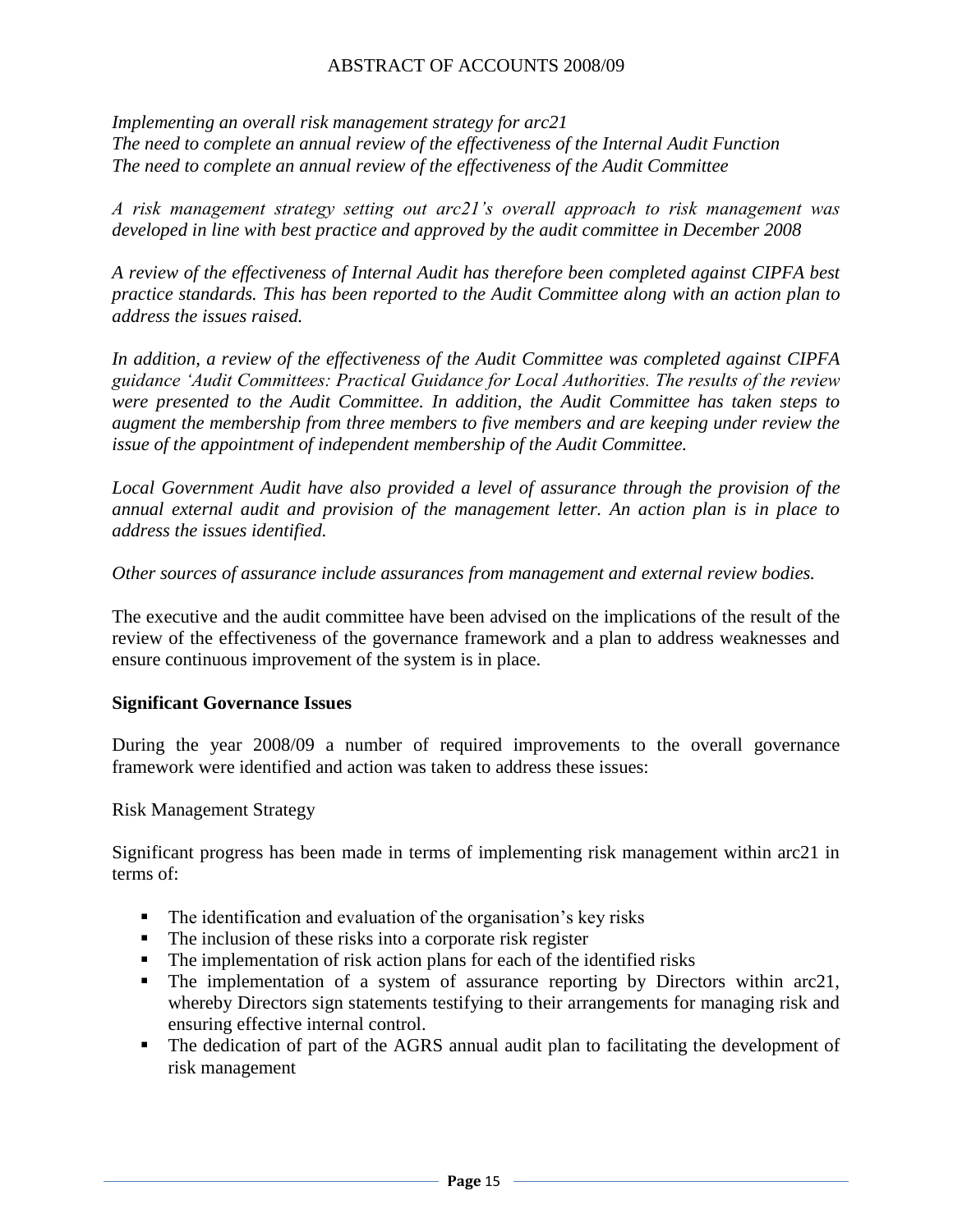The establishment of an Audit Committee whose terms of reference include a requirement to monitor the effective development and operation of risk management and corporate governance in the organisation.

In October 2008, Internal Audit issued a report on internal financial control within arc21. A follow up report was produced in August 2009 which highlighted that six of the seven recommendations were partially implemented. arc21 continue to address these matters and Internal Audit have confirmed that the risk status remains amber which means that risks are controlled to an acceptable level by a robust system of controls.

However the need for an overall risk management strategy was also identified and this was therefore developed in line with best practice and approved and implemented by the audit committee in December 2008.

#### Segregation of Duties

While arc21 have made progress during 2008/09 in addressing the need to ensure appropriate segregation of duties within its financial processes through the temporary secondment of an additional member of staff in the Finance Department, this remains an issue as of  $31<sup>st</sup>$  March 2009. The organisation underwent a structural review during 2008-09 facilitated by the Local Government Staff Commission and the new post of Project Accountant has been recommended. This additional post will address further the issue of segregation of duties.

#### Code of Governance

It is our intention to develop and adopt a Code of Governance during the first quarter of 2009/10 based on the six principles set out in the CIPFA/Solace "Good Governance in Local Government: A Framework".

We propose over the coming year to take steps to address the above matters to further enhance our governance arrangements and ensure continuing compliance. We are satisfied that these steps will address the need for improvements that were identified in our review of effectiveness and will monitor their implementation and operation as part of our next annual review.

**Signed: ………………………………………………………………………………..**

On behalf of the committee of the Joint Committee or the members of the body meeting as a whole and by the Chief Executive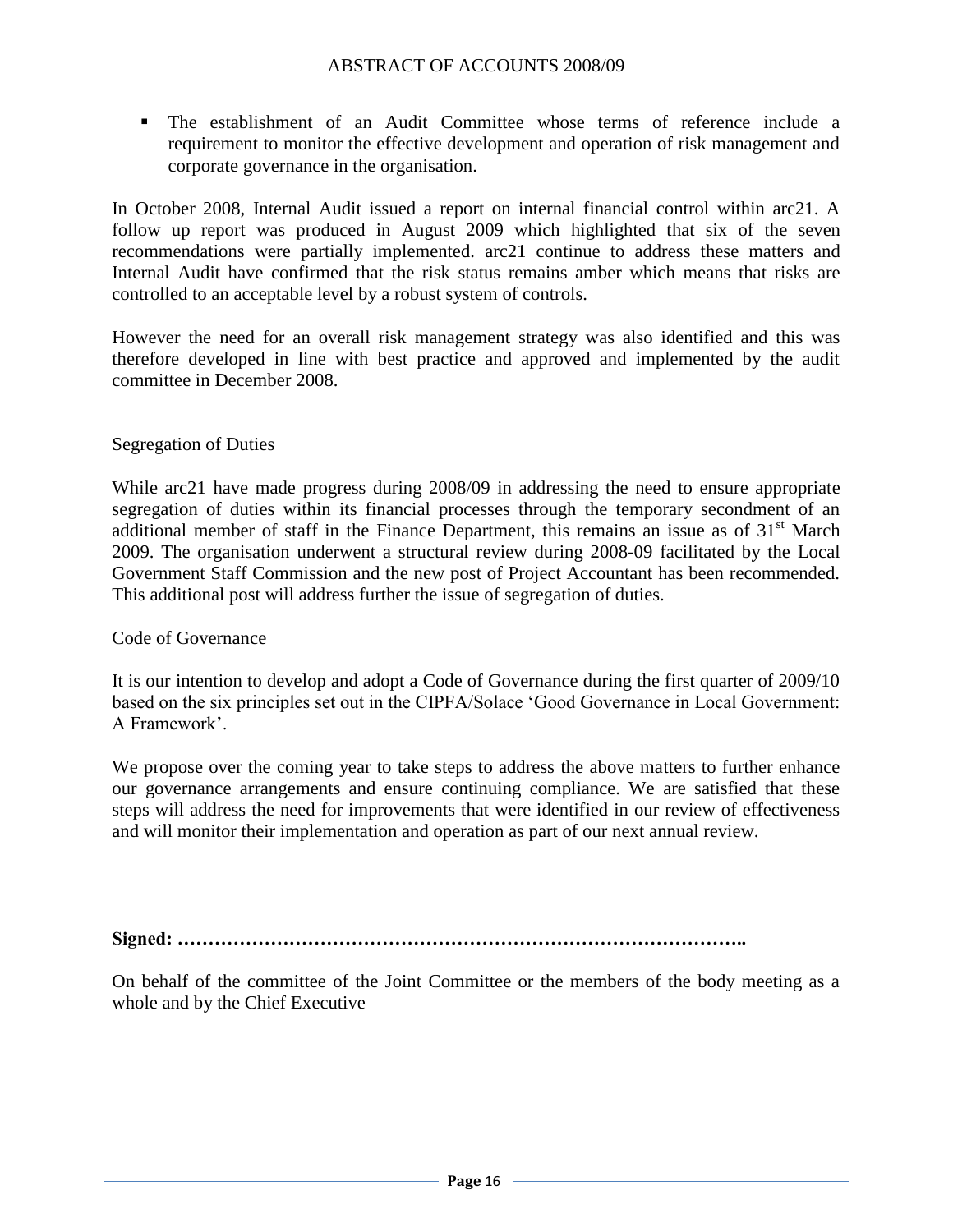# <span id="page-18-0"></span>**Local Government Auditor's Report to the Members of Joint Committee**

## **INDEPENDENT AUDITOR'S REPORT TO THE MEMBERS OF ARC21**

I have audited the statement of accounts of arc21 for the year ended 31 March 2009 under the Local Government (Northern Ireland) Order 2005. The statement of accounts comprises the Income and Expenditure Account, Statement of Movement on the General Reserves Balance, Statement of Total Recognised Gains and Losses, Balance Sheet, and Cash Flow Statement. The statement of accounts has been prepared under the accounting policies set out within them.

This report is made solely to the Members of arc21 in accordance with Local Government (Northern Ireland) Order 2005 and for no other purpose, as specified in the Local Government Code of Audit Practice issued by the Chief Local Government Auditor.

#### **Respective Responsibilities of the Chief Financial Officer and the Independent Auditor**

The Chief Financial Officer"s responsibilities for preparing the statement of accounts in accordance with relevant legal and regulatory requirements and the Statement of Recommended Practice on Local Authority Accounting in the United Kingdom 2008 are set out in the Statement of Responsibilities for the Statement of Accounts.

My responsibility is to audit the statement of accounts in accordance with relevant legal and regulatory requirements and International Standards on Auditing (UK and Ireland).

I report to you my opinion as to whether the statement of accounts present fairly, in accordance with relevant legal and regulatory requirements and the Statement of Recommended Practice on Local Authority Accounting in the United Kingdom 2008, the financial position of the local government body and its income and expenditure for the year.

I review whether the Annual Governance Statement reflects compliance with the Statement of Recommended Practice on Local Authority Accounting in the United Kingdom 2008. I report if it does not comply with proper practices specified by the Department of the Environment or if the statement is misleading or inconsistent with other information I am aware of from my audit. I am not required to consider, nor have I considered, whether the Annual Governance Statement covers all risks and controls. Neither am I required to form an opinion on the effectiveness of the local government body"s corporate governance procedures or its risk and control procedures.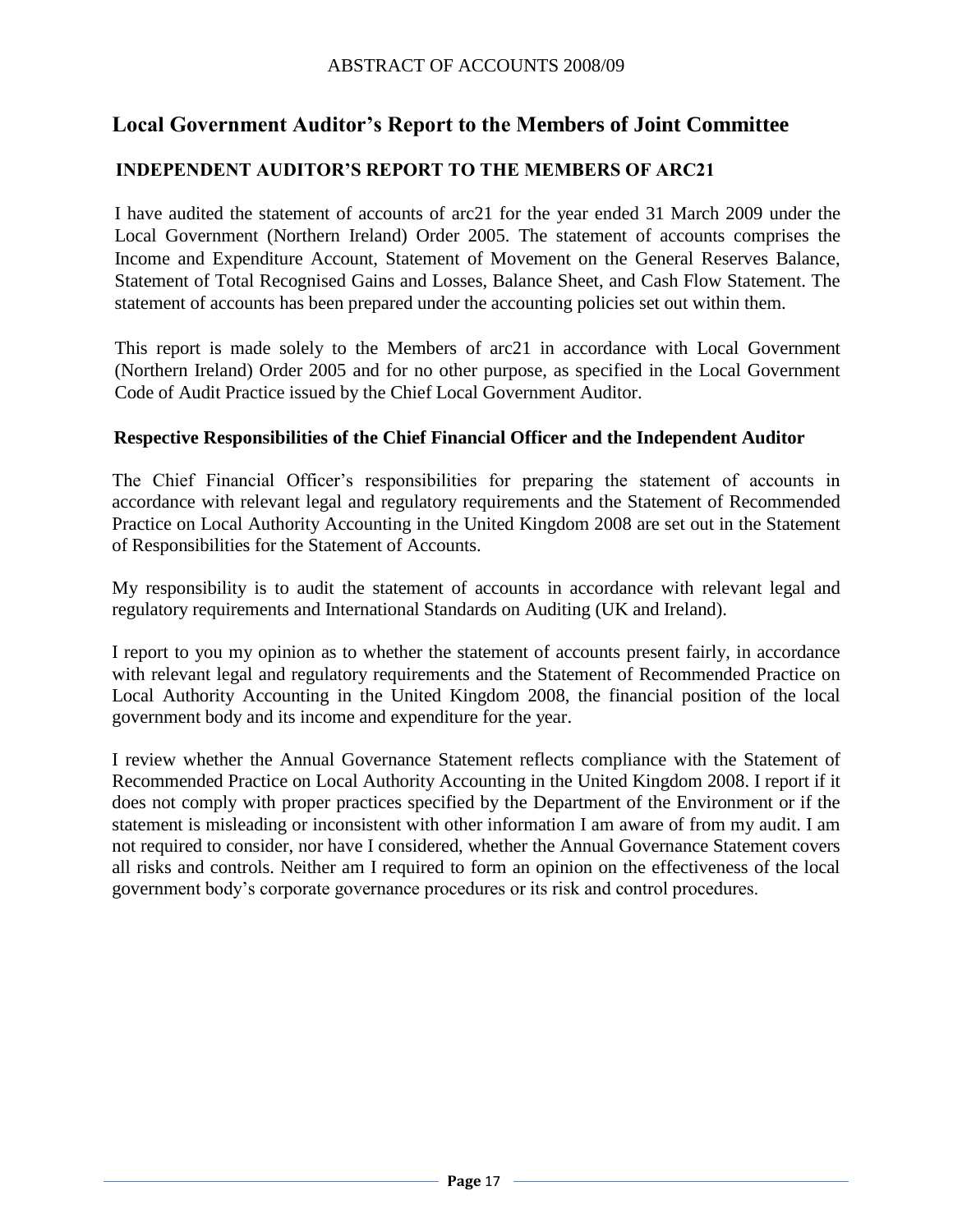I read other information published with the statement of accounts and consider whether it is consistent with the audited statement of accounts. This other information comprises only the Explanatory Foreword. I consider the implications for my report if I become aware of any apparent misstatements or material inconsistencies with the statement of accounts. My responsibilities do not extend to any other information.

#### **Basis of Audit Opinion**

I conducted my audit in accordance with the Local Government (Northern Ireland) Order 2005, the Local Government Code of Audit Practice issued by the Chief Local Government Auditor and International Standards on Auditing (UK and Ireland) issued by the Auditing Practices Board. An audit includes examination, on a test basis, of evidence relevant to the amounts and disclosures in the statement of accounts. It also includes an assessment of the significant estimates and judgments made by the local government body in the preparation of the statement of accounts, and of whether the accounting policies are appropriate to the local government body"s circumstances, consistently applied and adequately disclosed.

I planned and performed my audit so as to obtain all the information and explanations which I considered necessary in order to provide me with sufficient evidence to give reasonable assurance that the statement of accounts is free from material misstatement, whether caused by fraud or other irregularity or error. In forming my opinion I also evaluated the overall adequacy of the presentation of information in the statement of accounts.

#### **Opinion**

In my opinion the Statement of Accounts presents fairly, in accordance with relevant legal and regulatory requirements and the Code of Practice on Local Authority Accounting in the United Kingdom 2008, the financial position of arc21 as at 31 March 2009 and its income and expenditure for the year then ended.

#### **Certificate**

I certify that I have completed the audit of the accounts arc21 in accordance with the requirements of the Local Government (Northern Ireland) Order 2005 and the Local Government Code of Audit Practice issued by the Chief Local Government Auditor.

Local Government Auditor 106 University Street Belfast BT7 1EU

Date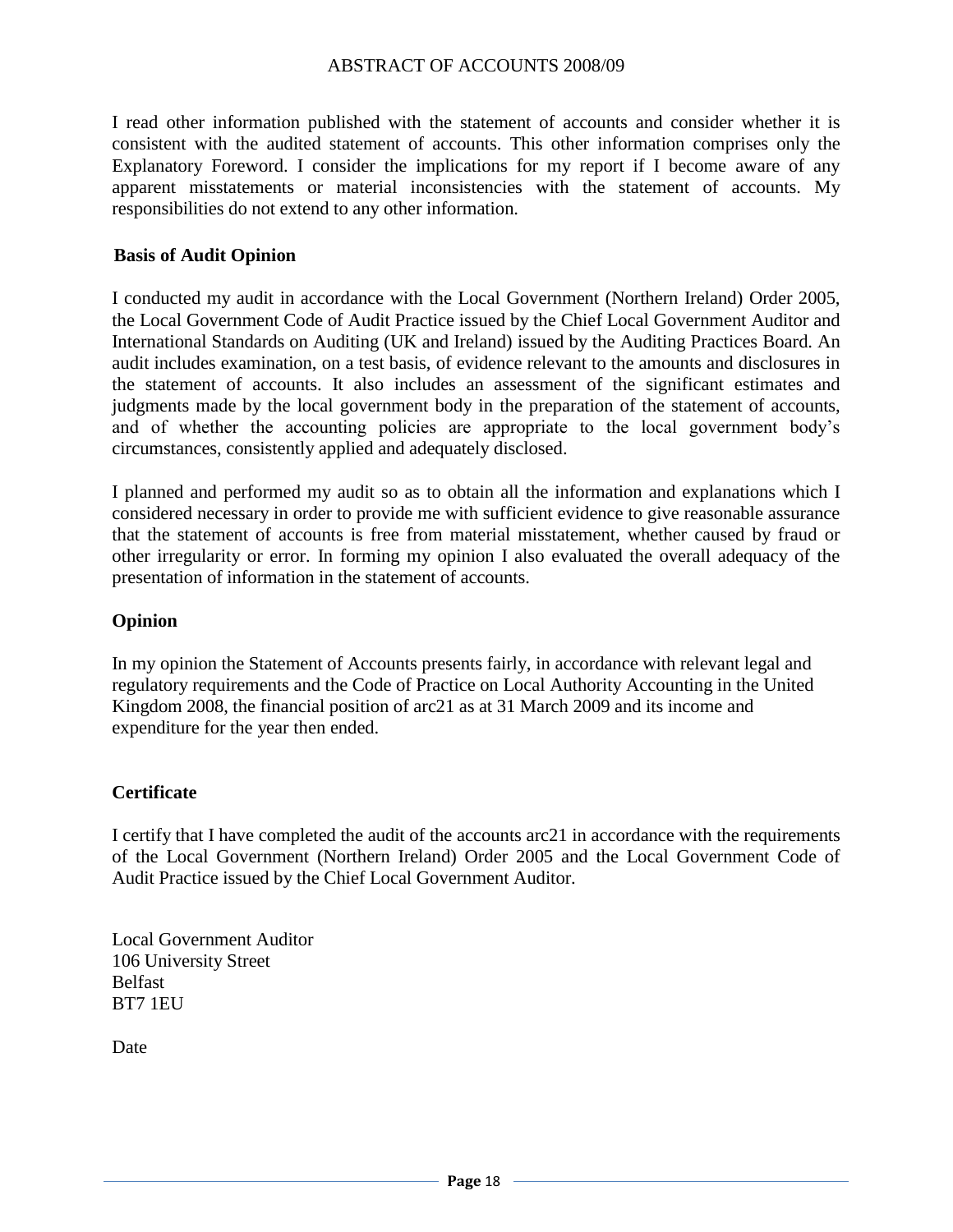|                                         | <b>NOTE</b>    | 2008/09    | 2007/08    |
|-----------------------------------------|----------------|------------|------------|
| <b>INCOME:</b>                          |                | £          | £          |
| <b>Participating Councils</b>           | $\overline{7}$ | 669,500    | 650,014    |
| <b>Government Grant</b>                 |                | 820,390    | 210,854    |
| <b>Bank Interest</b>                    | 6 <sub>b</sub> | 102,699    | 102,932    |
| Contract Income:                        | 4a             |            |            |
| <b>Landfill Service</b>                 |                | 20,395,863 | 18,827,315 |
| <b>Materials Recovery Facility- MRF</b> |                | 1,638,180  | 1,576,800  |
| <b>MRF</b> Revenue Share                |                | 1,230,635  | 1,176,807  |
| <b>Bring Service</b>                    |                | 216,452    | 191,662    |
| Supply of Bins and Bring Banks          |                | 721,952    | 399,545    |
| <b>Other Contract Income</b>            |                | 1,323,111  | 411,955    |
| Other Income                            |                | 4,111      | 211        |
| <b>TOTAL INCOME</b>                     |                | 27,122,893 | 23,548,095 |
| <b>EXPENDITURE:</b>                     |                |            |            |
| <b>Employee Costs</b>                   | 5              | 453,585    | 406,904    |
| <b>Bank Interest</b>                    | 6a             | $-558$     | 1,123      |
| <b>Other Operating Costs</b>            |                | 1,358,851  | 528,032    |
| <b>Contract Expenditure:</b>            | 4 <sub>b</sub> |            |            |
| <b>Landfill Service</b>                 |                | 20,112,388 | 18,827,315 |
| <b>Materials Recovery Facility- MRF</b> |                | 1,638,180  | 1,576,800  |
| <b>MRF</b> Revenue Share                |                | 1,230,635  | 1,176,807  |
| <b>Bring Service</b>                    |                | 216,452    | 191,662    |
| Supply of Bins and Bring Banks          |                | 721,952    | 399,545    |
| <b>Other Contract Costs</b>             |                | 1,299,049  | 409,535    |
|                                         |                |            |            |
| <b>Other Costs</b>                      |                | 1.00       | 1.00       |
| <b>TOTAL EXPENDITURE</b>                |                | 27,030,535 | 23,517,724 |
| <b>SURPLUS</b>                          |                | 92,358     | 30,371     |

# <span id="page-20-0"></span>**Income and Expenditure for the Year To 31 March 2009**

<u> 1980 - Johann Barbara, martxa alemaniar a</u>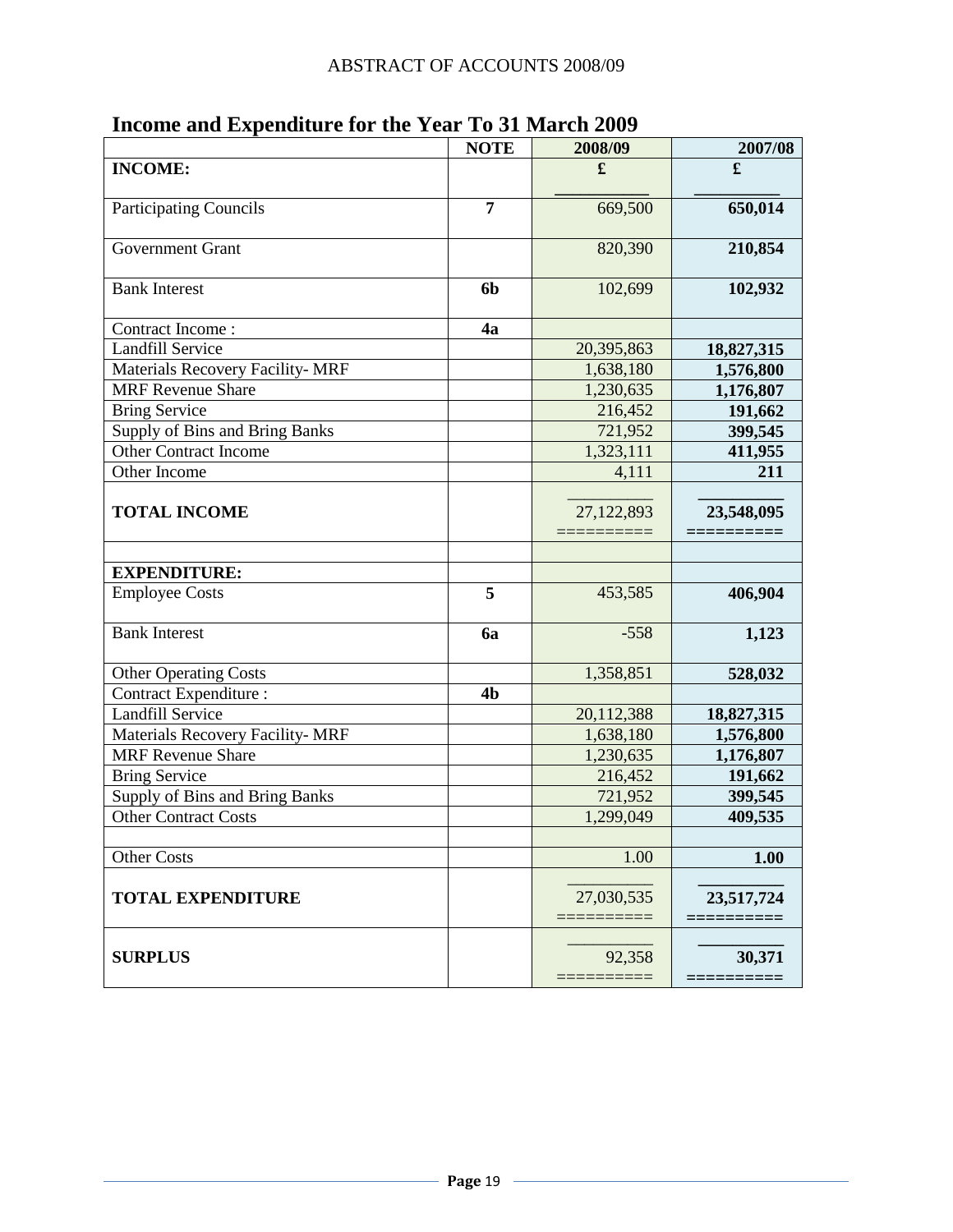|                                                                                                                                                   |              | 2008/09 | 2007/08 |
|---------------------------------------------------------------------------------------------------------------------------------------------------|--------------|---------|---------|
|                                                                                                                                                   | <b>Notes</b> |         | £       |
| Surplus for the year on the Income and Expenditure Account                                                                                        | 3            | 92,358  | 30,371  |
| Net additional amount required by statute and non-statutory proper<br>practices to be debited or credited to the General Reserves Balance for the |              |         |         |
| year                                                                                                                                              | 3            | 65,626  | 7,100   |
| Movement on the General Reserves Balance for the year                                                                                             | 3/22         | 26,732  | 23,271  |
| <b>Balance Brought Forward</b>                                                                                                                    | 22           | 565,021 | 541,750 |
| <b>Balance Carried Forward</b>                                                                                                                    | 22           | 591,753 | 565,021 |
|                                                                                                                                                   |              |         |         |

# <span id="page-21-0"></span>**Statement of Movement on the General Reserves Balance for the Year Ended 31 March 2009**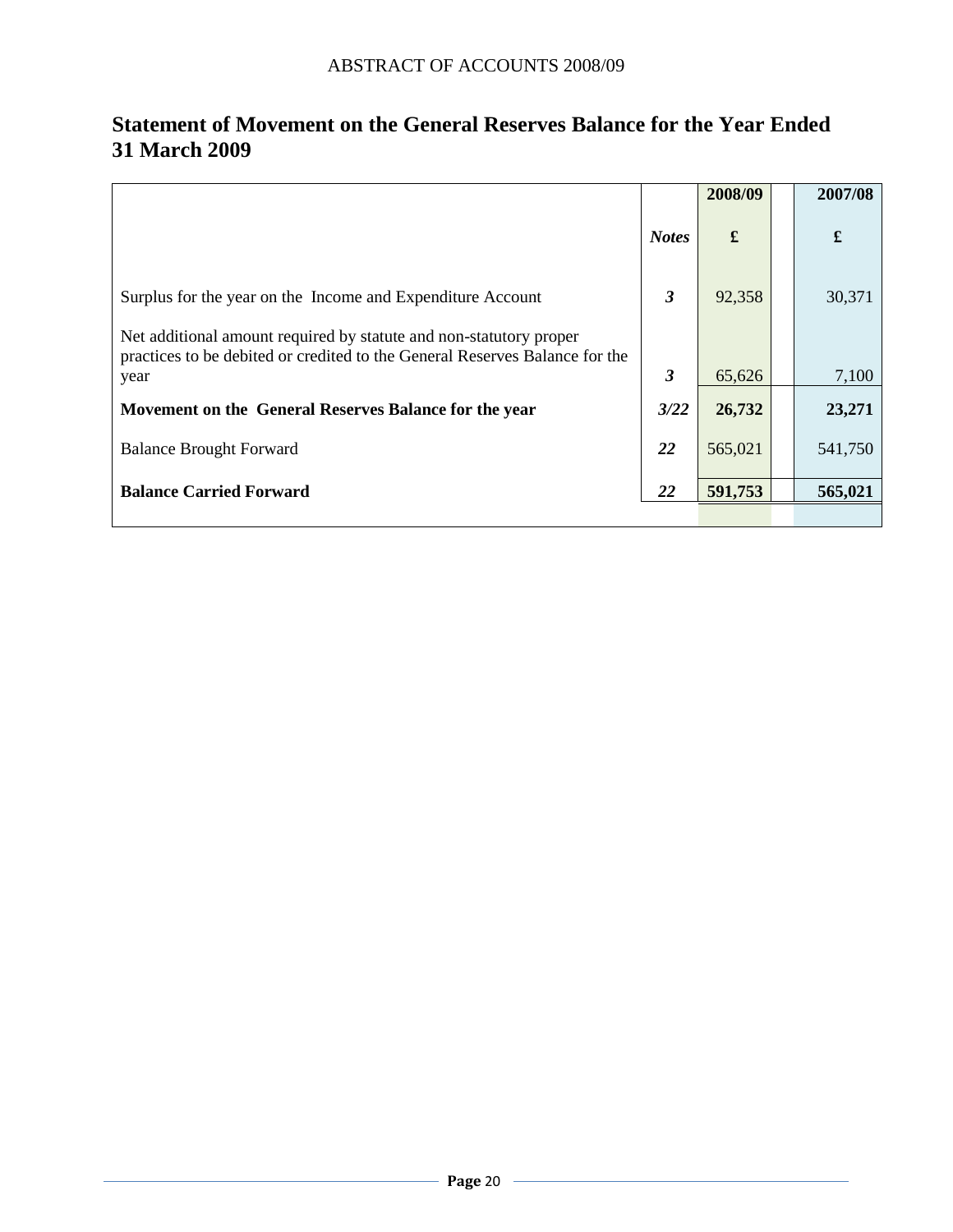|                                                                                    |                | 2008/09 | 2008/09        | 2007/08 | 2007/08        |
|------------------------------------------------------------------------------------|----------------|---------|----------------|---------|----------------|
|                                                                                    | <b>Notes</b>   | £       | £              | £       | £              |
| Surplus on the General Reserves - Income and<br>Expenditure Account for the year   | $\mathfrak{z}$ |         | 26,732         |         | 30,371         |
| Surplus/(Deficit) arising on revaluation of fixed<br>assets                        | 8              |         | $\Omega$       |         | $\overline{0}$ |
| Surplus/(Deficit) arising on revaluation of<br>available-for-sale financial assets |                |         | $\Omega$       |         | $\mathbf{0}$   |
| Revaluation of pension reserve/provision                                           | 18/22          |         | $\overline{0}$ |         | $\overline{0}$ |
| Any other gains and losses required to be<br>included in the Statement of Total    |                |         |                |         |                |
| <b>Recognised Gains and Losses</b>                                                 |                |         | $\Omega$       |         | $\theta$       |
| Other                                                                              |                |         | $\Omega$       |         | $\Omega$       |
| Total recognised gains and losses for the year<br>(Change in Net Worth)            |                |         | 26,732         |         | 30,371         |
| Prior period adjustments made during the year                                      |                |         | $\Omega$       |         | $\overline{0}$ |
| Total gains recognised since last annual<br>report (Change in Net Worth)           |                |         | 26,732         |         | 30,371         |
|                                                                                    |                |         |                |         |                |

# <span id="page-22-0"></span>**Statement of Total Recognised Gains and Losses for the Year Ended 31 March 2009**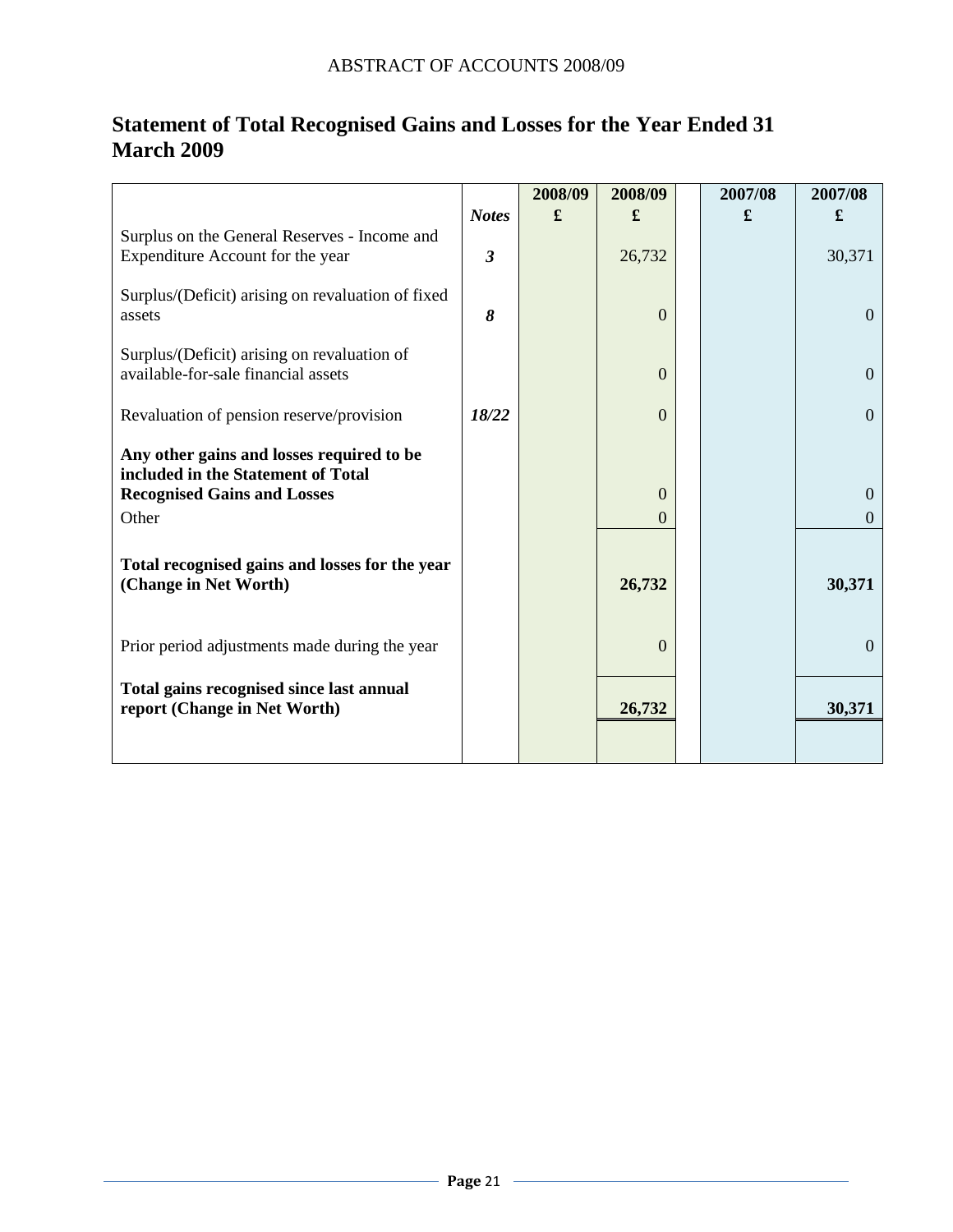# <span id="page-23-0"></span> **Balance Sheet as at 31 March 2009**

|                                                                                           |              | 2008/09                          | 2007/08                  |
|-------------------------------------------------------------------------------------------|--------------|----------------------------------|--------------------------|
|                                                                                           | <b>Notes</b> | £                                | £                        |
| <b>FIXED ASSETS</b>                                                                       |              |                                  |                          |
| <b>Tangible Fixed Assets</b>                                                              |              |                                  |                          |
| <b>Operational Assets:</b>                                                                |              |                                  |                          |
| Land & Buildings                                                                          | 8            | $\overline{0}$                   | $\theta$                 |
| <b>Infrastructure Assets</b>                                                              | 8            | $\Omega$                         | $\Omega$                 |
|                                                                                           |              |                                  |                          |
| Vehicles, Plant, Furniture and Equipment                                                  | 8            | 72,726                           | 7,100                    |
| Non-Operational Assets:                                                                   |              |                                  |                          |
| <b>Investment Properties</b>                                                              |              | $\theta$                         | $\theta$                 |
| <b>Assets under Construction</b>                                                          | 8            | $\Omega$                         | $\Omega$                 |
| Surplus Assets held for Disposal                                                          |              | $\Omega$                         | $\theta$                 |
| <b>TOTAL FIXED ASSETS</b>                                                                 | 8            | 72,726                           | 7,100                    |
| Long Term Investments                                                                     |              | $\Omega$                         | $\Omega$                 |
| Long Term Debtors                                                                         | 12a          | $\Omega$                         | $\theta$                 |
| <b>TOTAL LONG TERM ASSETS</b>                                                             |              | 72,726                           | 7,100                    |
|                                                                                           |              |                                  |                          |
| <b>CURRENT ASSETS</b>                                                                     |              |                                  |                          |
| <b>Stocks</b>                                                                             | 11           | $\Omega$                         | $\Omega$                 |
| Debtors                                                                                   | 12b          | 2,951,543                        | 4,034,236                |
| <b>Short Term Investments</b>                                                             | 13/21a       | 2,709,329                        | 2,173,237                |
| Cash and Bank                                                                             | 13/21a       | 4,460                            | 65,936                   |
|                                                                                           |              | 5,665,332                        | 6,273,409                |
| <b>CURRENT LIABILITIES</b>                                                                |              |                                  |                          |
| Borrowing repayable on demand or within 12 months                                         | 14           | $\Omega$                         | $\Omega$                 |
| Creditors                                                                                 | 14           | 5,073,579                        | 5,708,388                |
|                                                                                           |              |                                  |                          |
|                                                                                           |              |                                  |                          |
| <b>Bank Overdraft</b>                                                                     |              | $\Omega$                         | $\theta$                 |
|                                                                                           |              | 5,073,579                        | 5,708,388                |
| TOTAL ASSETS LESS CURRENT LIABILITIES                                                     |              | 664,479                          | 572,121                  |
|                                                                                           |              |                                  |                          |
| <b>LONG TERM LIABILITIES</b>                                                              |              |                                  |                          |
| Borrowing repayable within a period in excess of 12 months<br><b>Deferred Liabilities</b> | 15           | $\mathbf{0}$                     | $\mathbf{0}$             |
| Government Grants - deferred                                                              | 16<br>19     | $\overline{0}$<br>$\overline{0}$ | $\mathbf{0}$<br>$\theta$ |
| Provisions                                                                                | 18           |                                  | $\theta$                 |
|                                                                                           |              | 0                                |                          |
|                                                                                           |              |                                  |                          |
| <b>NET ASSETS</b>                                                                         |              | 664,479                          | 572,121                  |
| <b>RESERVES:</b>                                                                          |              |                                  |                          |
| Capital Adjustment Account                                                                | 22           | 72,726                           | 7,100                    |
| Financial Instruments Adjustment Account                                                  | 22           | $\theta$                         | $\theta$                 |
| <b>Revaluation Reserve</b>                                                                | 22           | $\mathbf{0}$                     | $\theta$                 |
| Available-for-sale Financial Instruments Reserve                                          | 22           | $\theta$                         | $\theta$                 |
| Pensions Reserve                                                                          | 22           | $\overline{0}$                   | $\theta$                 |
| <b>Capital Receipts Reserve</b>                                                           | 22           | 0                                | $\theta$                 |
| Capital Fund                                                                              | 22           | 0                                | 0                        |
| Renewal and Repairs Fund                                                                  | 22           | 0                                | $\theta$                 |
| Other Balances and Reserves                                                               | 22           | $\Omega$                         | $\Omega$                 |
| <b>General Reserves</b>                                                                   | 22           | 591,753                          | 565,021                  |
| Net Worth                                                                                 |              | 664,479                          | 572,121                  |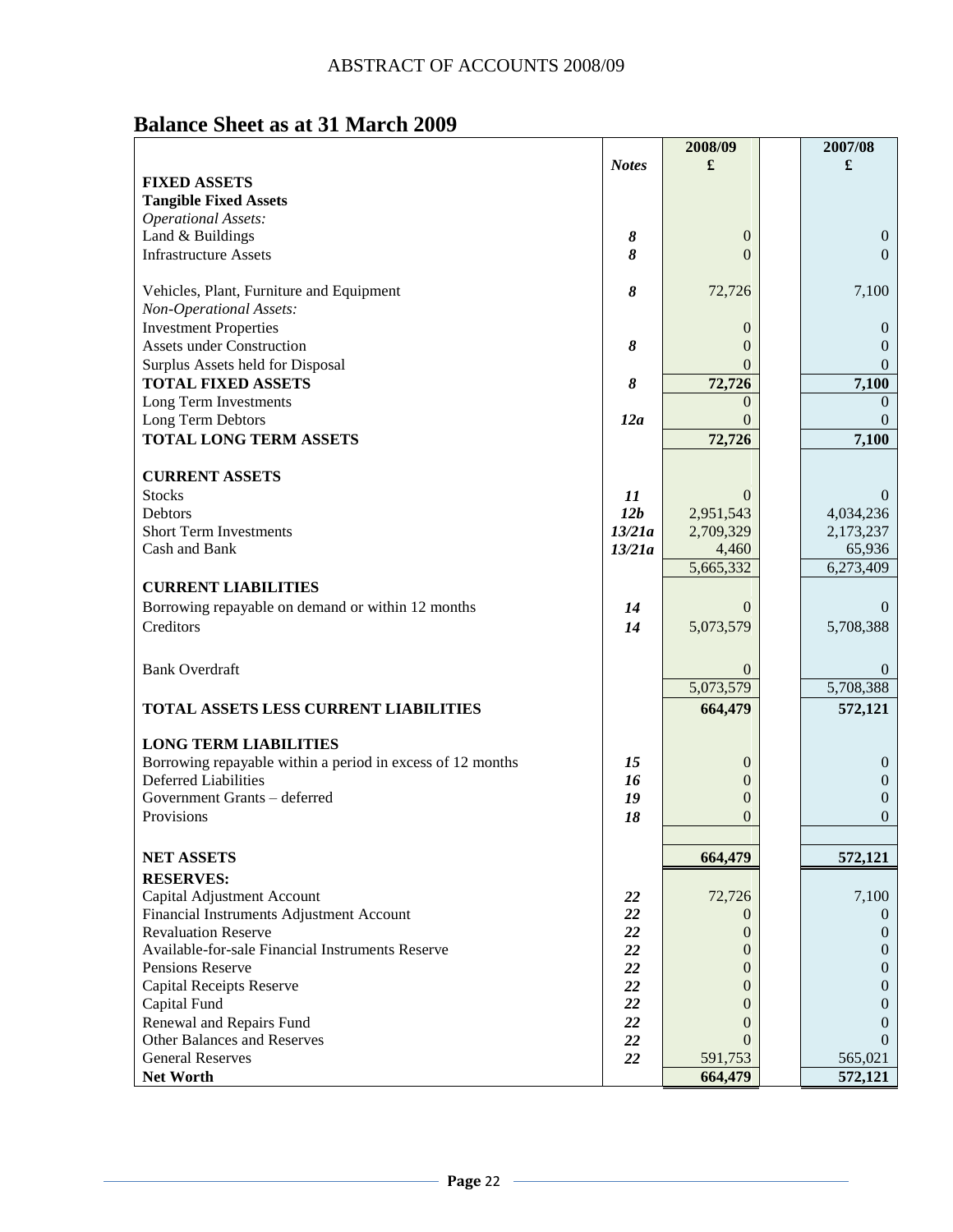# <span id="page-24-0"></span>**Cash Flow Statement as at 31 March 2009**

|                                                        |              |                  | 2008/09        |                  | 2007/08      |
|--------------------------------------------------------|--------------|------------------|----------------|------------------|--------------|
|                                                        | <b>Notes</b> |                  | £              |                  | £            |
| <b>REVENUE ACTIVITIES</b>                              |              |                  |                |                  |              |
| Net Cash Inflow/(Outflow) from Operating               |              |                  |                |                  |              |
| <b>Activities</b>                                      | 20           |                  | 452,275        |                  | $-302,338$   |
|                                                        |              |                  |                |                  |              |
| <b>Returns on Investments and Servicing of Finance</b> |              |                  |                |                  |              |
| <b>Cash Outflows</b>                                   |              |                  |                |                  |              |
| Interest paid                                          |              | 558              |                | $-1,123$         |              |
| Interest element of finance lease payments             |              | $\Omega$         |                | $\Omega$         |              |
| <b>Cash Inflows</b>                                    |              |                  |                |                  |              |
| Interest received                                      |              | 102,699          |                | 105,470          |              |
| <b>Net Cash Inflow from Returns on Investments</b>     |              |                  |                |                  |              |
| and Servicing of Finance                               |              |                  | 103,257        |                  | 104,347      |
|                                                        |              |                  |                |                  |              |
| <b>CAPITAL ACTIVITIES</b>                              |              |                  |                |                  |              |
| <b>Cash Outflows</b>                                   |              |                  |                |                  |              |
| Purchase of fixed assets                               |              | $-80,916$        |                | $-9,000$         |              |
| Purchase of long term investments                      |              | $\Omega$         |                | $\theta$         |              |
| Other capital cash payments                            |              | $\Omega$         |                | $\Omega$         |              |
| <b>Cash Inflows</b>                                    |              |                  |                |                  |              |
| Sale of fixed assets                                   |              | $\overline{0}$   |                | $\boldsymbol{0}$ |              |
| Capital Grants received                                | 21d(i)       | $\boldsymbol{0}$ |                | $\boldsymbol{0}$ |              |
| Other capital cash receipts                            |              | $\overline{0}$   |                | 0                |              |
| <b>Net Cash Outflow from Capital Expenditure</b>       |              |                  | $-80,916$      |                  | $-9,000$     |
| before Financing                                       |              |                  |                |                  |              |
|                                                        |              |                  |                |                  |              |
| <b>Management of Liquid Resources</b>                  |              |                  |                |                  |              |
| Net increase/decrease in short term deposits           |              | $\mathbf{0}$     |                | $\boldsymbol{0}$ |              |
| Net increase/decrease in other liquid resources        |              | $\overline{0}$   |                | $\Omega$         |              |
| <b>FINANCING</b>                                       |              |                  |                |                  |              |
| <b>Cash Outflows</b>                                   |              |                  |                |                  |              |
| Repayment of amounts borrowed                          | 21c          | 0                |                | 0                |              |
| Capital element of finance lease rental payments       | 21c          | $\boldsymbol{0}$ |                |                  |              |
| <b>Cash Inflows</b>                                    |              |                  |                | U                |              |
| New loans raised                                       | 21c          | $\overline{0}$   |                | $\overline{0}$   |              |
| New short term loans                                   |              | $\overline{0}$   |                | $\overline{0}$   |              |
|                                                        |              |                  | $\overline{0}$ |                  | $\mathbf{0}$ |
|                                                        |              |                  |                |                  |              |
| Increase/(Decrease) in Cash and Cash Equivalents       | 21a          |                  | 474,616        |                  | $-206,991$   |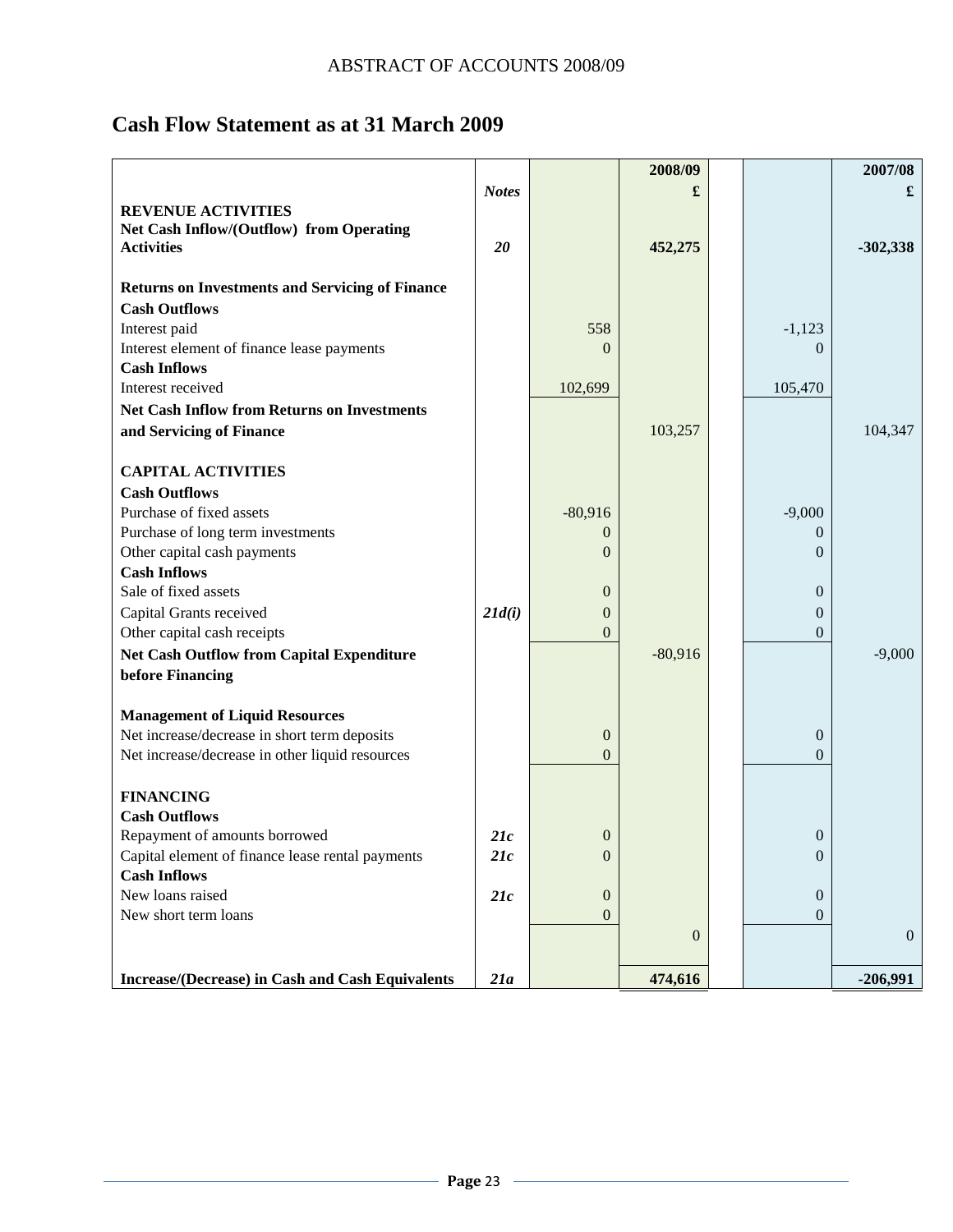## <span id="page-25-0"></span>**Notes to the Financial Statements**

#### **1. Accounting Policies**

#### **1a) General Principles**

The financial statements have been prepared under the historical cost convention, modified by the revaluation of land and buildings, and are in accordance with directions and guidance contained in the *"Code of Practice on Local Authority Accounting in the United Kingdom 2008 : A Statement of Recommended Practic*e" (SORP) and in a form directed by the Department of the Environment in accordance with regulations 4 (1) and (2) in the Local Government (Accounts and Audit) Regulations (Northern Ireland) 2006. The general principles adopted in compiling and presenting the financial statements are those specified within the SORP. The SORP is based on approved accounting standards for the preparation of financial statements for the financial year beginning 1 April 2008. These financial statements comply with accounting standards issued or adopted by the Accounting Standards Board insofar as these are applicable to local government.

Following from this, the financial statements are presented on the basis that the Joint Committee will continue to operate for the foreseeable future, the going concern concept. The accounts also reflect the concept of the primacy of legislative requirements in that, where an accounting treatment is prescribed by law, it must be applied even if it contradicts another accounting concept. In addition the Chartered Institute of Public Finance and Accountancy (CIPFA) publish a number of bulletins dealing with capital finance and Best Value accounting, which have been followed when preparing these financial statements.

The Income and Expenditure Account on page 19 has been prepared using the requirements of the Best Value Accounting Code of Practice.

#### **1b) Accounting Concepts**

In general, the financial statements are prepared on the basis of historical cost modified by the revaluation of land, buildings, vehicles and plant subject to and in accordance with the fundamental accounting concepts set out below:

#### *Relevance*

The financial statements are prepared so as to provide readers with information about the Joint Committee"s financial performance and position that is useful for assessing the stewardship of public funds.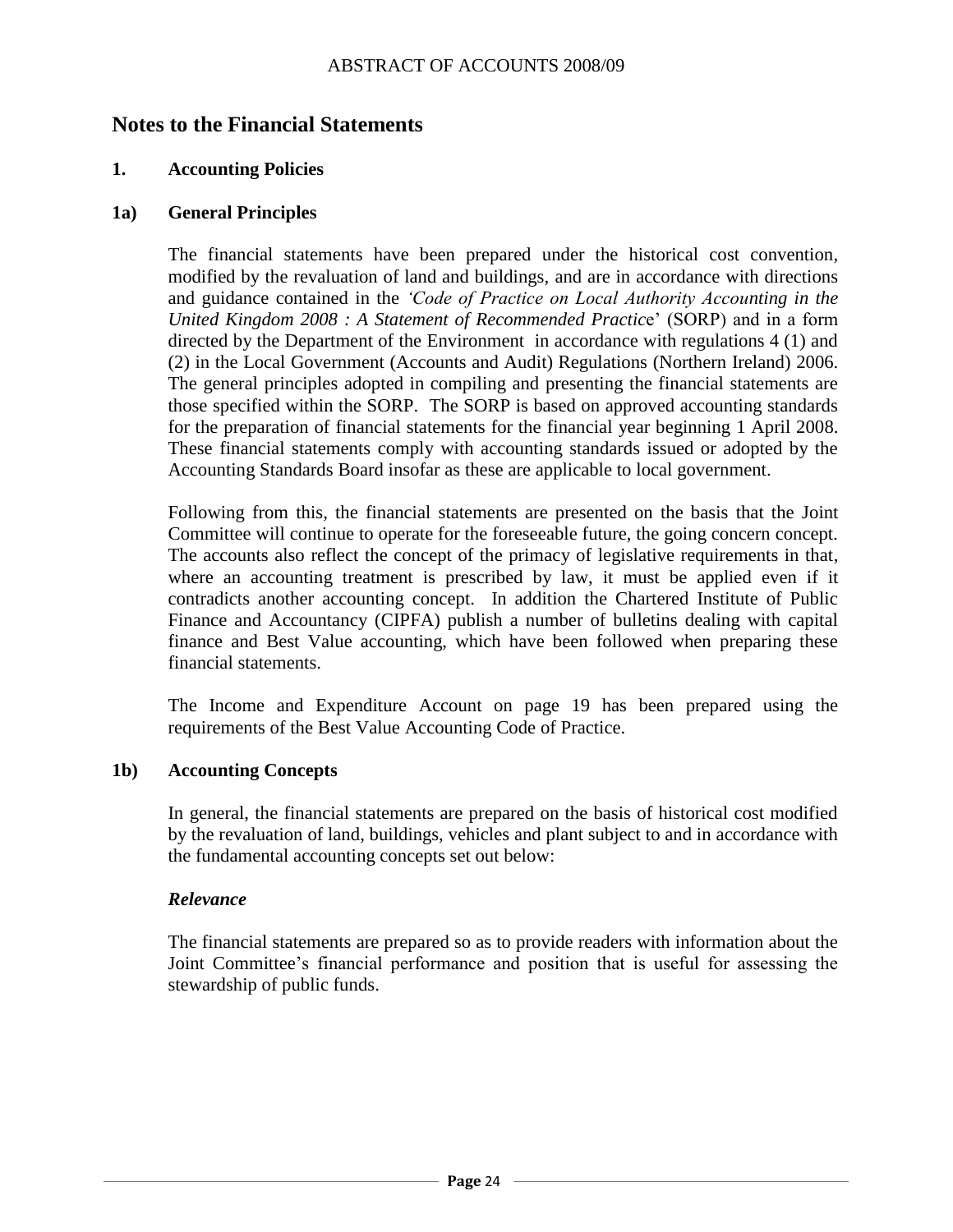## *Reliability*

The financial statements are prepared on the basis that the financial information contained within them is reliable, i.e. free from material error, deliberate or systematic bias, complete within the bounds of materiality and represent faithfully what they intend to represent. Where there is uncertainty in measuring or recognising the existence of assets, liabilities, income and expenditure then prudence has been used as a basis to inform the selection and application of accounting policies and estimation techniques.

#### *Comparability*

The financial statements are prepared so as to enable comparison between financial years. To aid comparability the Joint Committee has applied its accounting policies consistently both during the year and between years.

#### *Understandability*

Every effort has been made to make the financial statements as easy to understand as possible. Nevertheless, an assumption has been made that the reader will have a reasonable knowledge of basic accounting and local government finance. Where the use of technical terms has been unavoidable, an explanation has been provided in the body of the financial statements.

#### *Materiality*

Certain information may be excluded from the financial statements on the basis that the amounts involved are not material either to the fair presentation of the financial position and transactions of the Joint Committee or to the understanding of the accounts.

#### *Accruals*

With the exception of the Cash Flow Statement, the financial statements have been prepared on an accruals basis. The accruals basis of accounting requires the non-cash effect of transactions to be reflected in the financial statements for the year in which those effects are experienced and not in the year in which the cash is actually received or paid.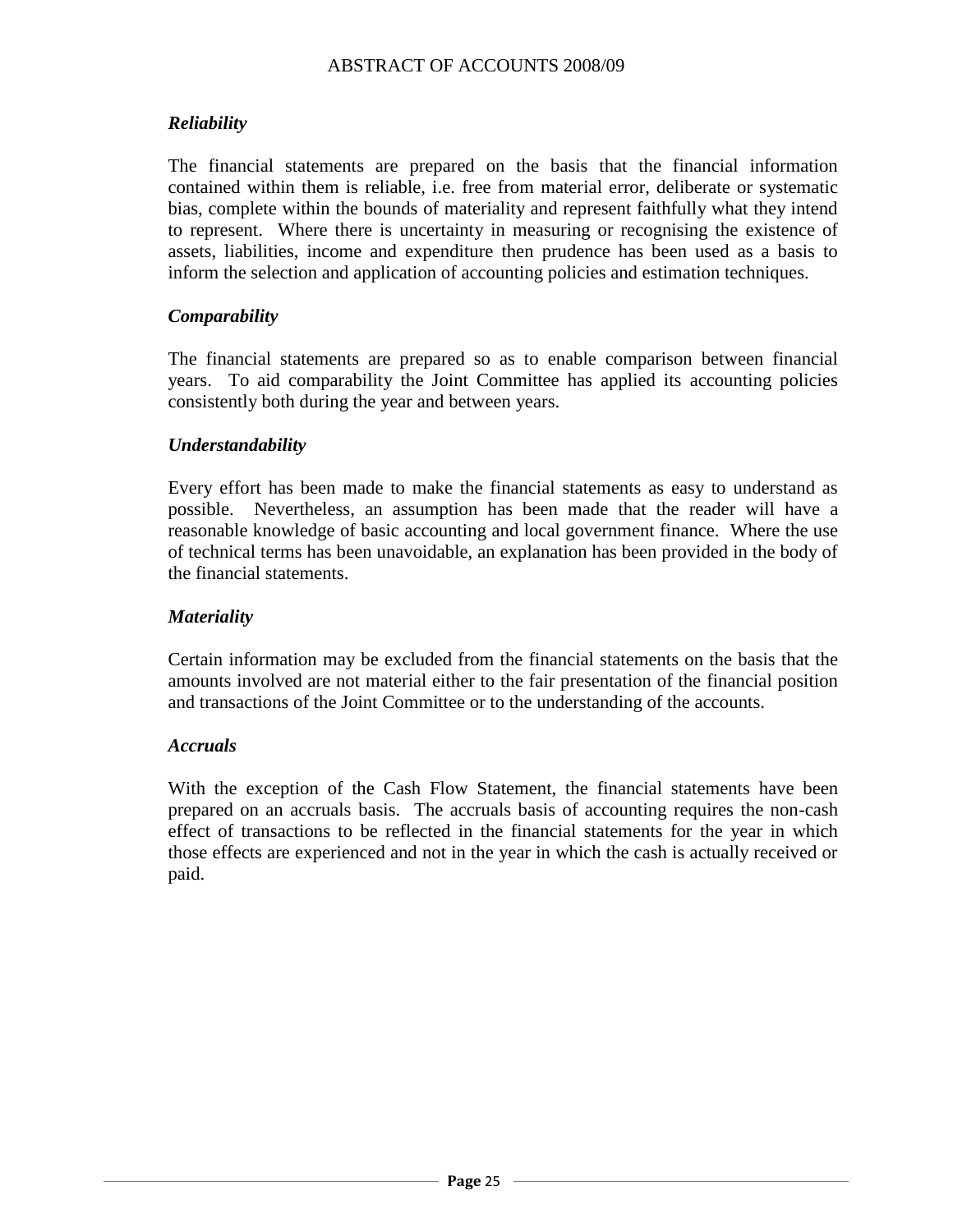#### **1c) Fixed Assets**

#### **i) Tangible Assets**

arc21 is primarily funded by way of contributions from participant Councils and revenue grants from Government. As a consequence, the activities of arc21 were deemed to be of a revenue nature with expenditure on assets such as computer equipment, office furniture and office equipment being charged to the Income and Expenditure Account.

From 1 April 2007, with the significant growth in the organisation and in preparation for future substantial organisational developments, specifically in relation to the treatment of Residual Waste, the Joint Committee has changed its policy on tangible assets. Under the new policy the acquisition of tangible assets will be accounted for in the Balance Sheet. This policy will bring arc21 into line with that of councils in Northern Ireland.

This policy requires the utilisation of a Revaluation Reserve and a Capital Adjustment Account respectively.

All expenditure on the acquisition, creation or enhancement of tangible fixed assets is capitalised on an accruals basis in accordance with Financial Reporting Standard 15 Tangible Fixed Assets (FRS 15). The Joint Committee applies a de-minimis level of £5,000 to all fixed assets (on an individual asset basis), meaning only assets over £5,000 are capitalised. Expenditure on the acquisition of a tangible asset, or expenditure which adds to, and not merely maintains, the value of an existing asset, is capitalised and classified as a tangible fixed asset, provided that it yields benefits to the Joint Committee and the services it provides for a period of more than one year.

Assets acquired on terms meeting the definition of a finance lease are capitalised and included together with a liability to pay future rentals. If a fixed asset is acquired for other than a cash consideration or if payment is deferred, the asset is recognised and included in the Balance Sheet at fair value.

All fixed assets are initially capitalised at cost, but only those costs that are directly attributable to bringing the asset into working condition for its intended use. Fixed assets are included in the Balance Sheet as follows:

- Operational land and properties and other operational assets are included at the  $\bullet$ lower of net current replacement cost or net realisable value in existing use
- Infrastructure assets are included in the Balance Sheet at historical cost, net of  $\bullet$ depreciation, where appropriate
- Other non-operational assets, such as assets under construction, are included at historical cost.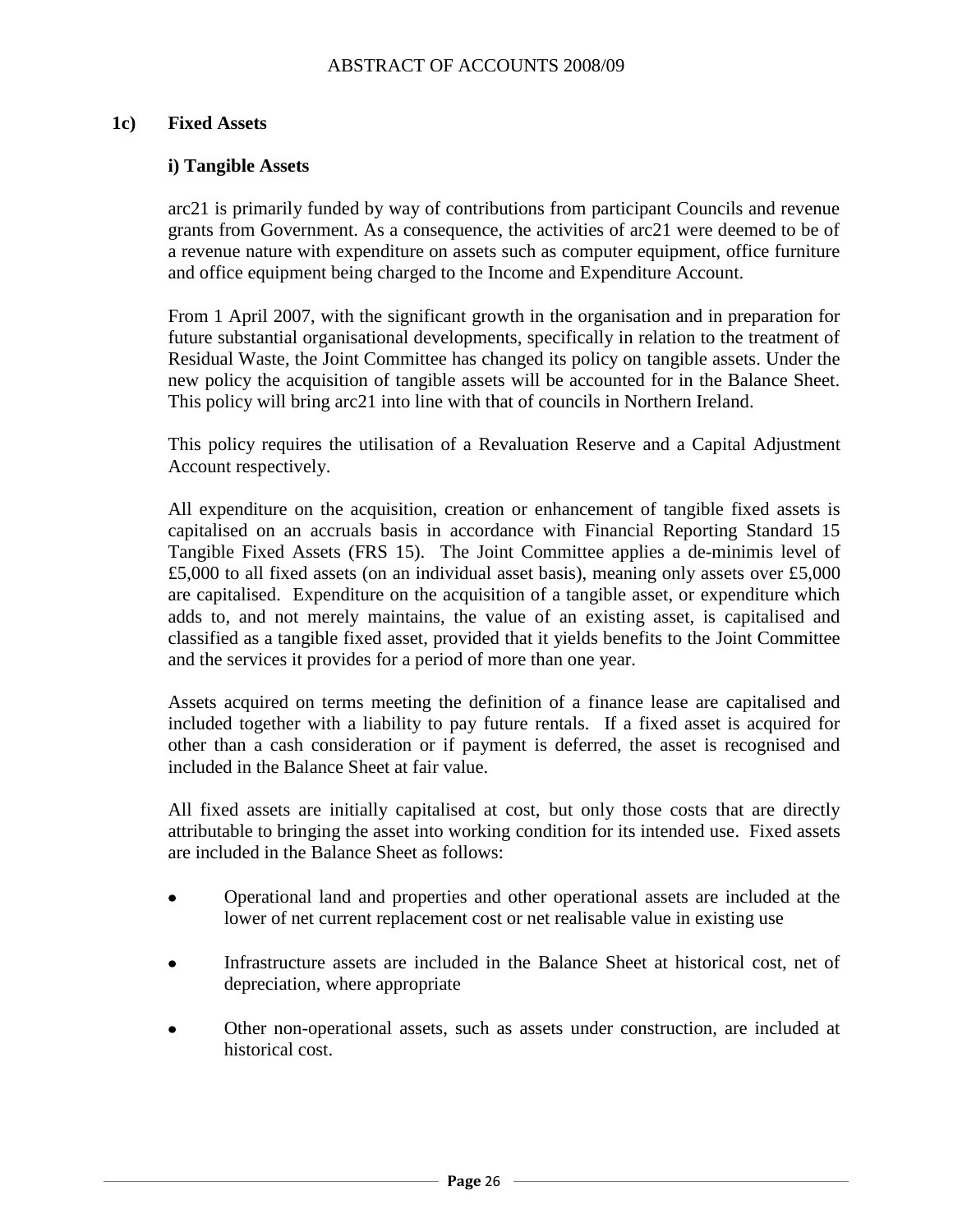If an asset is included at current value, it will formally be revalued, by either a qualified external or internal valuer, at intervals of not more than five years. The revised amount will then be included in the Balance Sheet.

If a fixed asset is included in the Balance Sheet at current value, the increase over the previous carrying amount at which that asset was included in the Balance Sheet immediately prior to the latest (re-)valuation will be credited to the Statement of Total Recognised Gains and Losses and taken to the Revaluation Reserve except to the extent it reverses revaluation losses (after adjusting for depreciation) on the same asset that were previously recognised in the General Reserves, when it should be recognised in the General Reserves. If, on revaluation, there has been a decrease over the previous carrying amount an impairment loss has occurred. If the loss has been occasioned by clear consumption of economic benefits, any such loss will be recognised in the General Reserves. The amount of the decrease in value not associated with a clear consumption of economic benefit will be recognised in the Statement of Total Recognised Gains and Losses until the asset's carrying amount reaches its depreciated historical cost and taken to the Revaluation Reserve and thereafter in the General Reserves.

If a fixed asset is acquired under a finance lease, at the inception of the lease the amount to be recorded both as an asset and as a liability will be the present value of the minimum lease payments derived by discounting them at the interest rate implicit in the lease in accordance with Statement of Standard Accounting Practice 21 (minimum lease payments and the interest rate implicit in the lease are defined in paragraphs 20 and 24 of SSAP 21).

A review for impairment of a fixed asset whether carried at historical cost or valuation should be carried out if events or changes in circumstances indicate that the carrying amount of the fixed asset may not be recoverable. If no such events or changes in circumstances are identified, and there are no other indications that a tangible fixed asset has become impaired, there is no requirement for an impairment review. Impairment will therefore be a relatively infrequent addition to depreciation. Tangible fixed assets other than non-depreciable land should be reviewed at the end of each reporting period for impairment when either:

- no depreciation charge is made on the grounds that it would be immaterial (either because of the length of the estimated remaining useful life or because the estimated residual value of the fixed asset is not materially different from the carrying amount of the asset), or
- the estimated remaining useful life of the fixed asset exceeds 50 years.  $\bullet$

If an impairment loss on a tangible fixed asset carried at historical cost caused by a clear consumption of economic benefit occurs, it will be written down for the impairment and the impairment loss should be recognised in the General Reserves.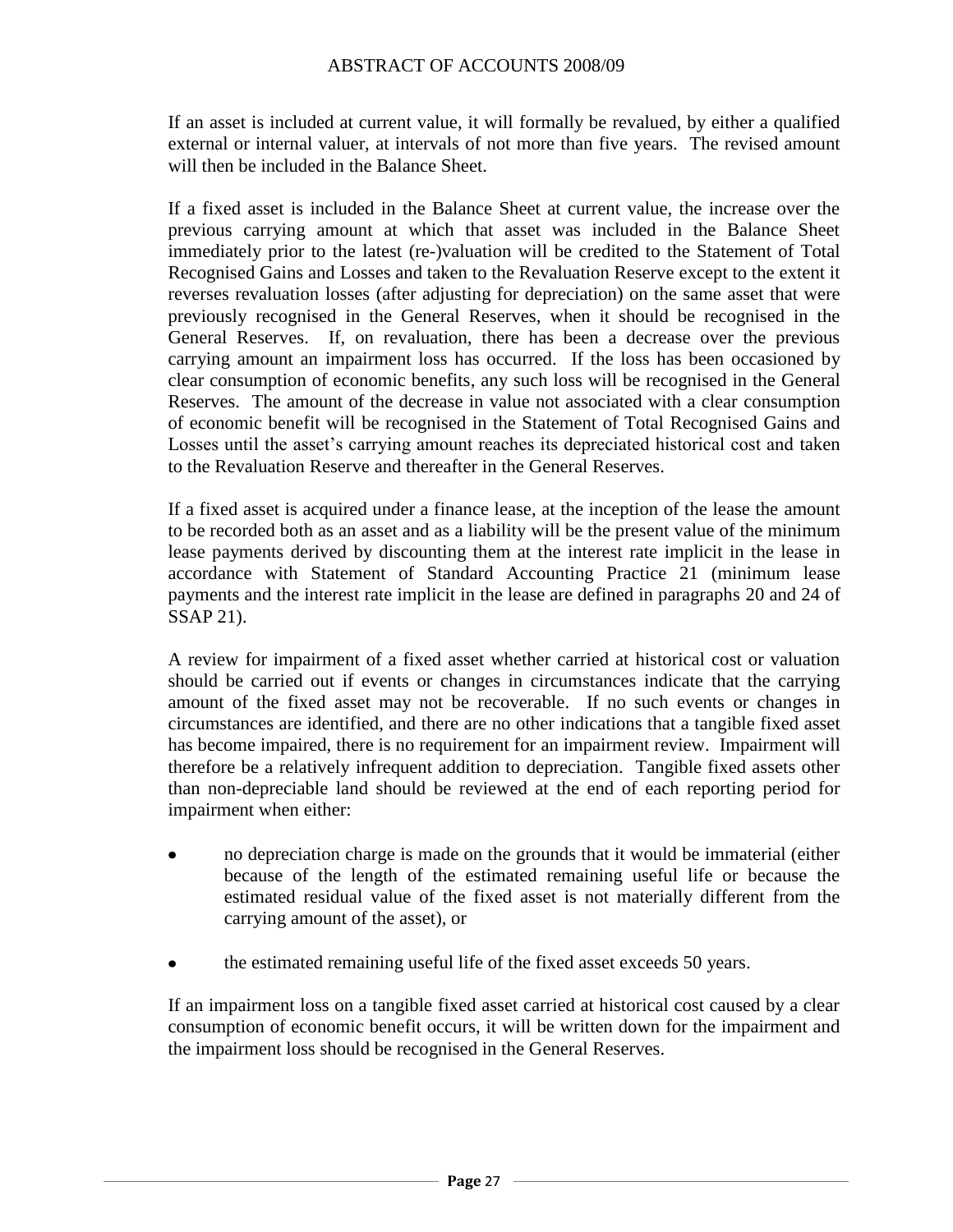With any gain or loss on disposal of tangible assets, the disposal proceeds are credited to the General Reserves and the net book value credited to fixed assets and debited to the General Reserves. In order to comply with statutory/proper practices restrictions on the use of capital receipts, if the asset disposed of was at carried at historical cost, then, it is necessary to reverse out the gain or loss credited or debited to the General Reserves with an amount equal to the gain or loss on disposal of the tangible fixed asset, as follows:

- credit the Capital Receipts Reserve of an amount equal to the disposal proceeds  $\bullet$
- debit the Capital Adjustment Account of an amount equal to the carrying amount of the fixed asset disposal.

The gain or loss on disposal of the tangible asset should be a reconciling item in the Statement of Movement on the General Reserves Balance. If, in exceptional circumstances the tangible asset disposed of was carried at current value, in addition to the entries mentioned above the balance on the Revaluation Reserve in respect of the asset disposal should be written off to the Capital Adjustment Account.

In accordance with FRS 15, depreciation is provided for on all tangible fixed assets with a finite useful life, which can be determined at the time of acquisition or revaluation. Assets under construction are not depreciated until completed but they may nevertheless suffer impairment. Surplus assets held for sale are depreciated under FRS 15. Provision for depreciation has been calculated using the straight line method by allocating the cost (or revalued amount) less estimated residual value of the assets evenly to the periods expected to benefit from their use.

The useful lives of assets are estimated on a realistic basis, reviewed regularly and, if necessary, revised. If the useful life of a fixed asset is revised, the carrying amount of the fixed asset will be depreciated over the revised remaining useful life. Freehold land (both operational and non-operational) is not depreciated. Depreciation is based on the amount at which the asset is included in the Balance Sheet, whether at net current replacement cost or historical cost.

Depreciation is charged on a straight-line basis on each main class of tangible asset as follows:

- buildings, installations, and fittings are depreciated on their historic value over the estimated remaining life of the asset as advised by the valuer. Depending on the type of building, installation or fitting the maximum useful life will be in the range of 15 to 50 years.
- plant, vehicles and equipment (excluding IT equipment) are depreciated on historic cost using a standard life in the range of 5 to 10 years. IT equipment is depreciated using a standard life in the range of 3 to 5 years.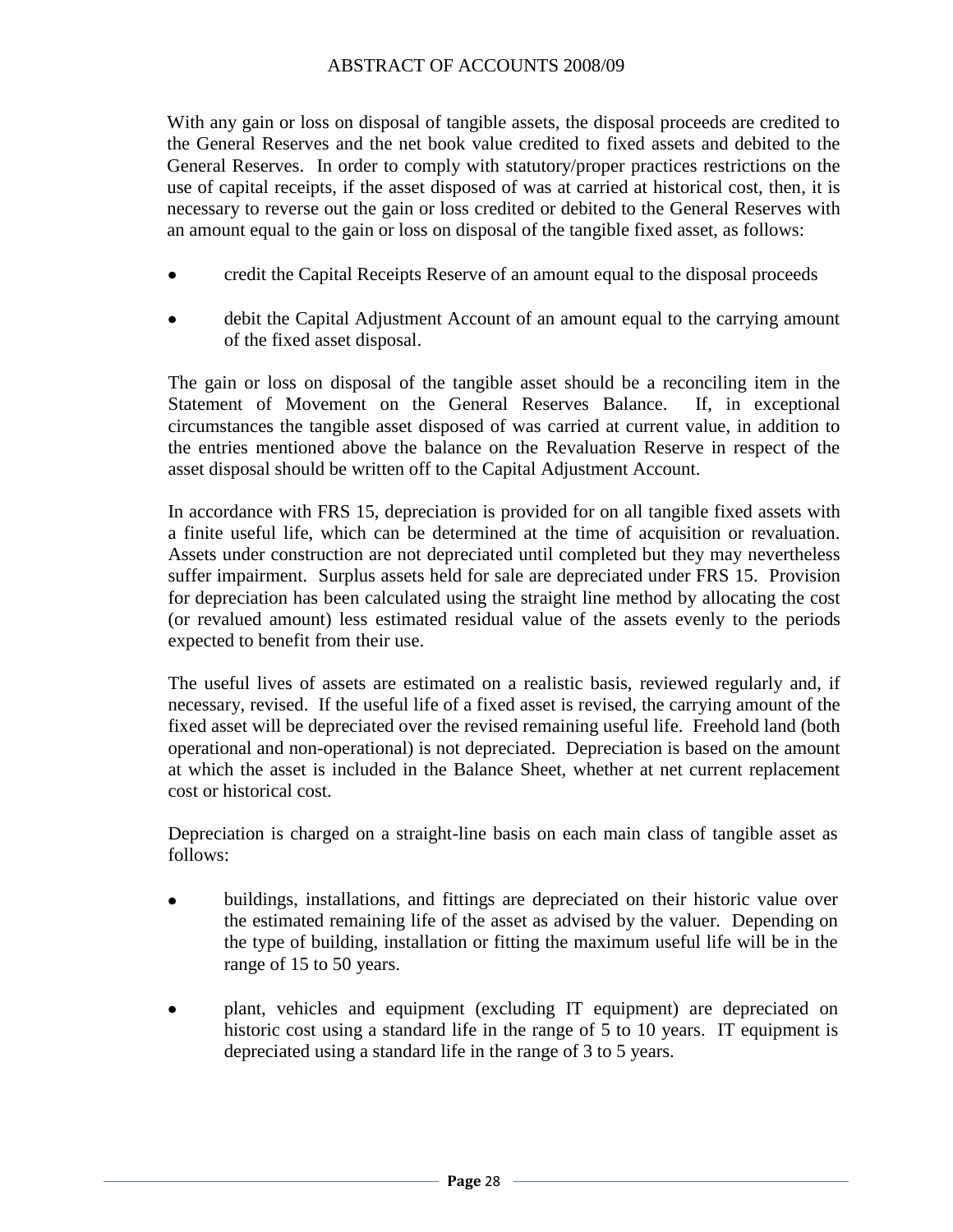a full year's depreciation is charged in the year of acquisition and none in the year of disposal.

General Reserves, as defined in CIPFA"s *Best Value Accounting Code of Practice*, are charged with depreciation and where required, any related impairment loss (due to a clear consumption of economic benefits), for all fixed assets used in the provision of the service.

In respect of all gains and losses resulting from revaluations, the Statement of Total Recognised Gains and Losses and therefore Revaluation Reserve should be:

- $\bullet$ credited with revaluation gains, except to the extent that they reverse previous revaluation losses (after allowing for depreciation) on the same asset that were charged to the General Reserves
- debited with revaluation losses not associated with an impairment related to a clear consumption of economic benefit up to the balance on the Revaluation Reserve in respect of that asset.

The General Reserves should be:

- credited with any revaluation gains that reverse revaluation losses (after allowing for depreciation) on the same asset that were charged to services
- debited with revaluation losses associated with an impairment related to a clear consumption of economic benefit
- debited with revaluation losses not associated with a clear consumption of economic benefit in excess of the balance on the Revaluation Reserve in respect of that asset (i.e. in excess of the amount allowed to be debited to the Statement of Total Recognised Gains and Losses).

Assets held under finance leases are capitalised at the fair value of the asset with an equivalent liability categorised under deferred liabilities in the Balance Sheet. The asset is depreciated on its current fair value over the shorter of the lease term and its useful economic life. Rentals under operating leases are charged to the Income and Expenditure Account in the year in which they arise.

Any grant contribution towards the purchase of a fixed asset is taken to the deferred grants account in the Balance Sheet. The balance is then written-off to the General Reserves over the useful life of the asset.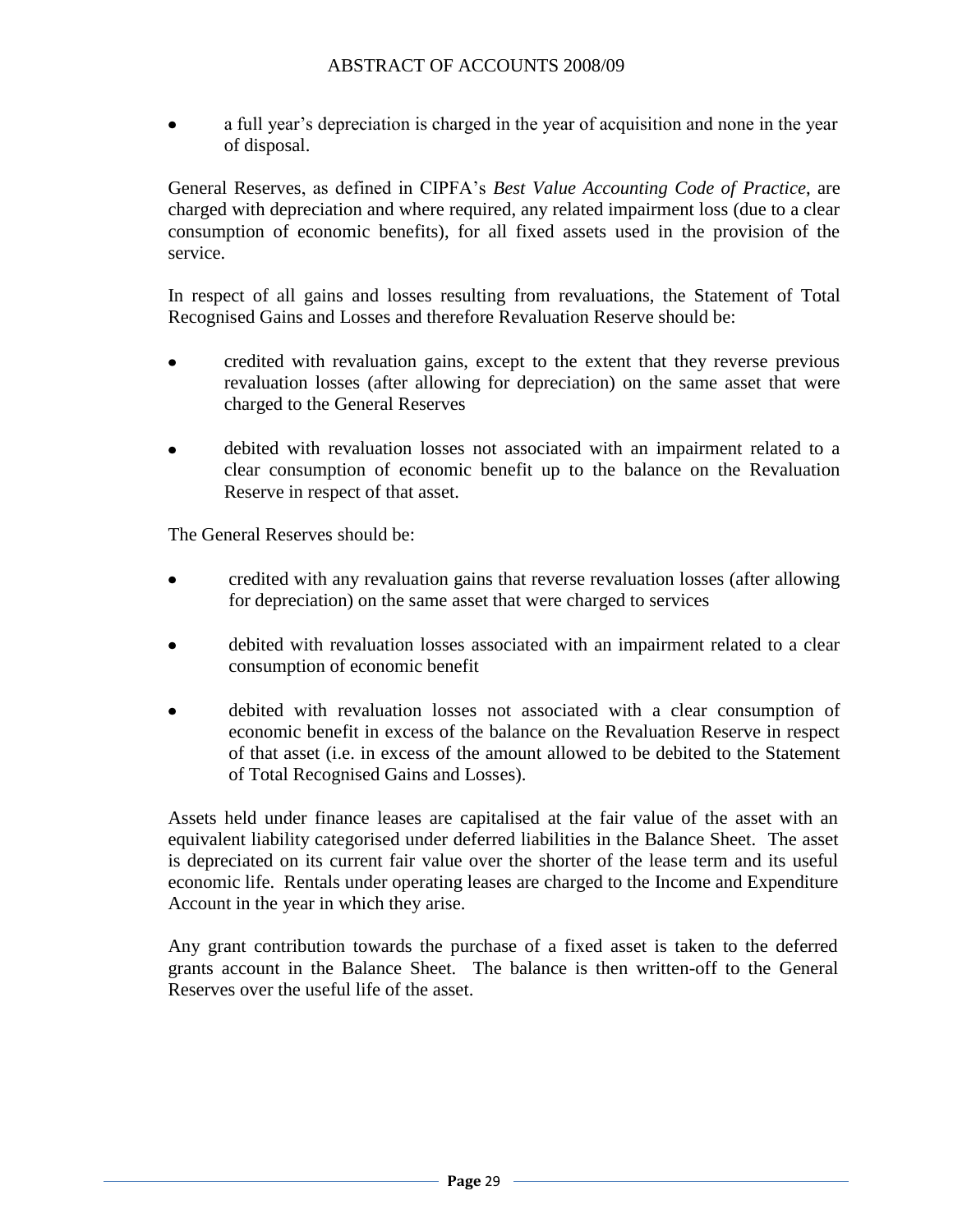#### **1d) Debtors and Creditors**

The accounts of the Joint Committee are maintained on an accruals basis in accordance with the SORP and Financial Reporting Standard 18 Accounting Policies (FRS18). This ensures that provision has been made for known outstanding debtors and creditors at the year-end, estimated amounts being used where actual figures are not available.

A general provision for doubtful debts is included in the financial statements based on an appropriate level of the revenue share due in relation to the Materials Recovery Facility (MRF) contract. The MRF contractor is responsible for the collection of commercial debts and arc21 is entitled to 50% of the revenue collected, after the deduction of bad debts, if any. This is in addition to the specific provision for those debts that are identifiable as potentially not fully collectable. Provisions in respect of bad debts have been estimated in accordance with recommended practice, past experience and current market conditions. Uncollectable debts are only written-off to the General Reserves - Income and Expenditure Account after all recovery avenues open to the Joint Committee have been exhausted and the Joint Committee has formally approved the write-off.

#### **1e) Stocks**

Stocks are valued on the basis of the latest invoiced price. This is not materially different from valuation on a First In First Out (FIFO) basis as recommended by Statement of Standard Accounting Practice 9 Stocks and Long-Term Contracts (SSAP 9).

#### **1f) Value Added Tax**

All expenditure and income, irrespective of whether it is revenue or capital in nature, is shown net of Value Added Tax, unless it is irrecoverable.

#### **1g) Provisions**

Provisions for liabilities have been established in accordance with Financial Reporting Standard 12 Provisions, Contingent Liabilities and Assets (FRS 12). These are sums set aside for liabilities which will probably occur.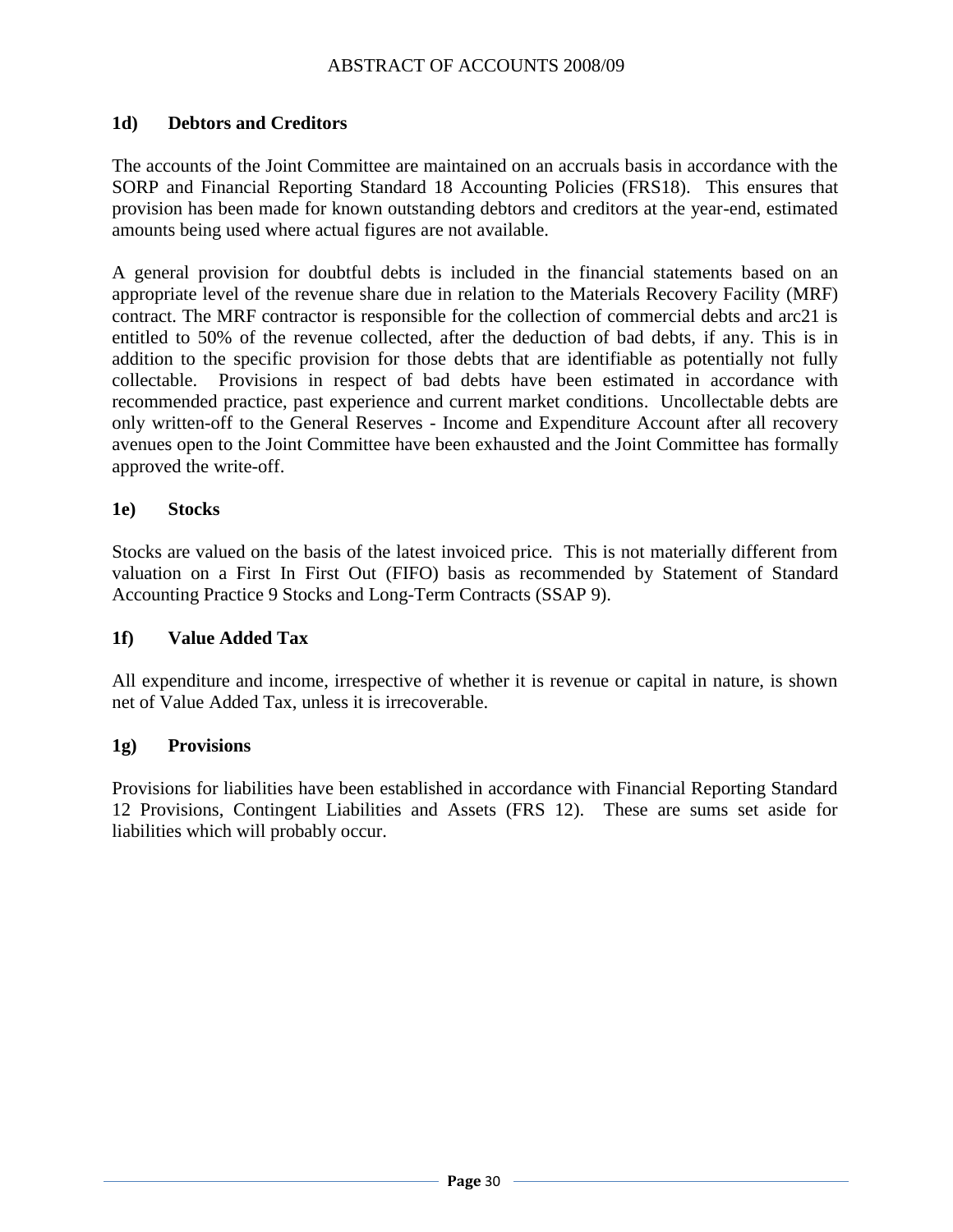#### **1h) Pensions**

The Joint Committee charges the General Reserves - Income and Expenditure Account with an amount equal to the retirement benefits payments which it made for that financial year in accordance with discretionary compensation regulations.

Joint Committees in Northern Ireland contribute to the Northern Ireland Local Government Officers Superannuation Committee (NILGOSC) scheme. It is a multi-employer defined benefit scheme, which is treated as a defined contribution scheme under Financial Reporting Standard 17 Retirement Benefits (FRS17). This scheme provides the relevant information within its own accounts. The Joint Committee provides further information on discretionary benefits awarded to employees. The Joint Committee's contribution rate is determined by NILGOSC's actuary every three years and is set to maintain the solvency of the fund. The Joint Committee's current contribution is 15%, rising to 16% on 1 April 2009. At the last actuarial valuation, dated 31 March 2007, the Fund"s assets as a whole were sufficient to meet 89% (2004: 85%) of the liabilities accrued up to that date.

#### **1i) Post Balance Sheet Events**

The Joint Committee complies with the requirements of Financial Reporting Standard 21 Events After the Balance Sheet Date (FRS21). Changes are made to the financial statements where a material post balance sheet event occurs that either provides additional evidence relating to conditions existing at the balance sheet date or indicates that the application of the going concern concept to a material part of the Joint Committee is not appropriate.

There are no material post balance sheet events to report in these financial statements at the date when the financial statements were approved by the Joint Committee.

The financial statements may subsequently be adjusted up to the date when they are authorised for issue. This date will be recorded on the financial statements and is usually the date the Local Government Auditor issues his certificate and opinion. Where material adjustments are made in this period they will be disclosed.

#### **1j) Foreign Currency Translation**

Income received and payments made in foreign currency are translated at the rate prevailing when lodged to the bank or when payment is made. Whilst this is contrary to the Statement of Recommended Practice, due to the sums involved, the effect of the different treatment would be immaterial.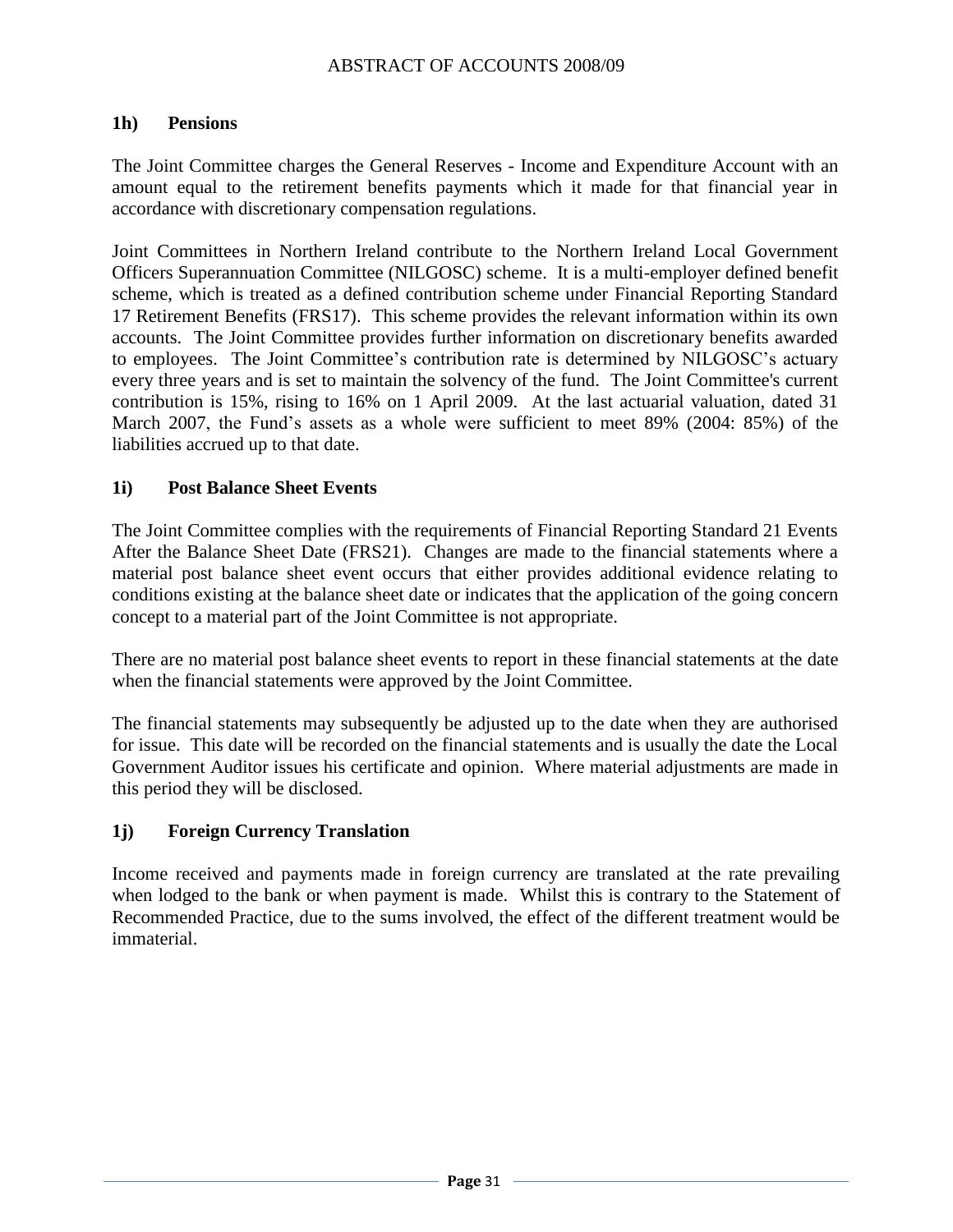#### **1k) Financial Instruments**

The accounting treatment of a financial instrument (i.e. how its subsequent carrying value is measured and gains and losses recognised) depends on its classification on initial recognition.

Financial liabilities are recognised in the balance sheet under amortised cost using the effective interest rate method and financing costs and the gain or loss on de-recognition are both taken to the General Reserves.

#### **1l) Insurance**

The organisation has a range of Insurance Policies in place to meet its operational requirements and costs incurred are charged to the Income and Expenditure Account.

| The major policies in place are: | <b>Employers Liability Insurance</b>   |
|----------------------------------|----------------------------------------|
|                                  | Professional Indemnity Insurance       |
|                                  | <b>Public Liability Insurance</b>      |
|                                  | <b>Business Interruption Insurance</b> |
|                                  | Motor Vehicle Insurance                |
|                                  | <b>Office Contents Insurance</b>       |
|                                  | Personal Accident and Travel Insurance |

The level and type of insurance in place to meet the operational needs of the organisation is kept under review.

#### **1m) Government Grants**

Government grants are accounted for on an accruals basis and are recognised when the conditions for their receipt have been complied with and there is reasonable assurance that the grant will be received. Government grants will be recognised in the revenue account and are matched with the expenditure to which they relate.

#### **1n) Reserves**

The policy of the organisation is to maintain an adequate level of reserves subject to the approval of the Joint Committee.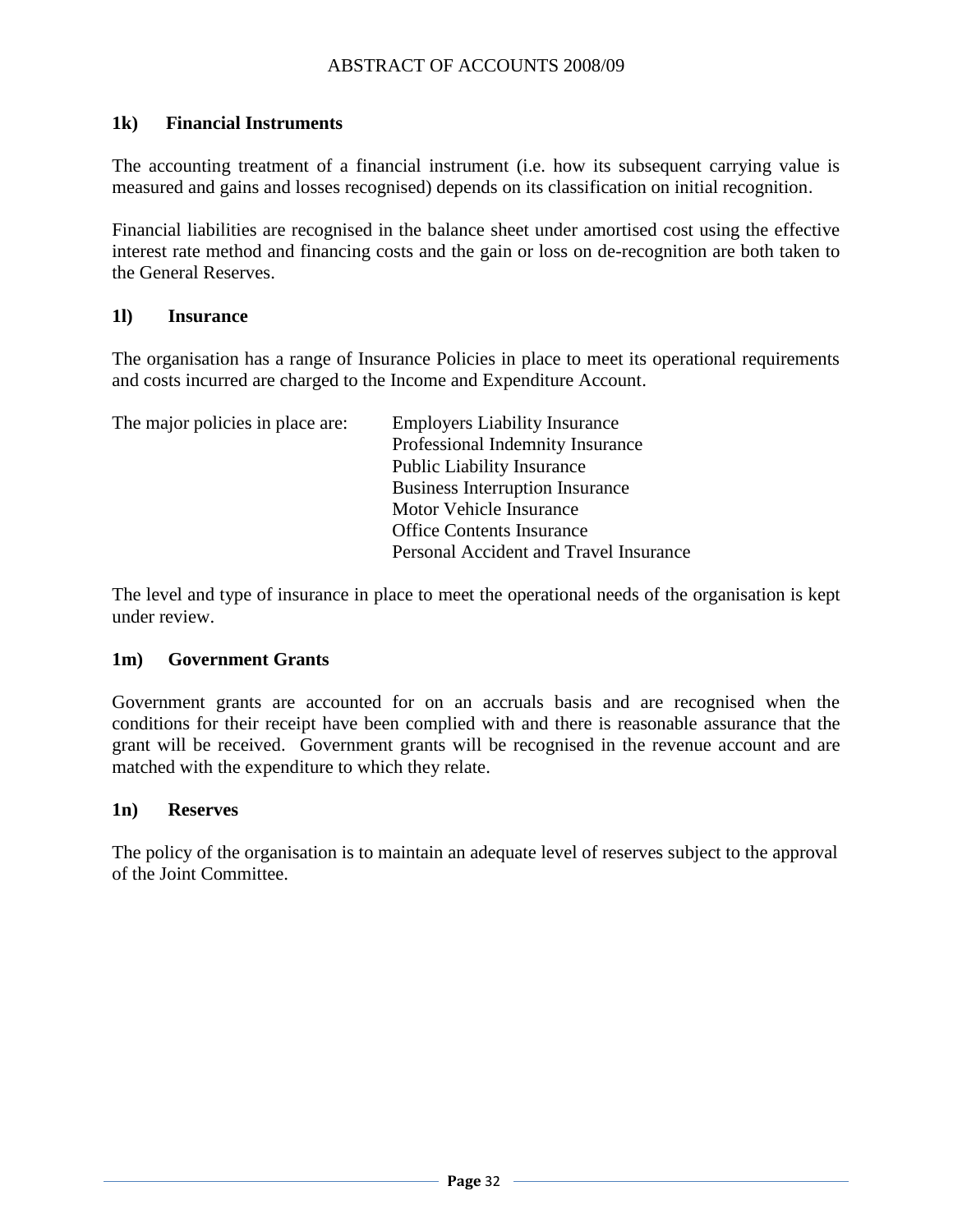### **2 Significance of the Statement of Movement on the General Reserves Balance**

The movement on the General Reserves balance adjusts the surplus or deficit generated by the Joint Committee in accordance with Generally Accepted Accounting Principles (GAAP). The closing balance is available to fund Joint Committee services.

#### **3 Analysis of the Movement on the General Reserves Balance**

|                                                                                                                                                             |              | 2008/09        | 2008/09      | 2007/08      | 2007/08      |
|-------------------------------------------------------------------------------------------------------------------------------------------------------------|--------------|----------------|--------------|--------------|--------------|
|                                                                                                                                                             | <b>Notes</b> | £              | £            | £            | £            |
| Surplus/(Deficit) for the year on the General<br><b>Reserves - Income and Expenditure Account</b>                                                           | 20           |                | 92,358       |              | 30,371       |
| Net additional amount required by statute and non-<br>statutory proper practices to be debited or credited to<br>the General Reserves Balance for the year: |              |                |              |              |              |
| <b>Transfer to Capital Financing Account:</b>                                                                                                               |              |                |              |              |              |
| Direct revenue financing of Capital Expenditure                                                                                                             | 9,22         | 80,916         |              | 9,000        |              |
| Deferred grants amortised in the year                                                                                                                       | 19,20,22     | 0              |              | $\Omega$     |              |
| Loans fund principal/depreciation adjustment:                                                                                                               |              |                |              |              |              |
| Depreciation charged in the year                                                                                                                            | 8,20         | 15,290         |              | 1,900        |              |
| Loans fund principal repayments during the year                                                                                                             | 22           | $\overline{0}$ |              | $\theta$     |              |
|                                                                                                                                                             |              |                | 65,626       |              | 7,100        |
| <b>Transfers to/from earmarked reserves:</b>                                                                                                                |              |                |              |              |              |
| Capital Fund                                                                                                                                                | 22           | $\overline{0}$ |              | $\Omega$     |              |
| Renewal and Repairs Fund                                                                                                                                    | 22           | $\Omega$       |              | $\Omega$     |              |
| Pension Reserve                                                                                                                                             | 22           | $\Omega$       |              | $\Omega$     |              |
|                                                                                                                                                             |              |                |              |              |              |
| Gain/(loss) on disposal of fixed assets                                                                                                                     | 20,22        |                |              |              |              |
| <b>Difference in Finance costs</b>                                                                                                                          |              | $\overline{0}$ |              | $\mathbf{0}$ |              |
| <b>Difference in Pension costs</b>                                                                                                                          |              | $\Omega$       |              | $\mathbf{0}$ |              |
| Net adjustments to Income & Expenditure Account<br>Movement on the General Reserves Balance for the                                                         |              |                | $\mathbf{0}$ |              | $\mathbf{0}$ |
| year                                                                                                                                                        | 22           |                | 26,732       |              | 23,271       |
| General Reserves Balance Brought Forward                                                                                                                    | 22           |                | 565,021      |              | 541,750      |
| <b>General Reserves Balance Carried Forward</b>                                                                                                             | 22           |                | 591,753      |              | 565,021      |

#### **4. Operating Income and Expenditure**

#### **4a) Contract Income**

The year on year analysis of contract income for the main contracts in place is shown in the Income and Expenditure Account on page 19.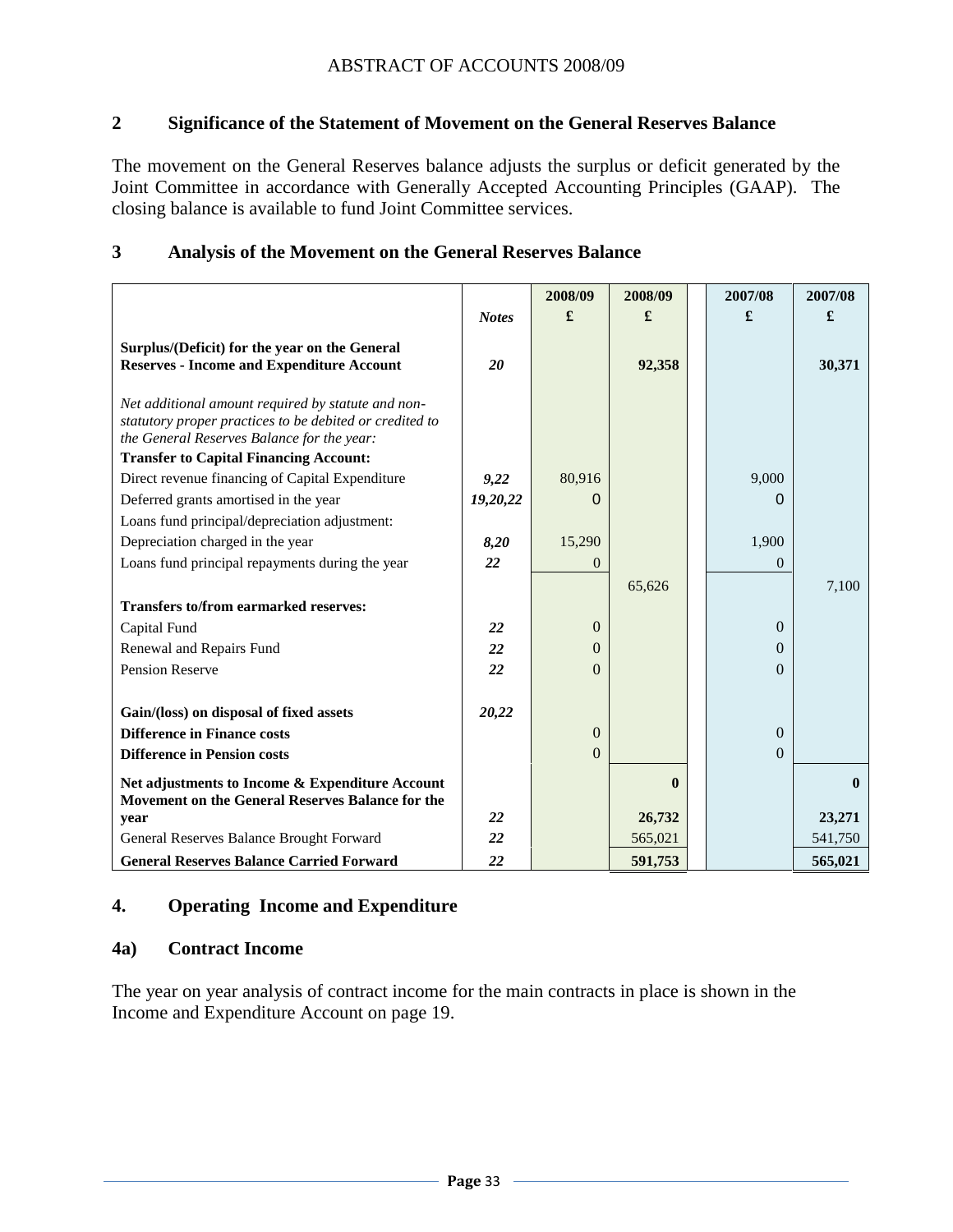#### **4b) Contract Expenditure**

The year on year analysis of contract expenditure for the main contracts in place is shown in the Income and Expenditure Account on page 19.

#### **4c) External Audit Fees**

|                            | 2008/09 | 2007/08 |
|----------------------------|---------|---------|
|                            | o.      |         |
| <b>External Audit Fees</b> | 11,000  | ,041    |
| <b>Grant Fees</b>          |         |         |
| <b>Other Fees</b>          |         |         |
|                            |         |         |

There were no other fees payable in respect of any other services provided by the appointed auditor over and above those described above (2007/08 £NIL).

#### **4d) Leases**

There was no expenditure incurred during the year on finance lease rentals (2007/08 £NIL) and there were no outstanding finance lease rentals at 31 March 2009.

#### **5. Employee Costs**

#### **5a) Staff Costs**

|                                     | 2008/09 | 2007/08 |
|-------------------------------------|---------|---------|
|                                     |         |         |
| Salaries and wages                  | 352,088 | 326,148 |
| <b>Employers National Insurance</b> | 30,380  | 28,727  |
| Employers pension costs             | 52,921  | 42,399  |
| <b>TOTAL</b>                        | 435,389 | 397,274 |

In addition, agency costs during the year amounted to £18,196 (2007/08 £9,630).

#### **5b) Average Number of Employees -** where FTE represents fulltime equivalent employees

|                            | 2008/09               | 2007/08               |
|----------------------------|-----------------------|-----------------------|
|                            | <b>FTE</b>            | FTE                   |
|                            | <b>Actual Numbers</b> | <b>Actual Numbers</b> |
| Full-time numbers employed |                       |                       |
| Part-time numbers employed |                       |                       |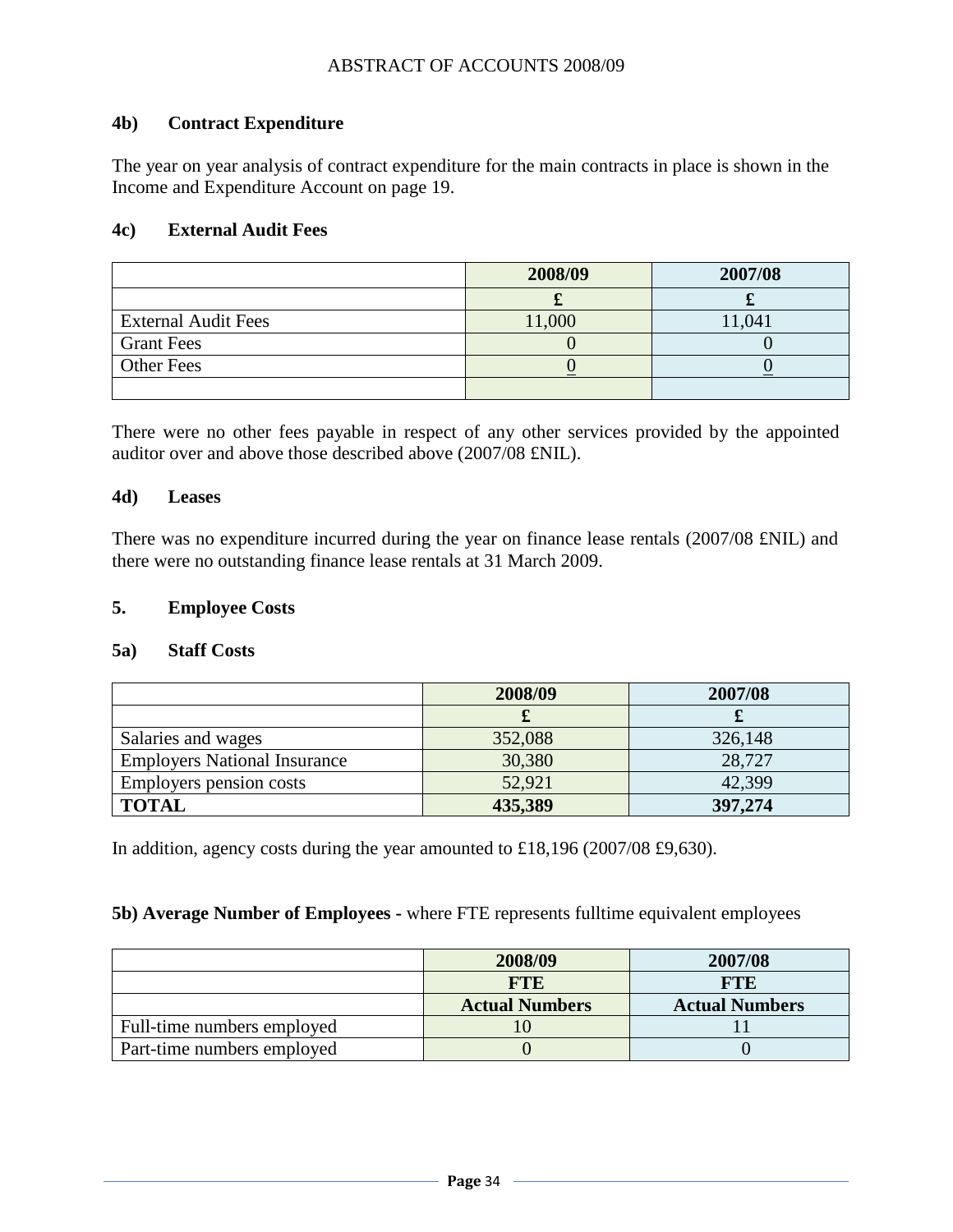#### **5c) Senior Employees' Remuneration**

|                    | 2008/09       | 2007/08       |
|--------------------|---------------|---------------|
|                    | <b>Number</b> | <b>Number</b> |
| £50,001 to £60,000 |               |               |
| £60,001 to £70,000 |               |               |
| £70,001 to £80,000 |               |               |
| £80,001 to £90,000 |               |               |

#### **6a) Interest Payable and Similar Charges**

|                                 | 2008/09 | 2007/08 |
|---------------------------------|---------|---------|
|                                 |         |         |
| Loan Interest                   |         |         |
| Bank Interest*                  | $-558$  | 1 2 2   |
| Other Interest (please specify) |         |         |

\*interest charges refunded in 2008/09

#### **6b) Interest and Investment Income**

|                             | 2008/09 | 2007/08 |
|-----------------------------|---------|---------|
|                             |         |         |
| Current account interest    | 9,338   | 4,746   |
| Short-term deposit interest | 93,361  | 98,186  |
| <b>TOTAL</b>                | 102,699 | 102,932 |

#### **7. Related Party Transactions**

Financial Reporting Standard 8 Related Party Disclosures (FRS 8) requires the Joint Committee to disclose all material related party transactions arising during the year. Related parties are bodies or individuals that have the potential to control or influence the Joint Committee or be controlled or influenced by the Joint Committee. Disclosing these types of transactions in financial statements permits readers to assess the extent to which the Joint Committee might have constrained its ability to operate independently or might have secured the ability to limit another party"s ability to bargain freely with the Joint Committee. Transactions with related parties not disclosed elsewhere in these financial statements are set out below.

Councillors have direct control over the Joint Committee"s financial and operating policies. In the 2008/09 financial year the Joint Committee did not commission any works and services from companies in which Councillors had an interest.

The Joint Committee did not pay grants to any organisations in which Councillors and Council officers had an interest.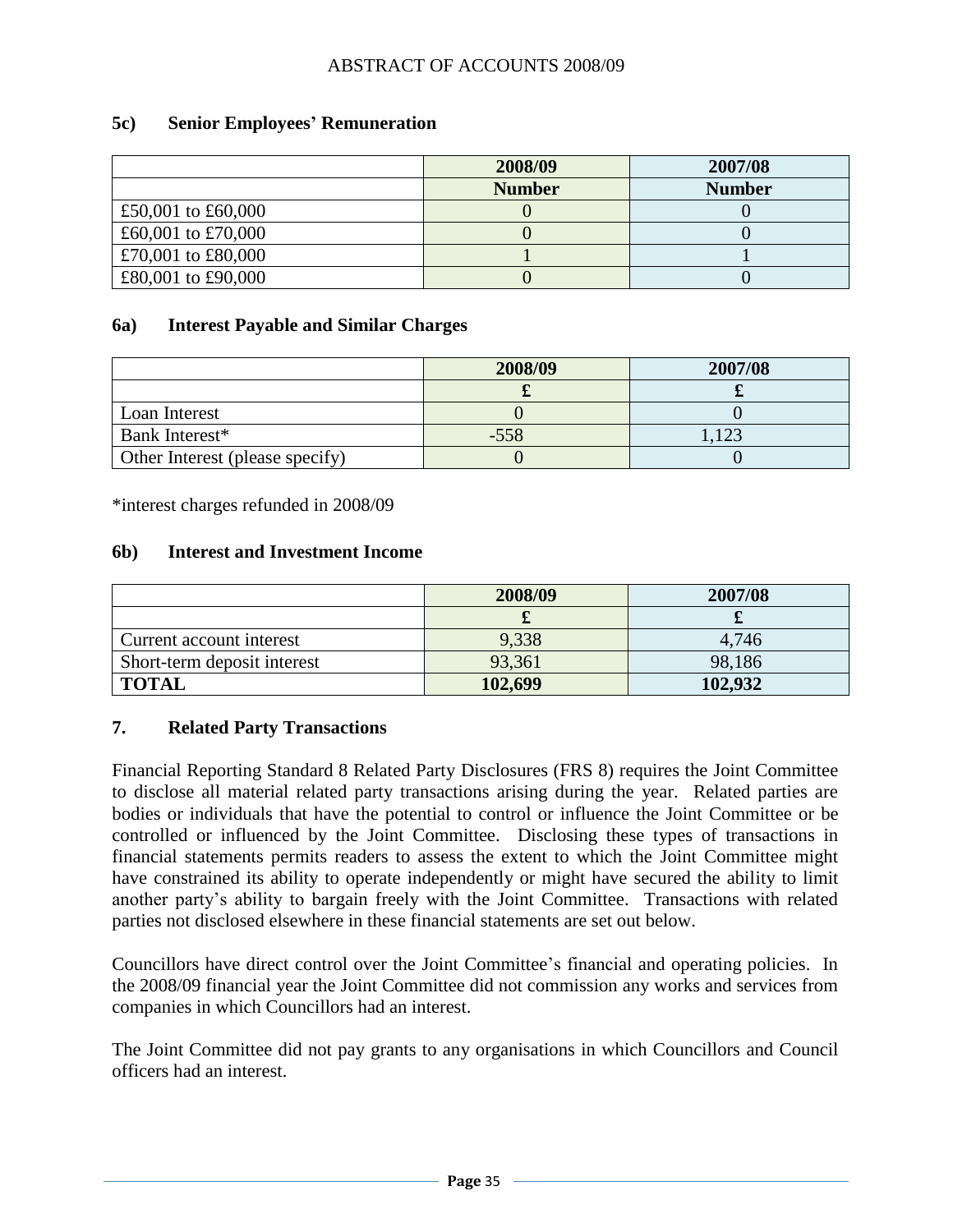The Joint Committee provides support to the eleven participant Councils, in relation to the procurement and management of waste related contracts and the services provided are recharged on the basis of Population, for Establishment Costs, and for Waste Related Services, on a per tonne or units bought basis. During 2008/09, the level of income and expenditure between arc21 and participant Councils was £24,964,452, compared to £22,361,967 in 2007/08. The amount owed by participant Councils to arc21 at 31 March 2009 was £2.36m and the amount owed by arc21 to participant Councils was £1.1m.

The year on year Establishment Costs charged, as shown in the Income and Expenditure Account on page 19, is shown below.

|                                  | 2008/09 | 2007/08 |
|----------------------------------|---------|---------|
| <b>Name</b>                      | £       | £       |
| Antrim Borough Council           | 36,908  | 35,352  |
| Ards Borough Council             | 54,609  | 52,716  |
| <b>Ballymena Borough Council</b> | 44,003  | 42,492  |
| <b>Belfast City Council</b>      | 191,634 | 187,620 |
| Carrickfergus Borough Council    | 28,451  | 27,444  |
| Castlereagh Borough Council      | 47,013  | 45,996  |
| Down District Council            | 48,948  | 47,184  |
| Larne Borough Council            | 22,431  | 21,768  |
| Lisburn City Council             | 80,910  | 78,060  |
| Newtownabbey Borough<br>Council  | 58,192  | 56,568  |
| North Down Borough Council       | 56,401  | 54,814  |
| <b>Total</b>                     | 669,500 | 650,014 |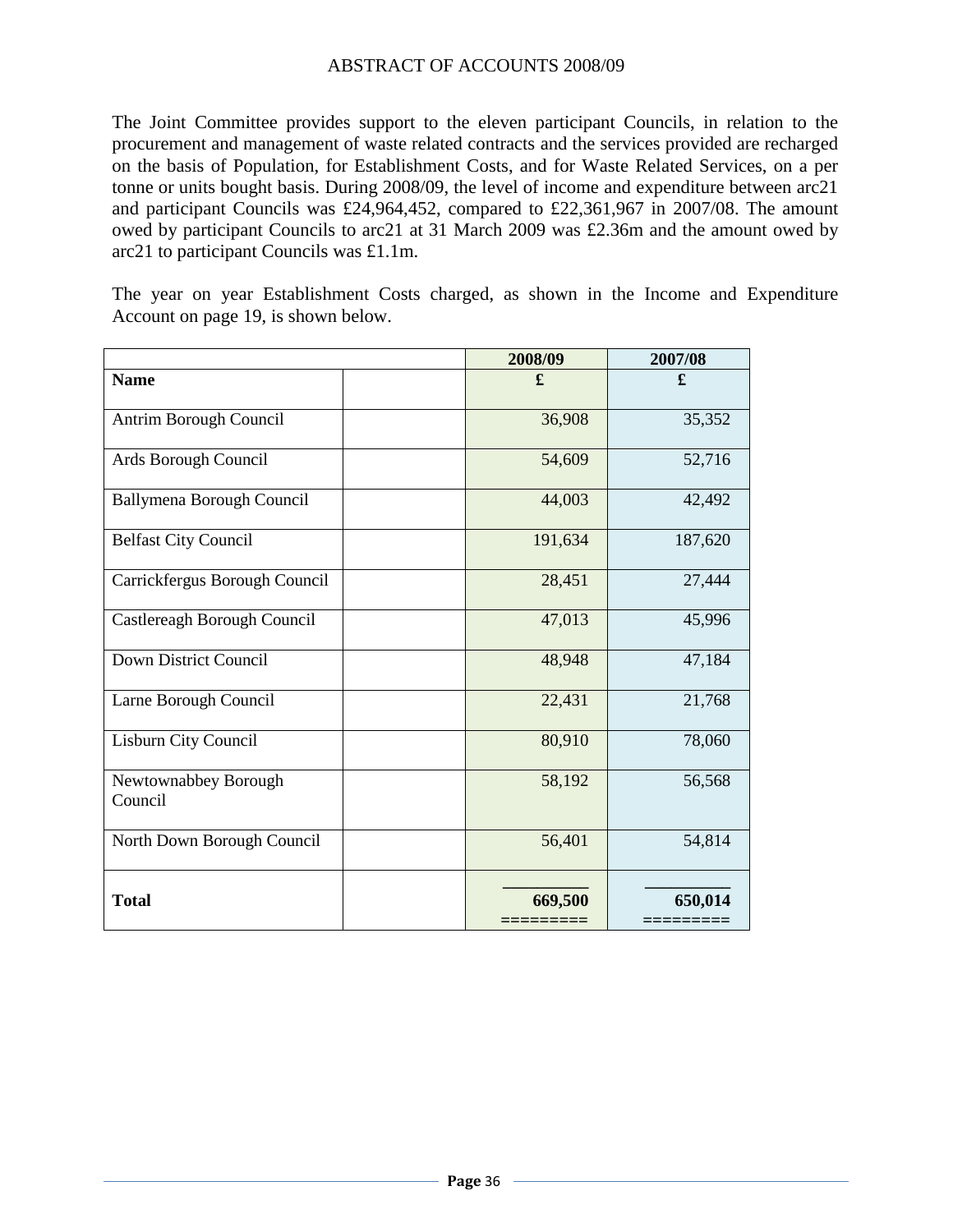# **8. Fixed Assets**

|                          | Land           | <b>Buildings</b> | Infrastructure     | Vehicles & | <b>Assets Under</b> | Non-           | <b>TOTAL</b> |
|--------------------------|----------------|------------------|--------------------|------------|---------------------|----------------|--------------|
|                          | £              | £                | <b>Assets</b><br>£ | Equipment  | Construction<br>£   | Operational    | £            |
| <b>Cost or Valuation</b> |                |                  |                    |            |                     |                |              |
| At 1 April 2008          | $\overline{0}$ | $\overline{0}$   | $\Omega$           | 9,000      | $\overline{0}$      | $\Omega$       | 9,000        |
| Revaluation              | 0              | $\Omega$         | $\Omega$           | $\Omega$   | $\Omega$            | 0              | $\bullet$    |
| Additions (Note 9)       | $\Omega$       | $\Omega$         | $\Omega$           | 80,916     | $\Omega$            | $^{()}$        | 80,916       |
| Transfers                | $\Omega$       | 0                | 0                  | 0          | $\mathbf{0}$        | 0              |              |
| Disposals (Note 22)      | 0              | $\Omega$         | 0                  | $\Omega$   | $\mathbf{0}$        | 0              | $\bullet$    |
| At 31 March 2009         | $\overline{0}$ | $\overline{0}$   | $\overline{0}$     | 89,916     | $\overline{0}$      | $\overline{0}$ | 89,916       |
|                          |                |                  |                    |            |                     |                |              |
| <b>Depreciation</b>      |                |                  |                    |            |                     |                |              |
| At 1 April 2008          | $\overline{0}$ | $\Omega$         | $\Omega$           | 1,900      | $\overline{0}$      | $\Omega$       | 1,900        |
| Revaluation              | $\Omega$       | 0                | $\Omega$           | 0          | $\Omega$            | 0              |              |
| Disposals (Note 22)      | $\Omega$       | $\Omega$         | 0                  | $\Omega$   | $\mathbf{0}$        | 0              |              |
| Provided for year        | 0              | 0                | $\Omega$           | 15,290     | $\mathbf{0}$        | 0              | 15,290       |
| At 31 March 2009         | $\Omega$       | $\overline{0}$   | $\Omega$           | 17,190     | $\overline{0}$      | $\Omega$       | 17,190       |
|                          |                |                  |                    |            |                     |                |              |
| <b>Net Book Value</b>    |                |                  |                    |            |                     |                |              |
| <b>At 31 March 2008</b>  | $\mathbf{0}$   | $\mathbf{0}$     | $\mathbf{0}$       | 7,100      | $\mathbf{0}$        | 0              | 7,100        |
| <b>At 31 March 2009</b>  | $\mathbf{0}$   | $\mathbf{0}$     | $\mathbf{0}$       | 72,726     | $\bf{0}$            | $\bf{0}$       | 72,726       |
|                          |                |                  |                    |            |                     |                |              |

## **9. Capital Expenditure**

|                                  | <b>Note</b> | 2008/09  | 2007/08  |
|----------------------------------|-------------|----------|----------|
| <b>Expenditure</b>               |             | £        | £        |
| Capital Expenditure              | 8           | 80,916   | 9,000    |
|                                  |             |          |          |
| <b>Financed By</b>               |             |          |          |
| Borrowings:                      |             |          |          |
| Loans                            | 2I[c]       | 0        | $\theta$ |
| <b>Finance leases</b>            | 2I[c]       |          | $\Omega$ |
| Grants receivable                | 19          |          | 0        |
| Capital receipts                 | 22          |          | $\theta$ |
| Revenue contributions to capital | 3,22        | 80,916   | 9,000    |
|                                  |             |          |          |
| (Surplus)/Deficit                |             |          |          |
| Balance at 1 April 2008          |             | $\Omega$ | $\Omega$ |
| <b>At 31 March 2009</b>          |             |          |          |

The financing of capital expenditure has been completed on an accruals basis.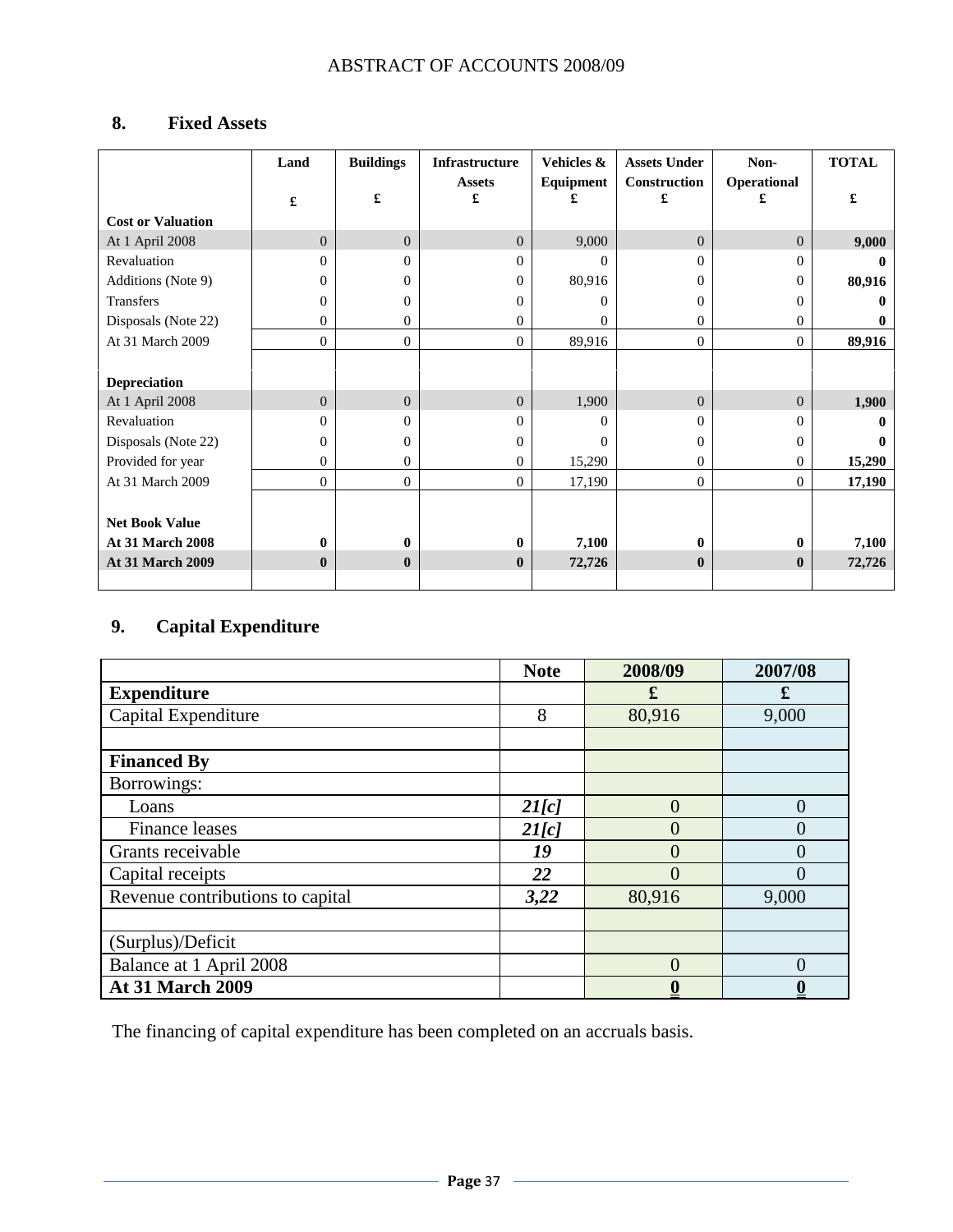#### **10. Future Capital Commitments**

In relation to the Residual Waste Treatment Project, arc21 expect to be in a position to acquire land and property for the construction of facilities to provide the necessary waste treatment services. Such acquisitions will be subject to independent valuations undertaken by the Land and Property Services Agency of the Department of Finance and Personnel and will be accounted for in the relevant financial year.

#### **11. Stock**

There are no stock items other than immaterial items of stationery and computer consumables which are charged to the Income and Expenditure Account.

|                                              | 2008/09          | 2007/08        |
|----------------------------------------------|------------------|----------------|
|                                              | £                | £              |
| a) Long Term Debtors: amounts falling due    |                  |                |
| in more than one year                        |                  |                |
| Employee car loans                           | $\overline{0}$   | $\overline{0}$ |
|                                              |                  |                |
| b) Debtors: amounts falling due in less than |                  |                |
| One year                                     |                  |                |
| <b>Government Departments</b>                | 513,552          | 161,477        |
| Other Councils (Note 7)                      | 2,358,558        | 3,123,143      |
| Value Added Tax                              | 220,313          | 71,510         |
| Payments in advance                          | 5,230            | 328,883        |
| Other                                        | 104,652          | 439,223        |
|                                              |                  |                |
| less: provision for doubtful debts           | 250,762          | 90,000         |
|                                              |                  |                |
| <b>Total debtors</b>                         | <u>2,951,543</u> | 4,034,236      |

#### **12. Debtors**

#### **13. Short-Term Investments**

|                                      | 2008/09   | 2007/08   |
|--------------------------------------|-----------|-----------|
|                                      |           |           |
| Bank deposits – general              | 2,709,329 | 2,173,237 |
| Bank deposits - repairs and renewals |           |           |
| Bank deposits - capital fund         |           |           |
| Money market deposits                |           |           |
| Current account deposits             | 4,460     | 65,936    |
| <b>Total Short-Term Investments</b>  | 2,713,789 | 2,239,173 |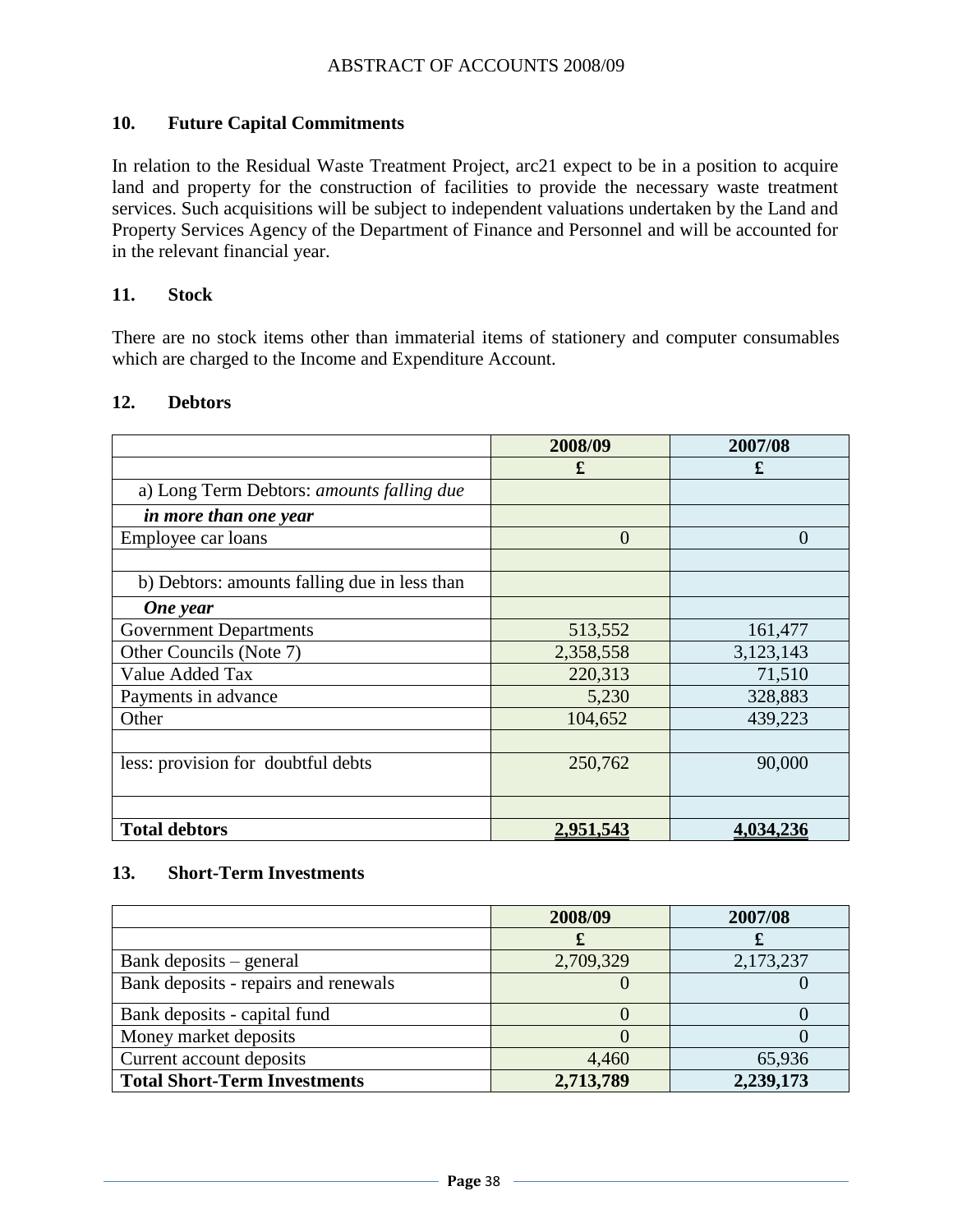#### **14. Creditors**

|                                           | 2008/09   | 2007/08   |
|-------------------------------------------|-----------|-----------|
|                                           | £         | £         |
| Amounts falling due in less than one year |           |           |
|                                           |           |           |
| <b>Government Departments</b>             | $\Omega$  | 65,938    |
| Other Councils (Note 7)                   | 1,114,214 | 2,962,286 |
| Receipts in advance                       |           |           |
| <b>Trade Creditors</b>                    | 3,459,858 | 2,519,667 |
| Other                                     | 499,507   | 160,497   |
|                                           |           |           |
| Borrowing re-payable within one year      | $\theta$  |           |
|                                           |           |           |
| <b>Total creditors</b>                    | 5,073,579 | 5,708,388 |

#### **15. Borrowing Re-Payable within a Period in Excess of One Year**

arc21 have not yet entered into any borrowing arrangements.

#### **16. Deferred Liabilities**

This account represents the principal outstanding for assets acquired under finance leases, and, to date, arc21 have not entered into any such arrangements.

#### **17. Financial Instruments**

The Joint Committee has no material exposure to any of the risk types identified below in its dealings with Financial Instruments.

#### **Credit Risk**

Credit risk arises from deposits with banks and financial institutions, as well as credit exposures to the Joint Committee"s customers. Customers are assessed, taking into account their financial position, past experience and other factors, with individual credit limits being set in accordance with internal ratings in accordance with parameters set by the Joint Committee. The provision for bad and doubtful debts reflects the Joint Committee"s assessment of the risk of non-payment by trade debtors and, as such, there is no further additional estimated exposure to default and inability to collect.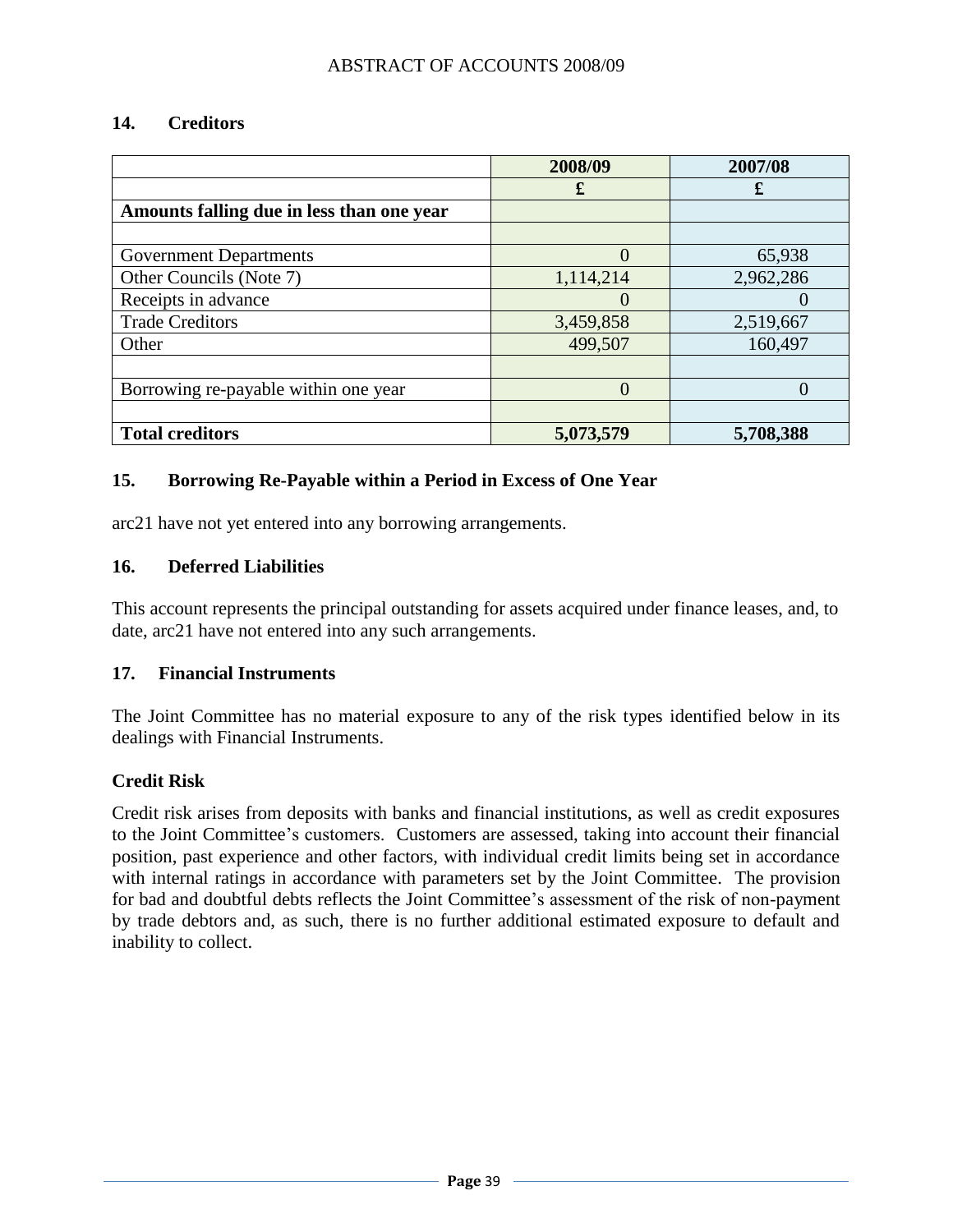| Less than three months | 2,928,693        |
|------------------------|------------------|
| Three to six months    | 15,468           |
| Six months to one year | 11,065           |
| More than one year     | N <sub>i</sub> l |

Trade debtors, inclusive of VAT, can be analysed by age as follows:

There is no historical experience of default in relation to deposits with banks and other financial institutions and therefore there is no estimated exposure to risk of default.

#### **Liquidity Risk**

As the Joint Committee has ready access to borrowings from the Department of Finance and Personnel Consolidated Fund, there is no significant risk that it will be unable to raise finance to meet its commitments under Financial Instruments. To date, arc21 have not required the use of borrowing facilities.

#### **Market Risk**

#### Interest rate risk

The Joint Committee is exposed to risk in terms of its exposure to interest rate movements on its borrowings and investments. Further comment on this issue has been made in the Explanatory Foreword

#### Foreign exchange risk

The Joint Committee has no financial assets or liabilities denominated in foreign currencies and thus have no material exposure to loss arising from movements in exchange rates.

#### **18. Provisions**

This relates to the Joint Committee's pension provision, which is an estimated liability in respect of discretionary payments awarded to employees granted early retirement. This pension provision is matched in the balance sheet by a reserve of the same amount.

There were no movements on this provision during the year.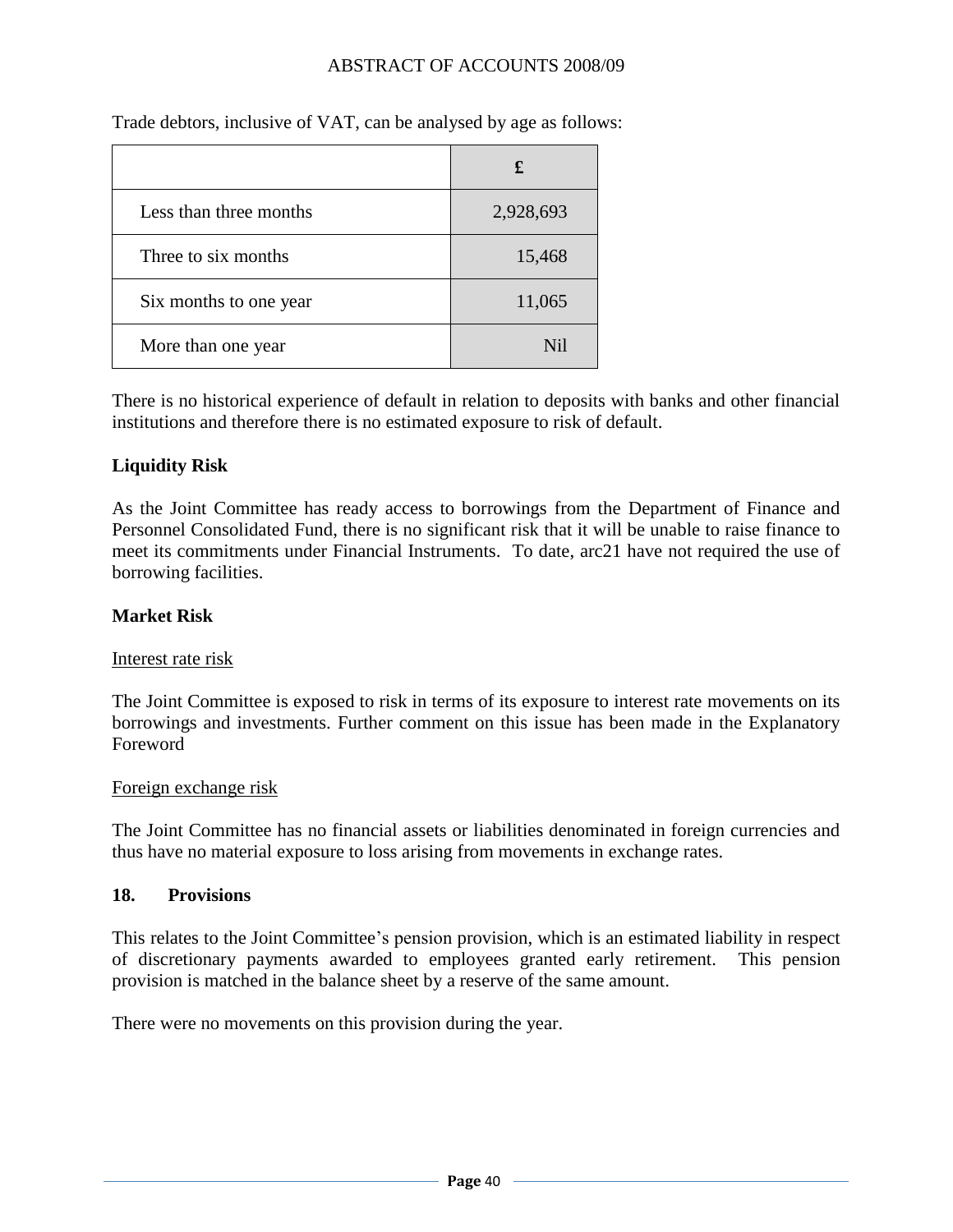## **19. Deferred Grants**

All capital grants received for the purchase of fixed assets are taken to the Government Grants Deferred Account, and this amount is written off to the General Reserves - Income and Expenditure Account over the useful life of the asset. There were no transactions in relation to Deferred Grants during the year.

#### **20. Contingencies**

arc21 is not aware of any possible obligation which may require payment or a transfer of economic benefits under the provisions set out in FRS12.

#### **21. Reconciliation of Surplus to Net Cash Inflow from Operating Activities**

|                                                                                                                               |                | 2008/09     | 2008/09                             | 2007/08 | 2007/08                               |
|-------------------------------------------------------------------------------------------------------------------------------|----------------|-------------|-------------------------------------|---------|---------------------------------------|
|                                                                                                                               | <b>Note</b>    | £           | £                                   | £       | £                                     |
| Surplus/Deficit for year                                                                                                      | $\mathfrak{Z}$ |             | 92,358                              |         | 30,371                                |
| Non-cash transactions<br>Depreciation<br>Deferred Grants amortised in year                                                    | 3,8<br>3,19,22 | 15,290<br>0 |                                     | 1,900   |                                       |
| Adjustment for items reported<br>separately on Cashflow                                                                       |                |             | 15,290                              |         | 1,900                                 |
| Interest and Investment Income                                                                                                | <b>6b</b> )    |             | $-102,699$                          |         | $-102,932$                            |
| Interest payable and similar charges<br>including gains or losses on the<br>repurchase or early resettlement of<br>borrowings | <b>6a</b> )    |             | $-558$                              |         | 1,123                                 |
| Gain or loss on disposal of fixed<br>assets                                                                                   | 3,22           |             | $\overline{0}$                      |         | $\overline{0}$                        |
| Items on an accruals basis<br>Increase in stock<br>Increase (decrease) in debtors<br>Increase in creditors                    |                |             | $\Omega$<br>1,082,693<br>$-634,808$ |         | $\Omega$<br>$-2,543,777$<br>2,310,977 |
| <b>Net Cash Inflow from Operating</b><br><b>Activities</b>                                                                    |                |             | 452,275                             |         | $-302,338$                            |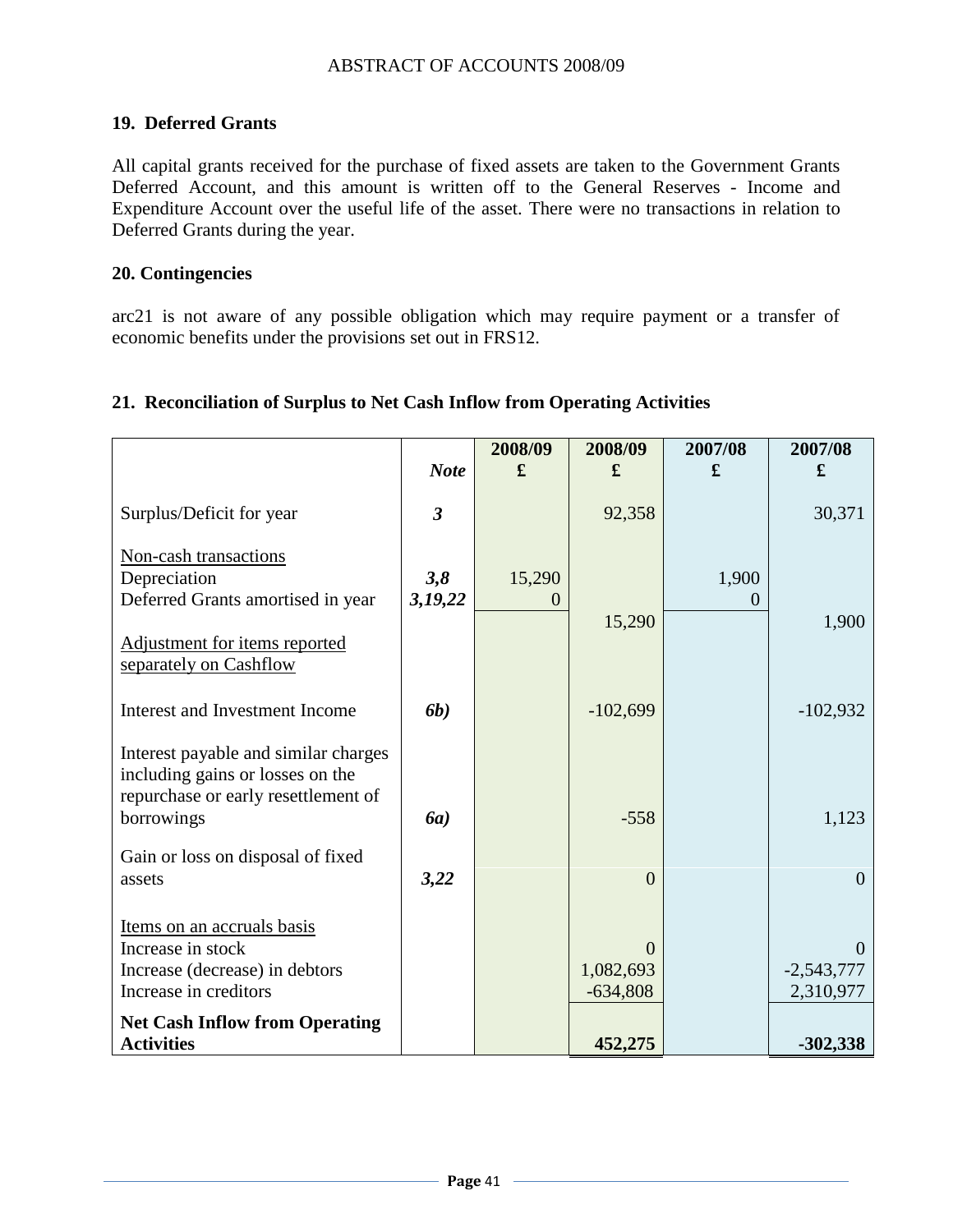|                              |             | 2008/09   | 2007/08   | <b>Change</b> in | 2006/07   |
|------------------------------|-------------|-----------|-----------|------------------|-----------|
|                              | <b>Note</b> |           |           | the year         |           |
|                              |             | x         |           |                  |           |
| <b>Temporary Investments</b> |             |           |           |                  |           |
| Cash                         |             | 2,713,789 | 2,239,173 | 474,616          | 2,446,164 |
| Total                        |             | 2,713,789 | 2,239,173 | 474,616          | 2,446,164 |

#### **21a) Analysis of Changes in Cash and Cash Equivalents During the Year**

The Joint Committee classes liquid resources as short-term deposits, which do not have a fixedterm investment date. Only current asset investments are included.

The level of cash balances held are directly related to the level of contracting activity and participant Councils are invoiced in advance to ensure that sufficient cash is available to meet the contractual requirements of arc21, which run at around £2m per month. The level of cash held at the year end is deemed to be prudent to meet the short term obligations of the organisation and represents around 10% of turnover.

#### **21b) Analysis of Net Debt**

|                                                | Cash<br>£ | Temporary<br>Investments<br>£ | Cash at<br><b>Bank and in</b><br>hand<br>£ | Loans<br>due<br>within<br>one year<br>£ | Loans due<br>after more<br>than one year | Finance<br>Leases<br>£ | <b>Net Debt</b><br>£ |
|------------------------------------------------|-----------|-------------------------------|--------------------------------------------|-----------------------------------------|------------------------------------------|------------------------|----------------------|
| Balance at 1 April 2008                        | 2,239,173 | $\Omega$                      | 2,239,173                                  | $\theta$                                | $\Omega$                                 | $\theta$               | 2,239,173            |
| Change in Year                                 | 474,616   | $\Omega$                      | 474,616                                    | $\overline{0}$                          | $\Omega$                                 | $\theta$               | 474,616              |
| Other non cash changes - new<br>finance leases | $\theta$  | $\Omega$                      | 0                                          | $\theta$                                | $\Omega$                                 | $\theta$               |                      |
| <b>Balance at 31 March 2009</b>                | 2,713,789 | 0                             | 2,713,789                                  | $\bf{0}$                                | $\mathbf{0}$                             |                        | 2,713,789            |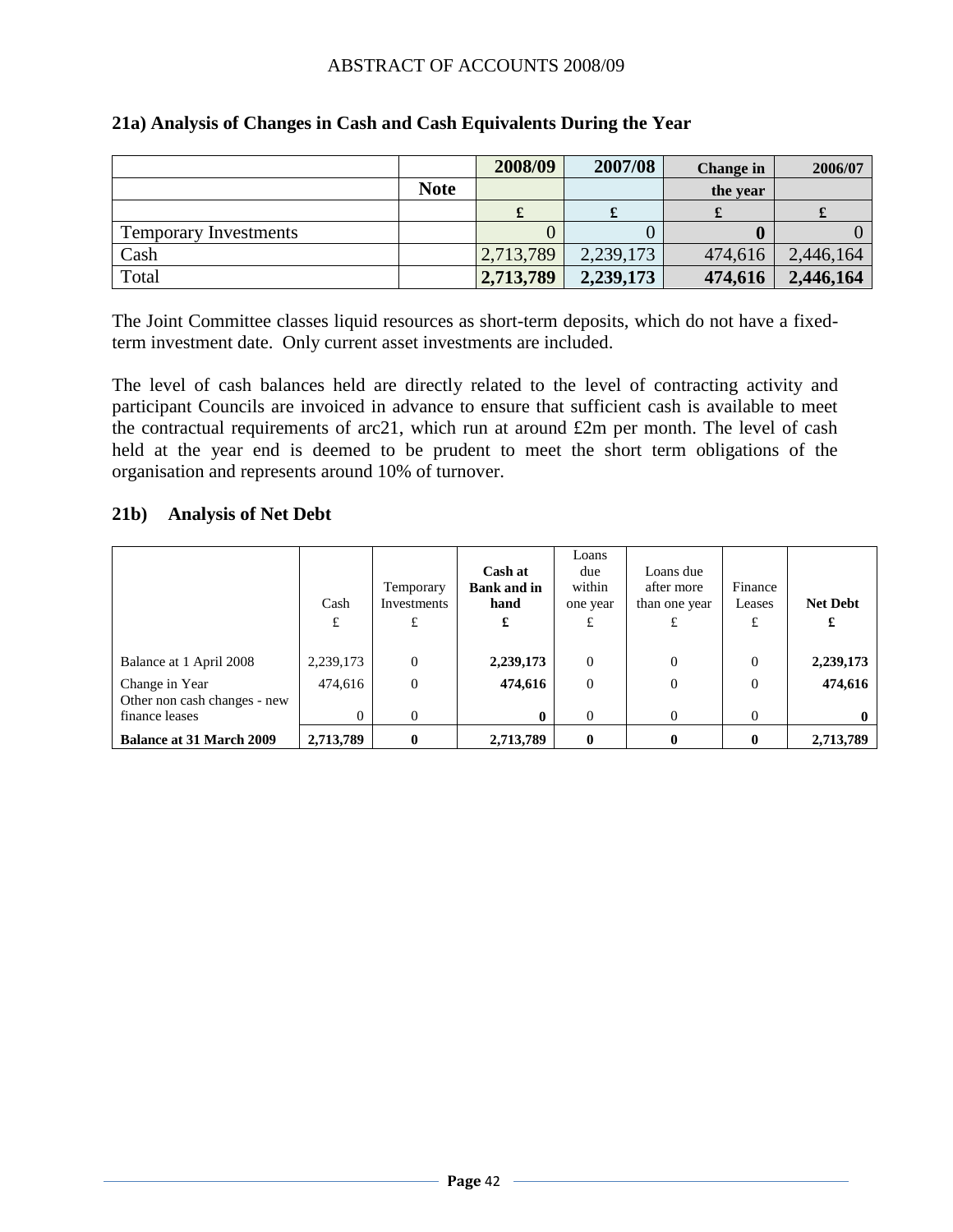|                                     | <b>Note</b> | 2008/09        | 2007/08      |
|-------------------------------------|-------------|----------------|--------------|
|                                     |             | £              | £            |
| Increase / Decrease in cash in year |             | 474,616        | $-206,991$   |
|                                     |             |                |              |
| Cash inflow from new loans raised   | 9           | $\overline{0}$ | $\theta$     |
|                                     |             |                |              |
| Cash outflow from:                  |             |                |              |
| Loans repaid                        |             | $\overline{0}$ | $\theta$     |
| Finance lease repayments            |             | $\overline{0}$ | $\mathbf{0}$ |
| Change in net debt resulting from   |             |                |              |
| cash flows                          |             | 474,616        | $-206,991$   |
|                                     |             |                |              |
| New finance leases                  | 9           | $\overline{0}$ | $\Omega$     |
|                                     |             |                |              |
| Net debt b/fwd                      |             | 2,239,173      | 2,446,164    |
|                                     |             |                |              |
| Net debt c/fwd                      |             | 2,713,789      | 2,239,173    |

## **21c) Reconciliation of Changes in Cash to Movements in Net Debt**

## **21d) Analysis of Government Grants shown in the Cash Flow Statement**

|                                  | 2008/09 | 2007/08 |
|----------------------------------|---------|---------|
|                                  | £       | £       |
| <b>Capital Grants</b>            |         |         |
| <b>Central Government Grants</b> | 462,242 |         |
| (i) Sub-total                    |         |         |
|                                  |         |         |
| <b>Revenue Grants</b>            |         |         |
| Waste Management                 | 358,148 | 49,378  |
| (ii) Sub-total                   |         |         |
|                                  |         |         |
| <b>Total Grants</b>              | 820,390 | 49,378  |

Government grants are included within in the 'Net Cash Inflow from Operating Activities' figure in the Cash Flow Statement.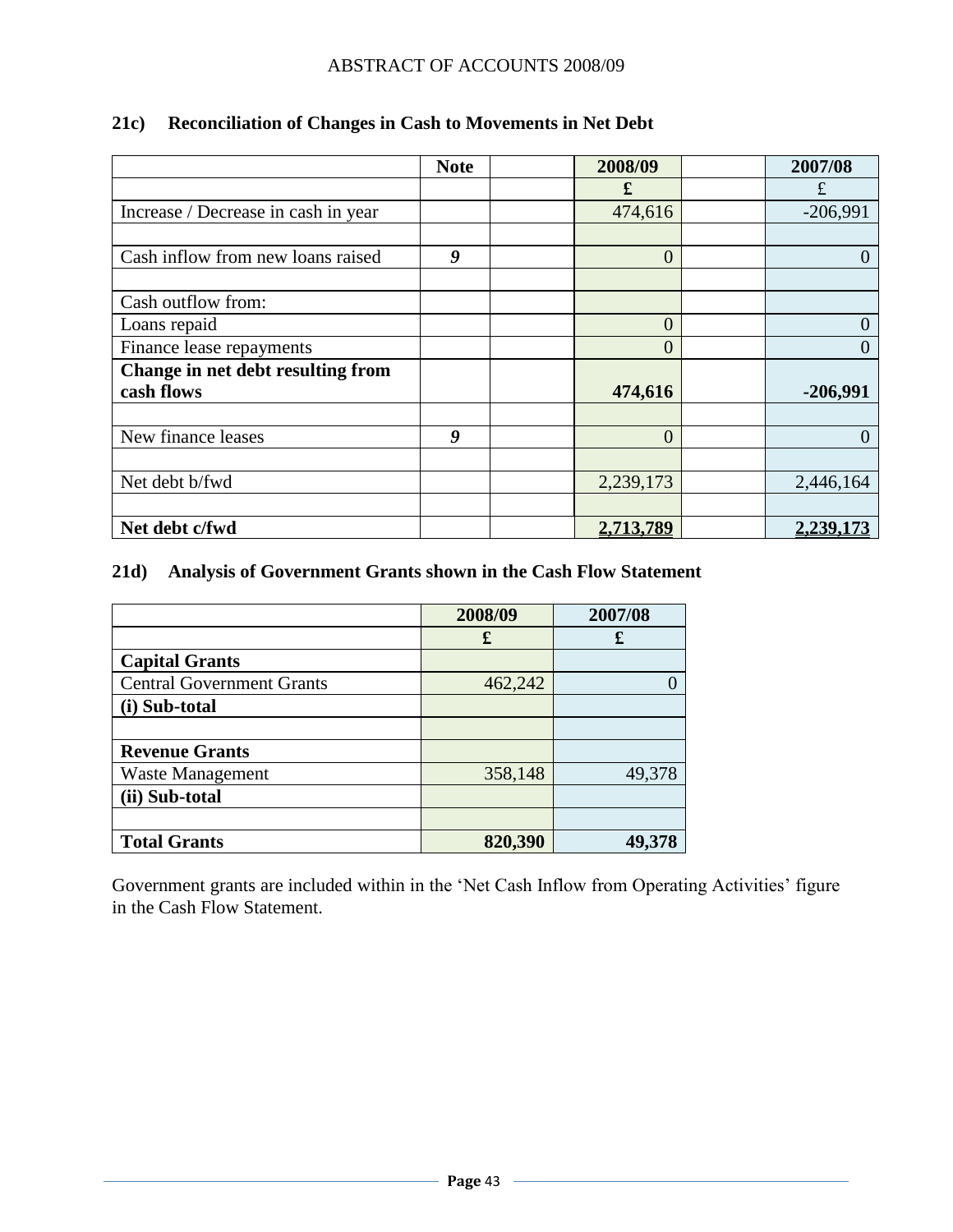#### **22 Movement on Reserves**

 $\mathbf{I}$ 

Г

|                                                                       |                      | Capital<br><b>Adjustment</b><br>Account | <b>Financial</b><br><b>Instrument</b><br>Adjustment<br>Account | <b>Revaluation</b><br>Reserve | Available-for-<br>sale Financial<br><b>Instruments</b><br><b>Reserve</b> | <b>Pensions</b><br><b>Reserve</b> | Capital<br><b>Receipts</b><br><b>Reserve</b> | Capital<br>Fund      | <b>Renewal</b><br>and<br><b>Repairs</b><br>Fund | Other<br><b>Balances</b><br>and<br><b>Reserves</b> | <b>General</b><br><b>Reserves</b> | <b>TOTAL</b>                 |
|-----------------------------------------------------------------------|----------------------|-----------------------------------------|----------------------------------------------------------------|-------------------------------|--------------------------------------------------------------------------|-----------------------------------|----------------------------------------------|----------------------|-------------------------------------------------|----------------------------------------------------|-----------------------------------|------------------------------|
|                                                                       |                      | £                                       | £                                                              | $\pmb{\mathfrak{L}}$          | $\pmb{\mathfrak{L}}$                                                     |                                   |                                              | $\pmb{\mathfrak{L}}$ | $\pmb{\mathfrak{L}}$                            | $\pmb{\mathfrak{L}}$                               | $\mathbf f$                       | $\pmb{\mathfrak{L}}$         |
|                                                                       | <b>Note</b>          | 22a)                                    | 22b)                                                           | 22c)                          | 22d)                                                                     | 18, 22e)                          | 22f                                          | 22g)                 | 22h)                                            |                                                    | $\boldsymbol{\beta}$              |                              |
| <b>At 1 April 2008</b>                                                |                      | 7,100                                   | $\mathbf{0}$                                                   | $\boldsymbol{0}$              | $\overline{0}$                                                           | $\mathbf{0}$                      | $\mathbf{0}$                                 | $\mathbf{0}$         | $\mathbf{0}$                                    | $\overline{0}$                                     | 565,021                           | 572,121                      |
| <b>Movements on reserves</b><br>during the year:                      |                      |                                         |                                                                |                               |                                                                          |                                   |                                              |                      |                                                 |                                                    |                                   |                              |
| <b>Capital Grants Released</b>                                        | 3,19,20              | $\mathbf{0}$                            | $\boldsymbol{0}$                                               | $\boldsymbol{0}$              | $\overline{0}$                                                           | $\boldsymbol{0}$                  | $\mathbf{0}$                                 | $\boldsymbol{0}$     | $\boldsymbol{0}$                                | $\boldsymbol{0}$                                   | $\overline{0}$                    | $\boldsymbol{0}$             |
| Direct Revenue Financing                                              | 3,9                  | 80,916                                  | $\boldsymbol{0}$                                               | $\boldsymbol{0}$              | $\overline{0}$                                                           | $\boldsymbol{0}$                  | $\boldsymbol{0}$                             | $\boldsymbol{0}$     | $\boldsymbol{0}$                                | $\mathbf{0}$                                       | $\boldsymbol{0}$                  | 80,916                       |
| Loans fund<br>principal/depreciation<br>adjustment                    | 3                    | 15,290                                  | $\boldsymbol{0}$                                               | $\boldsymbol{0}$              | $\boldsymbol{0}$                                                         | $\boldsymbol{0}$                  | $\boldsymbol{0}$                             | $\boldsymbol{0}$     | $\boldsymbol{0}$                                | $\boldsymbol{0}$                                   | $\boldsymbol{0}$                  | 15,290                       |
| Receipts                                                              |                      | $\mathbf{0}$                            | $\mathbf{0}$                                                   | $\overline{0}$                | $\boldsymbol{0}$                                                         | $\boldsymbol{0}$                  | $\mathbf{0}$                                 | $\boldsymbol{0}$     | $\mathbf{0}$                                    | $\boldsymbol{0}$                                   | 26,732                            | 26,732                       |
| Interest received                                                     |                      | $\boldsymbol{0}$                        | $\boldsymbol{0}$                                               | $\boldsymbol{0}$              | $\boldsymbol{0}$                                                         | $\boldsymbol{0}$                  | $\boldsymbol{0}$                             | $\boldsymbol{0}$     | $\boldsymbol{0}$                                | $\boldsymbol{0}$                                   | $\boldsymbol{0}$                  | $\bf{0}$                     |
| Receipts Applied                                                      | $\boldsymbol{\beta}$ | $\mathbf{0}$                            | $\boldsymbol{0}$                                               | $\boldsymbol{0}$              | $\overline{0}$                                                           | $\boldsymbol{0}$                  | $\boldsymbol{0}$                             | $\boldsymbol{0}$     | $\boldsymbol{0}$                                | $\boldsymbol{0}$                                   | $\boldsymbol{0}$                  | $\pmb{0}$                    |
| Payments to NILGOSC                                                   | 3,18                 | $\mathbf{0}$                            | $\boldsymbol{0}$                                               | $\boldsymbol{0}$              | $\boldsymbol{0}$                                                         | $\boldsymbol{0}$                  | $\boldsymbol{0}$                             | $\boldsymbol{0}$     | $\boldsymbol{0}$                                | $\mathbf{0}$                                       | $\mathbf{0}$                      | $\bf{0}$                     |
| Disposal of Fixed<br>Assets/Capital Sales<br>Capital Receipts used to | 3,8,20               | $\mathbf{0}$                            | $\boldsymbol{0}$                                               | $\boldsymbol{0}$              | $\overline{0}$                                                           | $\boldsymbol{0}$                  | $\boldsymbol{0}$                             | $\boldsymbol{0}$     | $\boldsymbol{0}$                                | $\mathbf{0}$                                       | $\mathbf{0}$                      | $\bf{0}$                     |
| finance capital<br>expenditure                                        | 9                    | $\mathbf{0}$                            | $\boldsymbol{0}$                                               | $\boldsymbol{0}$              | $\overline{0}$                                                           | $\boldsymbol{0}$                  | $\mathbf{0}$                                 | $\boldsymbol{0}$     | $\boldsymbol{0}$                                | $\boldsymbol{0}$                                   | $\overline{0}$                    | $\boldsymbol{0}$<br>$\bf{0}$ |
| Revaluation                                                           | 8,18                 | $\boldsymbol{0}$                        | $\boldsymbol{0}$                                               | $\boldsymbol{0}$              | $\overline{0}$                                                           | $\boldsymbol{0}$                  | $\boldsymbol{0}$                             | $\mathbf{0}$         | $\boldsymbol{0}$                                | $\boldsymbol{0}$                                   | $\overline{0}$                    | $\pmb{0}$                    |
| <b>Total movements on</b><br>reserves during the year:                |                      |                                         |                                                                |                               |                                                                          |                                   |                                              |                      |                                                 |                                                    |                                   |                              |
| (Change in Net Worth)                                                 |                      | 65,626                                  | $\boldsymbol{0}$                                               | $\boldsymbol{0}$              | $\mathbf{0}$                                                             | $\mathbf{0}$                      | $\mathbf{0}$                                 | $\boldsymbol{0}$     | $\boldsymbol{0}$                                | $\boldsymbol{0}$                                   | 26,732                            | 92,358                       |
| At 31 March 2009                                                      |                      | 72,726                                  | 0.00                                                           | 0.00                          | 0.00                                                                     | 0.00                              | 0.00                                         | 0.00                 | 0.00                                            | $0.00\,$                                           | 591,753                           | 664,479                      |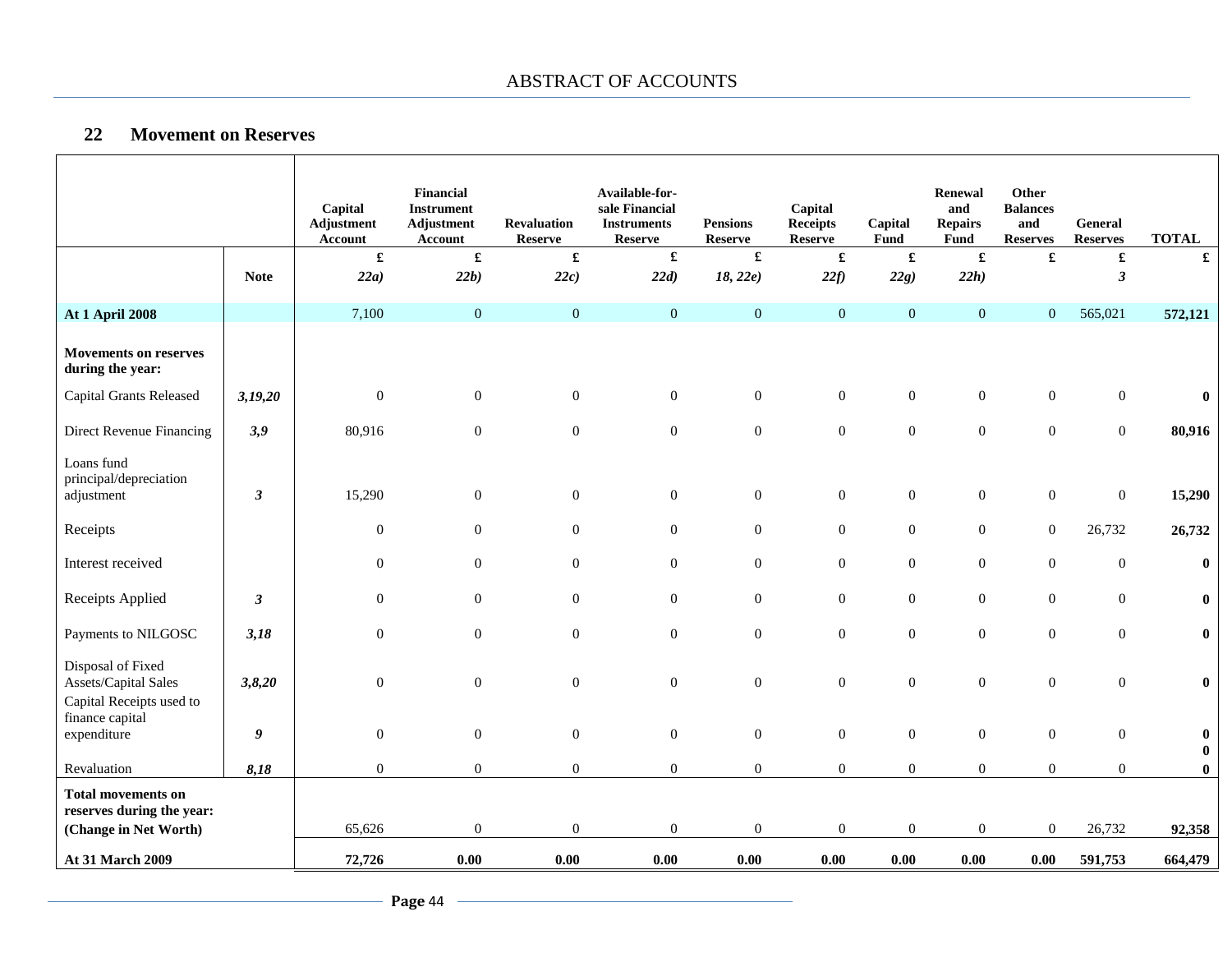#### **22a) Capital Adjustment Account**

The Capital Adjustment Account replaced the Capital Financing Account on 1 April 2007. The balance on the former Fixed Asset Restatement Account and the balance on the former Capital Financing Account were combined to form this new account. The purpose of this new account is to aggregate the amount of capital expenditure that has been financed from revenue and capital receipts excluding sums received in respect of loans negotiated to finance capital investment. This account is debited or credited with the adjustment made in the General Reserves for principal debt repaid less than or in excess of the provision for depreciation already debited to revenue and credited against fixed assets, to adjust the provision in line with statutory requirements. The account is also debited with an amount equal to the carrying amount of assets held at historic cost when they are disposed of. If the asset disposed of was held at current value, the balance held on the Revaluation Reserve is written off to the Capital Adjustment Account.

#### **22b) Financial Instruments Adjustment Account**

The Joint Committee had no transactions during the year that would require the use of this account.

#### **22c) Revaluation Reserve**

This new Revaluation Reserve replaced the former Fixed Asset Restatement Account on 1 April 2007 where the balance was transferred to the new Capital Adjustment Account. This account cannot be used to support spending. The purpose of this account is to build up a balance based on the revaluation (upwards or downwards) of individual assets. All such revaluations (excluding impairment losses that have been debited to the General Reserves) are mirrored in the Statement of Total Recognised Gains and Losses. It is a fundamental principal of this new account that it never becomes negative. If the asset disposed of was held at current value when it is disposed of, the balance held on the Revaluation Reserve is written off to the Capital Adjustment Account.

#### **22d) Available-for-Sale Financial Instruments Adjustment Reserve**

The Joint Committee has no transactions that would require use of this reserve.

#### **22e) Pension Reserve**

Refer to Note 18.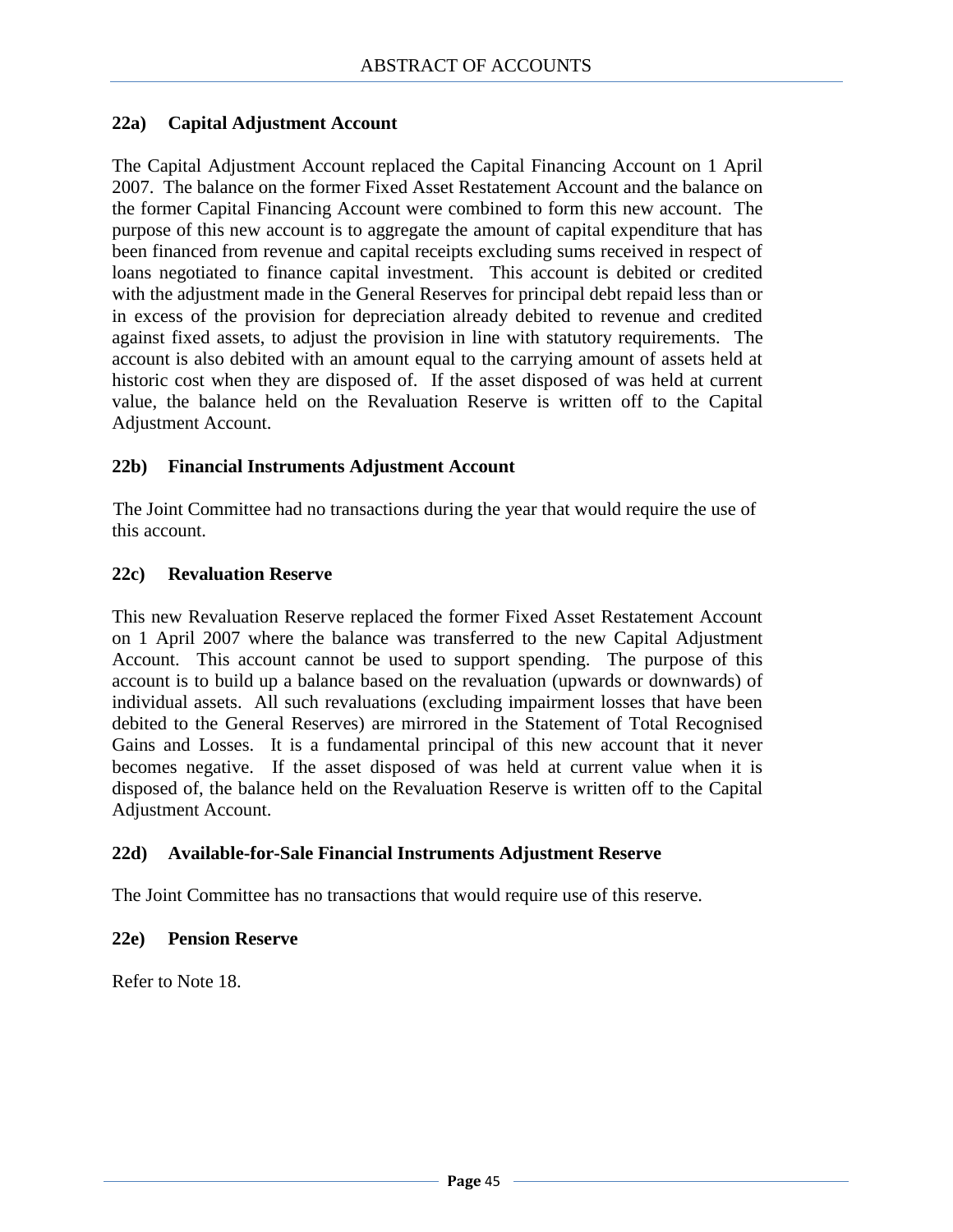#### **22f) Capital Receipts Reserve**

This reserve has been renamed the Capital Receipts Reserve, having previously being named the Useable Capital Receipts Reserve. These are capital receipts which have originated primarily from the sale of assets which have not yet been used to finance capital expenditure.

#### **22g) Capital Fund**

The Joint Committee can establish a Capital Fund under section 56 of the Local Government Act (NI) 1972.

#### **22h) Renewal and Repairs Fund**

The Joint Committee can establish a Renewal and Repairs Fund under section 56 of the Local Government Act (NI) 1972.